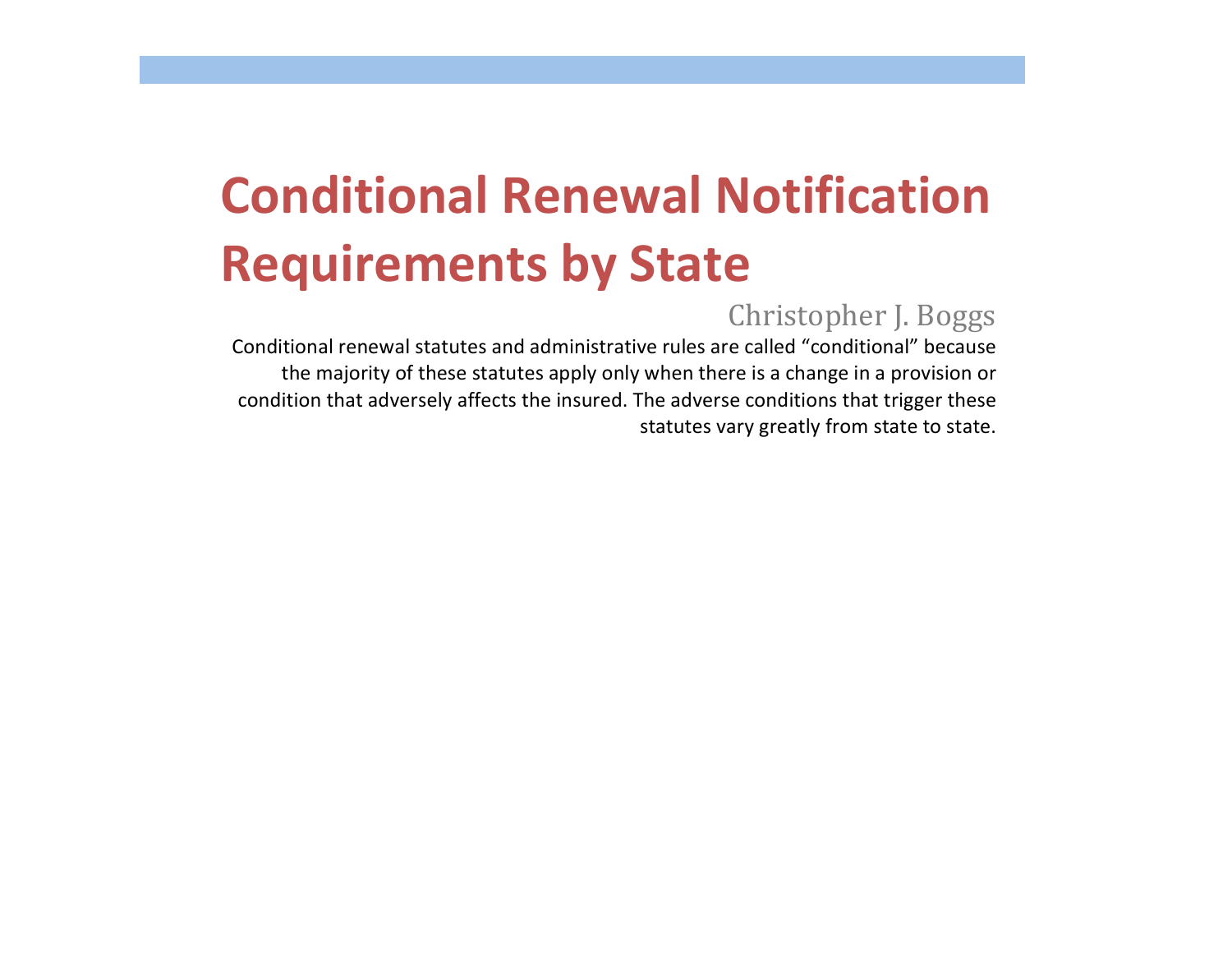| <b>State</b> | <b>Statutory Provisions</b>                                                                                                                                                                                                                                                                                                                                                                                                                                                                                                                                                                                                                                                                                                                                                                                                                                                                                                                                                                                                                                                                                                                                                                                                                                                                                                                                                                                                                                                                                                                                                                                                                                                                                                                                                                                                                                                                                                                                                                                                                                                                                                                                                                                                                                                                                                                                                                                                                                                                                                                                                                                                                                                                | <b>Notification</b><br><b>Requirements</b>                                                                                                              | Statute(s) /<br><b>Regulation(s)</b> |
|--------------|--------------------------------------------------------------------------------------------------------------------------------------------------------------------------------------------------------------------------------------------------------------------------------------------------------------------------------------------------------------------------------------------------------------------------------------------------------------------------------------------------------------------------------------------------------------------------------------------------------------------------------------------------------------------------------------------------------------------------------------------------------------------------------------------------------------------------------------------------------------------------------------------------------------------------------------------------------------------------------------------------------------------------------------------------------------------------------------------------------------------------------------------------------------------------------------------------------------------------------------------------------------------------------------------------------------------------------------------------------------------------------------------------------------------------------------------------------------------------------------------------------------------------------------------------------------------------------------------------------------------------------------------------------------------------------------------------------------------------------------------------------------------------------------------------------------------------------------------------------------------------------------------------------------------------------------------------------------------------------------------------------------------------------------------------------------------------------------------------------------------------------------------------------------------------------------------------------------------------------------------------------------------------------------------------------------------------------------------------------------------------------------------------------------------------------------------------------------------------------------------------------------------------------------------------------------------------------------------------------------------------------------------------------------------------------------------|---------------------------------------------------------------------------------------------------------------------------------------------------------|--------------------------------------|
| Alabama      | (2) Every insurer shall provide written notice of a coverage restriction, as defined herein, to the<br>named insured on a policy receiving a coverage restriction no less than one hundred and twenty<br>(120) days prior to the date of renewal and written notice of a non-renewal of coverage, as defined<br>herein, no less than one hundred and twenty (120) days prior to the date the policy is set to expire.                                                                                                                                                                                                                                                                                                                                                                                                                                                                                                                                                                                                                                                                                                                                                                                                                                                                                                                                                                                                                                                                                                                                                                                                                                                                                                                                                                                                                                                                                                                                                                                                                                                                                                                                                                                                                                                                                                                                                                                                                                                                                                                                                                                                                                                                      | 120 Days                                                                                                                                                | $27 - 14 - 20$<br>IR: 482-1-36       |
| Alaska       | 21-36-235: Notice of premium or coverage changes upon renewal.<br>(a) Except as provided in AS 21.36.305, if the renewal premium is increased more than 10 percent<br>for a reason other than an increase in coverage or exposure base, or if after renewal there will be<br>a material restriction or reduction in coverage not specifically requested by the insured, written<br>notice shall be mailed to the insured and to the agent or broker of record as required by AS<br>21.36.260<br>(1) at least 20 days before expiration of a personal insurance policy; or<br>(2) at least 45 days before expiration of a business or commercial policy.<br>(b) If notice before expiration of the policy is not given as required by (a) of this section, the existing<br>policy shall continue until the insurer provides notice for the time period required by (a) of this<br>section for that policy.<br>(c) This section does not apply to workers' compensation insurance or to business or commercial<br>policies issued under AS 21.34 (Surplus Lines Insurance).<br>21.36.305: Premium increases on personal automobile insurance policies.<br>(a) An insurer may not increase the premium on a personal automobile insurance policy unless the<br>increase applies to all insureds of the same class.<br>(b) An insurer may not increase the premium or add a surcharge to a personal automobile insurance<br>policy because of the issuance of a citation for a moving traffic violation unless the insured or<br>another person who resides in the insured's household and is covered by the policy has been<br>convicted of the violation or has entered a plea of no contest to the violation.<br>(c) The director shall adopt regulations to determine circumstances under which an insurer may<br>increase the premium or add a surcharge to a personal automobile insurance policy.<br>(d) An insurer that increases the premium or adds a surcharge to a personal automobile insurance<br>policy may only make the increase or surcharge effective on the renewal date of the policy.<br>(e) An insurer that increases the premium or adds a surcharge to a personal automobile insurance<br>policy shall give written notice of the increase or surcharge at least 20 days before it takes effect,<br>stating the reason for the change and the right of appeal under AS 21.39.090 . This subsection<br>does not apply to<br>(1) premium increase resulting from a change requested by an insured, if the insured is notified at<br>the time the request is made that the amount of the insured's premium will change as a result<br>of the requested policy change; or | Personal Insurance:<br>20 days<br><b>Business or</b><br>Commercial:<br>45 days<br>Auto:<br>20 days (if<br>premium increased<br>or surcharge<br>applied) | 21-36-235<br>21-36-305               |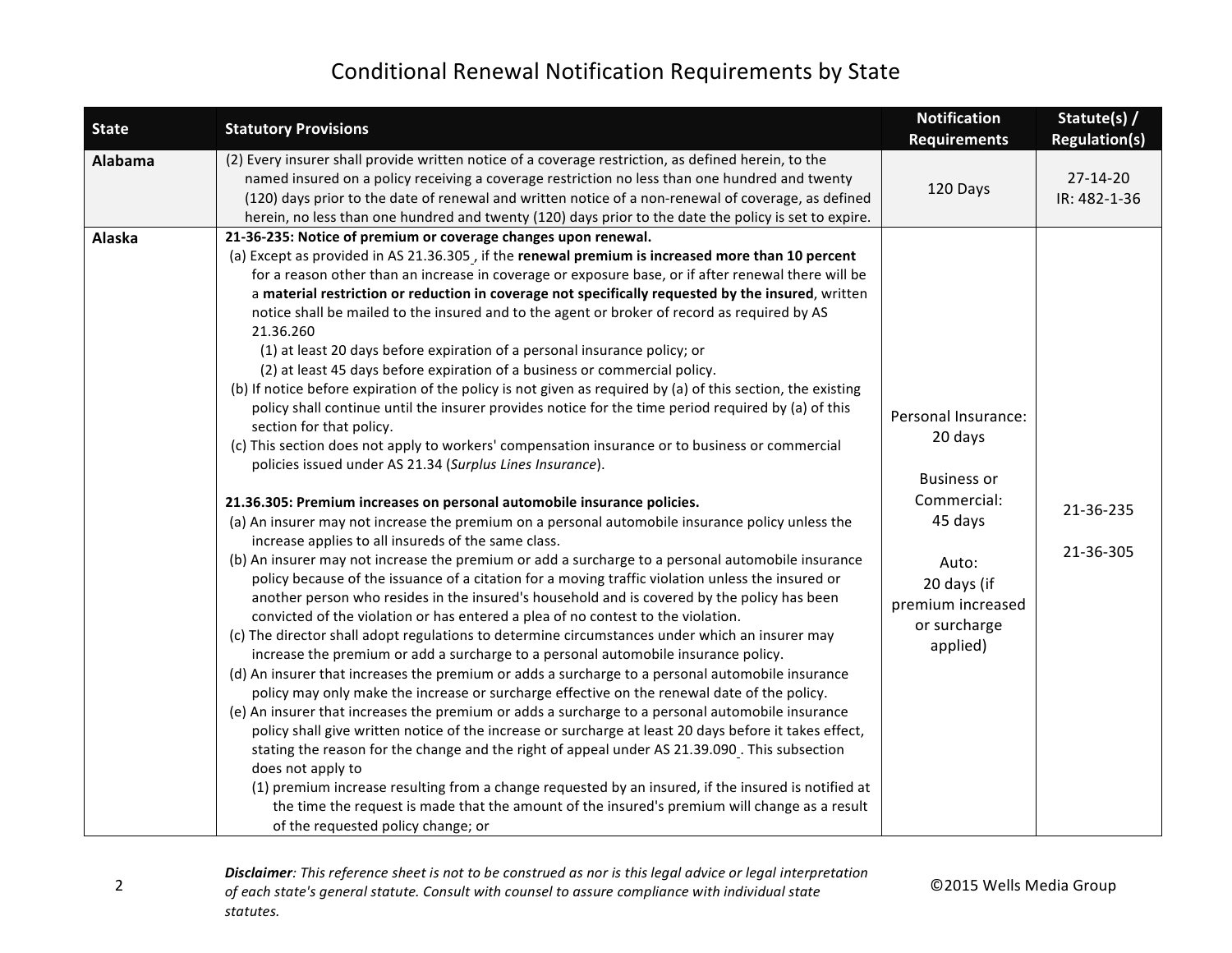| <b>State</b> | <b>Statutory Provisions</b>                                                                                  | <b>Notification</b><br><b>Requirements</b> | Statute(s) /<br><b>Regulation(s)</b> |
|--------------|--------------------------------------------------------------------------------------------------------------|--------------------------------------------|--------------------------------------|
|              | (2) rate approved by the director if the insurer gives written notice of a premium increase to the           |                                            |                                      |
|              | insured at least 20 days before the renewal date of the affected policy.                                     |                                            |                                      |
| Arizona      | Renewal of policy by certificate or endorsement                                                              |                                            |                                      |
|              | Any insurance policy terminating by its terms at a specified expiration date and not otherwise               |                                            |                                      |
|              | renewable, may be renewed or extended at the option of the insurer upon a currently authorized               |                                            |                                      |
|              | policy form at the premium rate then required therefor for a specific additional period or periods by        |                                            |                                      |
|              | certificate or by endorsement of the policy, and without requiring the issuance of a new policy.             |                                            |                                      |
|              | Mailing or delivery of notice of intention not to renew to insured; time; term of policy                     |                                            |                                      |
|              | A. Unless the insurer, at least thirty days in advance of the end of the policy period, mails or delivers    |                                            |                                      |
|              | to the named insured at the address shown in the policy, notice of its intention not to renew the            |                                            |                                      |
|              | policy or to condition its renewal upon reduction of limits or elimination of coverages, the                 |                                            |                                      |
|              | insurer shall not fail to renew the policy upon payment of the premium due on the effective date             |                                            |                                      |
|              | of the renewal, in accordance with the then existing rating manual of the insurer. For the                   |                                            |                                      |
|              | purposes of this section, any policy written for a term of less than one year may be renewed for a           |                                            |                                      |
|              | term of one year if the notice is not given as required by this subsection. For the purposes of this         |                                            |                                      |
|              | subsection, a policy with no fixed expiration date shall be deemed written for successive policy             |                                            |                                      |
|              | periods of one year.                                                                                         |                                            |                                      |
|              | B. This section shall not apply if the insured has accepted replacement coverage or has agreed to            | 30 days                                    | 20-1121                              |
|              | nonrenewal.                                                                                                  |                                            | 20-1654                              |
|              |                                                                                                              | Auto:                                      | 20-1632 A.                           |
|              | Cancellation, nonrenewal and reduction of limits for reasons other than nonpayment of premium;               | 10 days                                    | 20-1631 K. & L.                      |
|              | notices to insured; refund of unearned premium                                                               |                                            |                                      |
|              | A notice by the insurer to the policyholder of nonrenewal, cancellation or reduction in the limits of        |                                            |                                      |
|              | liability or coverage for reasons other than nonpayment of premium shall be mailed to the named              |                                            |                                      |
|              | insured with the insurer obtaining proof of mail by United States certified mail, United States post         |                                            |                                      |
|              | office certificate of mailing or first class mail using intelligent mail barcode or another similar tracking |                                            |                                      |
|              | method used or approved by the United States postal service at least ten days before the effective           |                                            |                                      |
|              | date of the nonrenewal, cancellation or reduction in limits of liability or coverage, except that notice     |                                            |                                      |
|              | of nonrenewal under section 20-1631, subsection E shall be mailed at least forty-five days before the        |                                            |                                      |
|              | effective date of the nonrenewal.                                                                            |                                            |                                      |
|              | Definition of motor vehicle; cancellation of or failure to renew coverage; limitations; limitation of        |                                            |                                      |
|              | liability; exceptions; insurance producers                                                                   |                                            |                                      |
|              | K. Notwithstanding any law to the contrary, the issuance at renewal of revised policy provisions to          |                                            |                                      |
|              | modify an existing policy by adding coverages or policy provisions, modifying coverages or                   |                                            |                                      |
|              | policy provisions, or eliminating coverages or policy provisions is not a nonrenewal or                      |                                            |                                      |
|              | cancellation of the policy if the modification of a basic coverage does not eliminate the                    |                                            |                                      |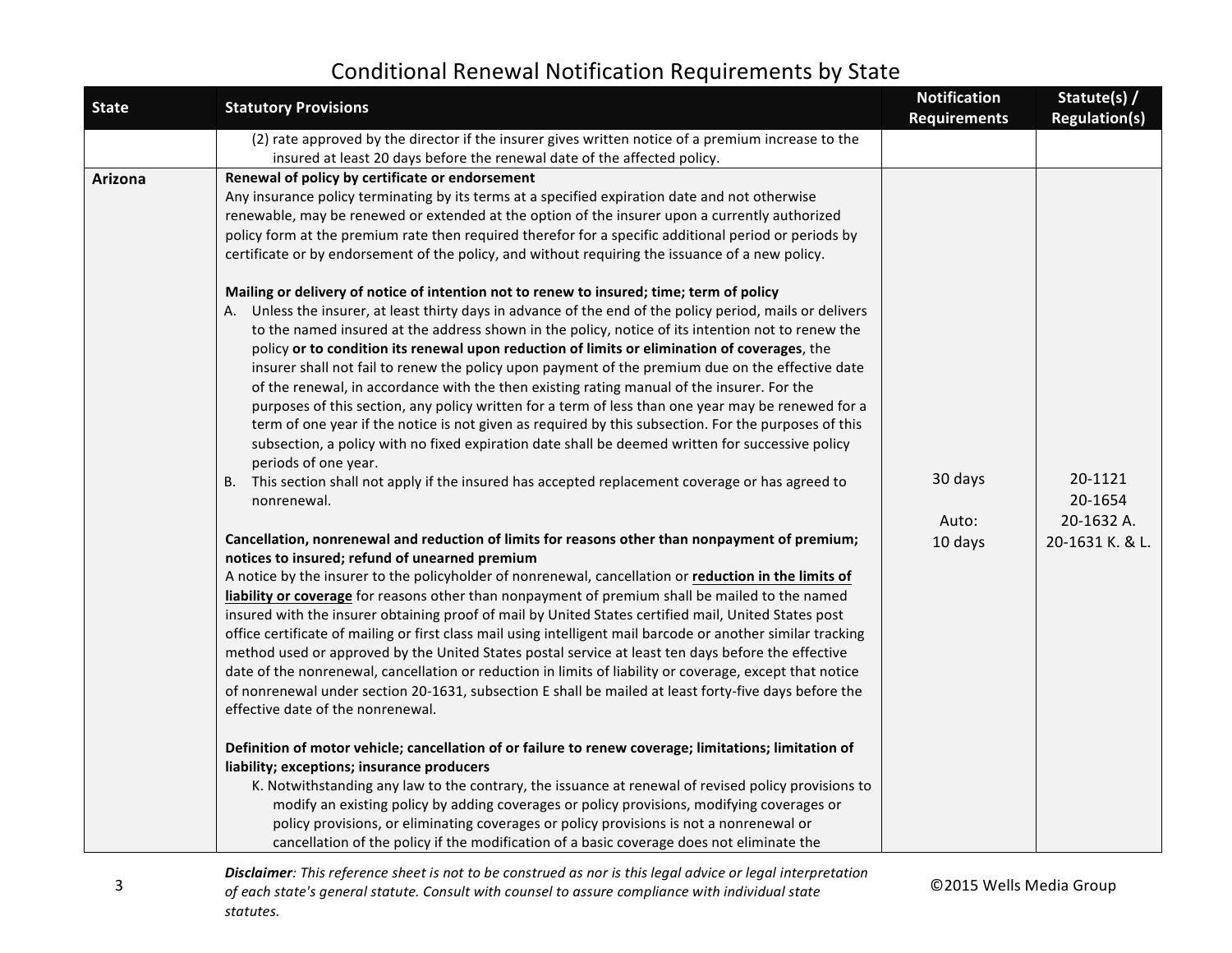| <b>State</b>    | <b>Statutory Provisions</b>                                                                                                                                                                                                                                                                                                                                                                                                                                                                                                                                                                                                                                                                                                                                                                                                                                                                                                                                                                                                                                                                                                                                                                                   | <b>Notification</b>                                         | Statute(s) /                        |
|-----------------|---------------------------------------------------------------------------------------------------------------------------------------------------------------------------------------------------------------------------------------------------------------------------------------------------------------------------------------------------------------------------------------------------------------------------------------------------------------------------------------------------------------------------------------------------------------------------------------------------------------------------------------------------------------------------------------------------------------------------------------------------------------------------------------------------------------------------------------------------------------------------------------------------------------------------------------------------------------------------------------------------------------------------------------------------------------------------------------------------------------------------------------------------------------------------------------------------------------|-------------------------------------------------------------|-------------------------------------|
| <b>Arkansas</b> | essential benefit of that basic coverage<br>L. For the purposes of this section, "fail to renew" or "nonrenewal" does not include the issuance<br>and delivery of a new policy within the same insurer or an insurer under the same ownership<br>or management as the original insurer as provided in this subsection<br>Notice required prior to expiration of property insurance policy.<br>(a) Except for nonpayment of premium, the insurer shall give either a written notice of nonrenewal<br>or an offer of renewal at least thirty (30) days prior to the expiration of the policy's existing term.<br>(b) The insurer shall send the insured a written notice and the insurance producer written or<br>electronic notice of the offer of renewal under subsection (a) of this section, indicating the new<br>premium and providing a description of any change in deductible or policy provision in the<br>renewal policy<br>Notice required before renewal or nonrenewal.<br>(a)(1) Except as provided in subsection (e) of this section, the insurer shall give either a written notice                                                                                                            | <b>Requirements</b>                                         | <b>Regulation(s)</b>                |
|                 | of nonrenewal or an offer of renewal at least thirty (30) days before the expiration of the policy's<br>existing term.<br>(2)(A) The insurer shall send the insured a written notice and the insurance producer written or<br>electronic notice of the offer of renewal under subdivision (a)(1) of this section.<br>(B) The notice required under subdivision (a)(2)(A) of this section shall:<br>(i) State the new premium for the renewal policy; and<br>(ii) Provide a description of any change in deductible or policy provisions in the renewal policy.                                                                                                                                                                                                                                                                                                                                                                                                                                                                                                                                                                                                                                                | Property:<br>30 days<br>Auto:<br>30 days<br>Rate Change 25% | 23-79-307<br>23-88-105<br>23-89-305 |
|                 | Standards.<br>At least thirty (30) days' advance notice in writing of the premium to be charged on the policy<br>anniversary date must be given to the insured and the agent of record if the insured has furnished<br>the information necessary to calculate the premium;<br>When an insurer revises its rates or rules and the revision results in a premium increase equal to<br>or greater than twenty-five percent (25%) on any renewal policy issued for a term of twelve (12)<br>months or less, the insurer shall mail or deliver to the insured's agent not less than thirty (30) days<br>prior to the effective date of renewal, and to the insured not less than ten (10) days prior to the<br>effective date of renewal, notice specifically stating the insurer's intention to increase the<br>premium by an amount equal to or greater than twenty-five percent (25%). (If the notice is not<br>given as stated in this section, the insurer is required to extend the existing policy thirty (30) days<br>from the date the notice is mailed or delivered. The premium for the policy as extended in such<br>circumstances shall be no more than the pro rata premium of the existing policy.) | or more:<br>30 days to agent;<br>10 days to insured         |                                     |
| California      | 660(e): "Renewal" or "to renew" means to continue coverage with either the insurer which issued the<br>policy or an affiliated insurer, as defined in Section 1215, for an additional policy period upon                                                                                                                                                                                                                                                                                                                                                                                                                                                                                                                                                                                                                                                                                                                                                                                                                                                                                                                                                                                                      | Any Reason Other<br>than Below:                             | Chapter 10:<br>660(e), 663(a)       |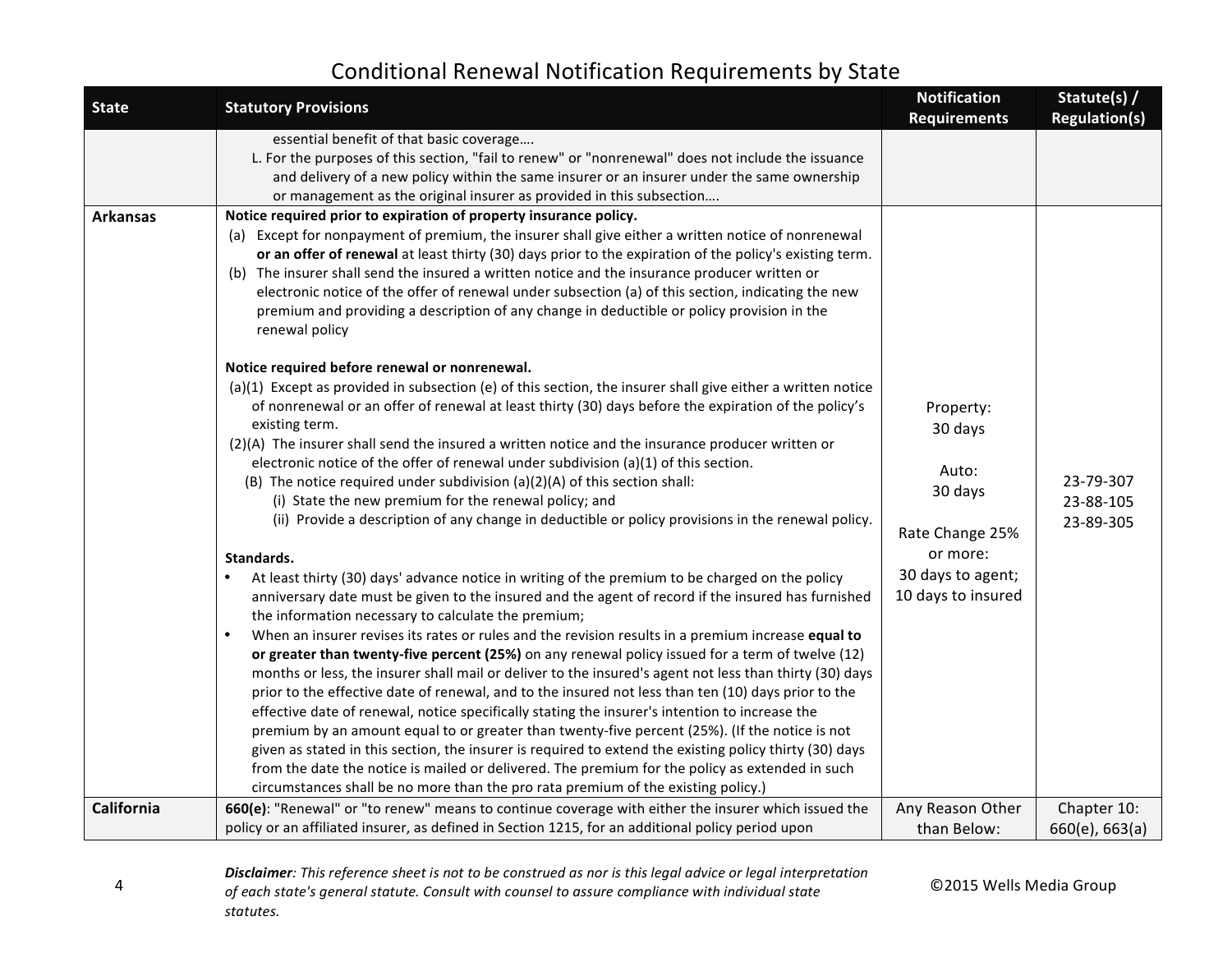| <b>State</b> | <b>Statutory Provisions</b>                                                                                                                                                                                                                                                                                                                                                                                                                                                                                                                                                                                                                                                                                                                                                                                                                                                                                                                                                                                                                                                                                                                                                                                                                                                                                                                                                                                                                                                                                                                                                                                                                  | <b>Notification</b>                                                                                                                                                                               | Statute(s) /                                                     |
|--------------|----------------------------------------------------------------------------------------------------------------------------------------------------------------------------------------------------------------------------------------------------------------------------------------------------------------------------------------------------------------------------------------------------------------------------------------------------------------------------------------------------------------------------------------------------------------------------------------------------------------------------------------------------------------------------------------------------------------------------------------------------------------------------------------------------------------------------------------------------------------------------------------------------------------------------------------------------------------------------------------------------------------------------------------------------------------------------------------------------------------------------------------------------------------------------------------------------------------------------------------------------------------------------------------------------------------------------------------------------------------------------------------------------------------------------------------------------------------------------------------------------------------------------------------------------------------------------------------------------------------------------------------------|---------------------------------------------------------------------------------------------------------------------------------------------------------------------------------------------------|------------------------------------------------------------------|
|              | expiration of the current policy period of a policy, provided that if coverage is continued with an<br>affiliated insurer, it shall be the same or broader coverage as provided by the present insurer, and the<br>insured shall be notified in writing at least 20 days prior to expiration of the current policy period of all<br>of the following: (1) That the insurer has determined that it will not offer renewal of the policy with<br>the present insurer, (2) That it is offering replacement in an affiliated insurer, and (3) That the insured<br>may obtain in writing the reasons for the change in insurers if he or she requests in writing not later<br>than one month following the expiration of the policy period the reason or reasons for the change in<br>insurers.<br>663(a): Before policy expiration, an insurer shall deliver or mail to the named insured, at the address<br>shown on the policy, at least 20 days before expiration, a written or verbal offer of renewal of the<br>policy, contingent upon payment of premium as stated in the offer.<br>676.2(c): After a policy has been in effect for more than 60 days, or if the policy is a renewal,<br>effective immediately upon renewal, no increase in the rate upon which the premium is based,<br>reduction in limits, or change in the conditions of coverage shall be effective during the policy period<br>unless a written notice is mailed or delivered to the named insured and the producer of record at the<br>mailing address shown on the policy, at least 30 days prior to the effective date of the increase,<br>reduction, or change. | <b>Requirements</b><br>20 days<br>Changing Insurance<br>Carriers in Family:<br>20 days<br><b>Reduction in Limits</b><br>or Elimination of<br>Coverage:<br>45 days<br>Increase in Rate:<br>30 days | <b>Regulation(s)</b><br>Chapter 11:<br>$676.2(c)$ ,<br>678(a)(1) |
|              | 678(a)(1): (a) At least 45 days prior to policy expiration, an insurer shall deliver to the named<br>insured or mail to the named insured at the address shown in the policy, either of the following: (1)<br>An offer of renewal of the policy contingent upon payment of premium as stated in the offer.                                                                                                                                                                                                                                                                                                                                                                                                                                                                                                                                                                                                                                                                                                                                                                                                                                                                                                                                                                                                                                                                                                                                                                                                                                                                                                                                   |                                                                                                                                                                                                   |                                                                  |
| Colorado     | 10-4-109.5. (1): No insurer shall increase the premium unilaterally or decrease the coverage benefits<br>previously provided as contained in a medical malpractice policy unless such insurer mails by first-<br>class mail to the named insured, at the last address shown in the insurer's records, at least ninety<br>days' advance notice, accompanied by the reason therefor, of the company's intention to increase the<br>premium unilaterally or decrease the coverage benefits provided on renewal.<br>10-4-110.5.(1): No insurer shall increase the premium unilaterally or decrease the coverage benefits<br>on renewal of a policy of insurance that provides coverages on commercial exposures such as general<br>comprehensive liability, municipal liability, automobile liability and physical damage, fidelity and<br>surety, fire and allied lines, inland marine, errors and omissions, excess liability, products liability,<br>police liability, professional liability, or false arrest insurance unless the insurer mails by first-class mail<br>to the named insured, at the last address shown in the insurer's records, at least forty-five days in<br>advance a notice, accompanied by the reasons therefor, stating the renewal terms and the amount of<br>premium due. If the insurer fails to furnish the renewal terms and the statement of the amount of                                                                                                                                                                                                                                                     | Medical<br>Malpractice:<br>90 Days<br>Other Lines:<br>45 days                                                                                                                                     | $10-4-109.5(1)$<br>$10-4-110.5(1)$                               |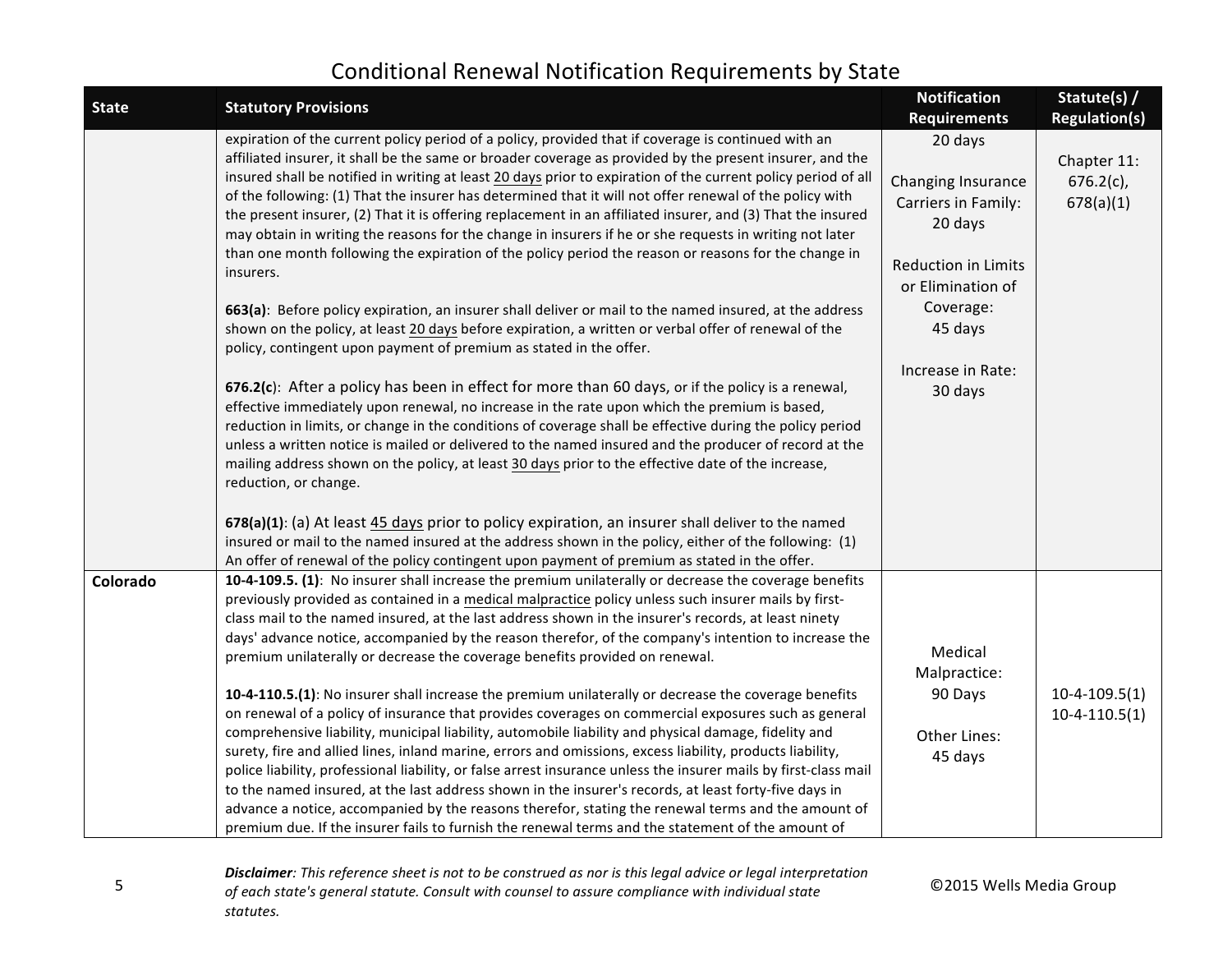| <b>State</b>       | <b>Statutory Provisions</b>                                                                                                                                                                                                                                                                                                                                                                                                                                                                                                                                                                                                                                                                                                                                                                                                                                                                                                                                                                       | <b>Notification</b><br><b>Requirements</b>                                                | Statute(s) /<br><b>Regulation(s)</b> |
|--------------------|---------------------------------------------------------------------------------------------------------------------------------------------------------------------------------------------------------------------------------------------------------------------------------------------------------------------------------------------------------------------------------------------------------------------------------------------------------------------------------------------------------------------------------------------------------------------------------------------------------------------------------------------------------------------------------------------------------------------------------------------------------------------------------------------------------------------------------------------------------------------------------------------------------------------------------------------------------------------------------------------------|-------------------------------------------------------------------------------------------|--------------------------------------|
|                    | premium due at least forty-five days prior to the expiration date of the policy, the insurer shall<br>automatically extend the existing policy for a period of forty-five days and the premium for this<br>extended period shall be prorated based on the premium applicable to the existing policy. If the<br>insurer fails to meet the requirements of this section prior to the expiration date of the existing policy,<br>the insurer shall be deemed to have renewed the insured's policy for an identical policy period at the<br>same terms, conditions, and premium as the existing policy.                                                                                                                                                                                                                                                                                                                                                                                               |                                                                                           |                                      |
| <b>Connecticut</b> | A premium billing notice for any policy subject to the requirements of sections 38a-663 to 38a-696,<br>inclusive, except a workers' compensation policy, shall be mailed or delivered to the insured  not<br>less than thirty days in advance of the policy's renewal or anniversary date, except  such notice shall<br>not be required for a commercial risk policy if the premium for the ensuing policy period is to increase<br>less than ten per cent on an annual basis. The premium billing notice shall be based on the rates and<br>rules applicable to the ensuing policy period and shall include a notice of transfer when the policy has<br>been transferred from an insurer to an affiliate of such insurer pursuant to the provisions of<br>subdivision (3) of subsection (a) of this section. The provisions of this subsection shall apply to any<br>such policy for which the annual premium was less than fifty thousand dollars for the preceding<br>annual policy period.    | 30 Days<br>Any increase in<br>premium (except<br>commercial<br>policies less than<br>10%) | 700-38a-323(b)                       |
| <b>Delaware</b>    | At least 30 days before the end of a policy period, as described in § 4121(a) of this title, an insurer<br>shall deliver or mail to the named insured, at the last known address of the named insured, either of<br>the following: (1) Written notice of the insurer's offer to renew the policy if the applicable premium<br>for the policy is received within a specified billing period.<br>The transfer of a policyholder between authorized insurers within the same insurance group is not a<br>cancellation or nonrenewal if the policyholder's premium does not increase and the policyholder does<br>not experience a reduction in coverage. A policyholder so transferred must be provided with written<br>notice of the transfer. The notice required under this subsection shall be made no less than 20 days<br>before the effective date of the proposed transfer. The notice may be a part of a renewal form sent to<br>the policyholder renewing the coverage by the new insurer. | 30 Days<br>Auto Transfer<br>Within Company:<br>20 Days                                    | 18-41-4122 (c)<br>18-41-3903 (c)     |
| Florida            | An insurer issuing a policy providing coverage for workers' compensation and employer's liability<br>insurance, property, casualty, except mortgage guaranty, surety, or marine insurance, other than<br>motor vehicle insurance subject to s. 627.728, shall give the first-named insured at least 45 days'<br>advance written notice of  the renewal premium. This requirement applies only if the insured has<br>furnished all of the necessary information so as to enable the insurer to develop the renewal premium<br>prior to the expiration date of the policy to be renewed.<br>With respect to any personal lines or commercial residential property insurance policy, including, but<br>not limited to, any homeowner, mobile home owner, farmowner, condominium association,<br>condominium unit owner, apartment building, or other policy covering a residential structure or its                                                                                                  | 45 Days                                                                                   | Title XXXVII:<br>627.4133            |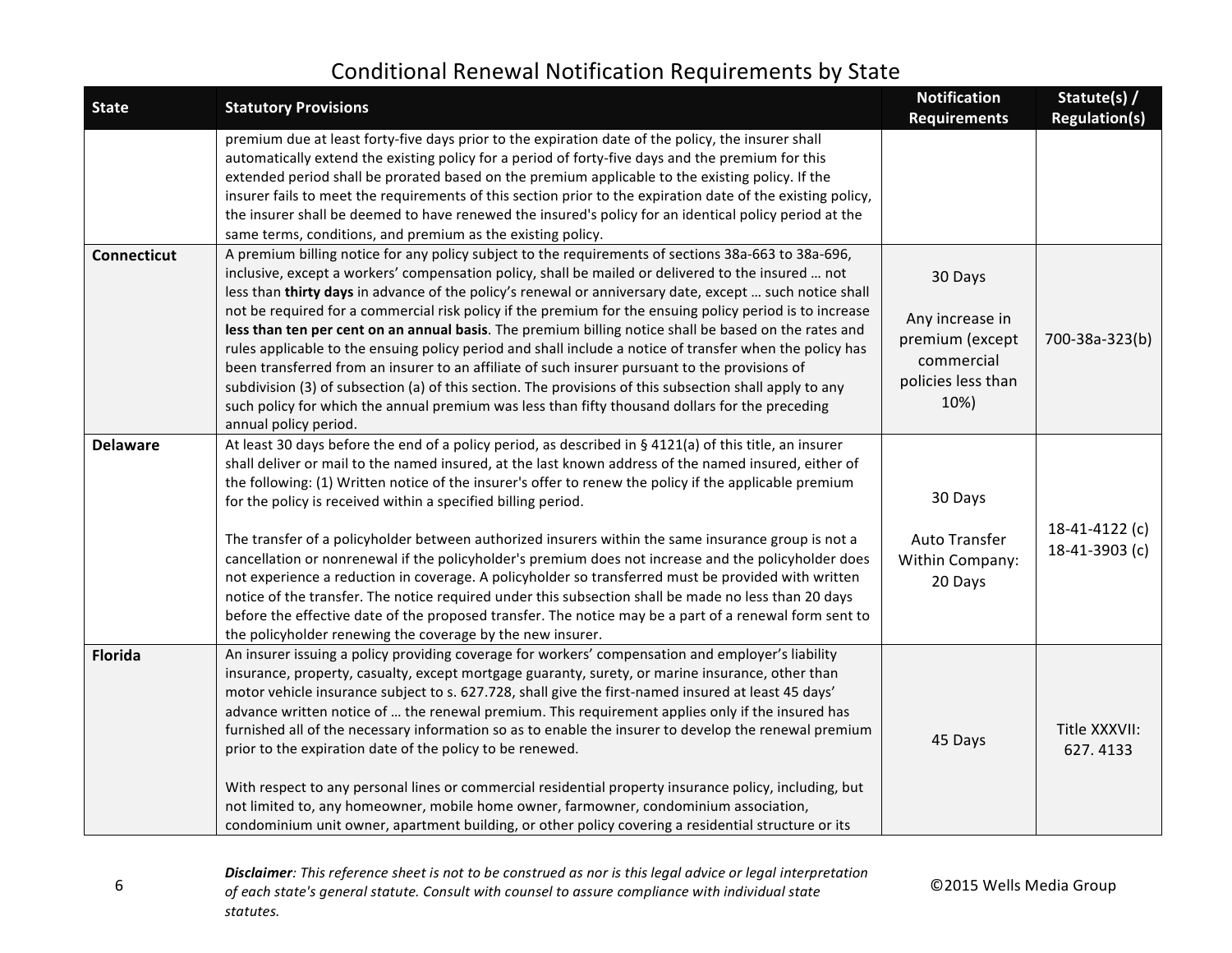| <b>State</b>    | <b>Statutory Provisions</b>                                                                                                                                                                                                                                                                                                                                                                                                                                                                                                                                                                                                                                                                                                                                                                                                                                                                                                          | <b>Notification</b><br><b>Requirements</b> | Statute(s) /<br><b>Regulation(s)</b> |
|-----------------|--------------------------------------------------------------------------------------------------------------------------------------------------------------------------------------------------------------------------------------------------------------------------------------------------------------------------------------------------------------------------------------------------------------------------------------------------------------------------------------------------------------------------------------------------------------------------------------------------------------------------------------------------------------------------------------------------------------------------------------------------------------------------------------------------------------------------------------------------------------------------------------------------------------------------------------|--------------------------------------------|--------------------------------------|
|                 | contents, the insurer shall give the first-named insured at least 45 days' advance written notice of the<br>renewal premium.                                                                                                                                                                                                                                                                                                                                                                                                                                                                                                                                                                                                                                                                                                                                                                                                         |                                            |                                      |
|                 | Effective August 1, 2007, with respect to any residential property insurance policy, every notice of<br>renewal premium must specify: 1.The dollar amounts recouped for assessments by the Florida<br>Hurricane Catastrophe Fund, the Citizens Property Insurance Corporation, and the Florida Insurance<br>Guaranty Association. The actual names of the entities must appear next to the dollar amounts; and 2.<br>The dollar amount of any premium increase that is due to an approved rate increase and the total<br>dollar amount that is due to coverage changes.                                                                                                                                                                                                                                                                                                                                                              |                                            |                                      |
|                 | Upon expiration of the policy term, an insurer may transfer a commercial lines policy to another<br>authorized insurer that is a member of the same group or owned by the same holding company as the<br>transferring insurer. The transfer constitutes a renewal of the policy and may not be treated as a<br>cancellation or a nonrenewal of the policy. The insurer must provide notice of its intent to transfer the<br>policy at least 45 days before the effective date of the transfer along with the financial rating of the<br>authorized insurer to which the policy is being transferred. Such notice may be provided in the notice<br>of renewal premium. This subsection does not apply to a policy providing residential property<br>insurance coverage, except for farmowners insurance and commercial general liability policies<br>providing farm coverage or commercial property policies providing farm coverage. |                                            |                                      |
| Georgia         | A notice of an increase in premiums, other than an increase in premiums due to a change in risk or<br>exposure, including a change in experience modification or resulting from an audit of auditable<br>coverages, which exceeds 15 percent of the current policy's premium, or a notice of change in any<br>policy provision which limits or restricts coverage shall be delivered to the insured in person or by<br>depositing the notice in the United States mail, to be dispatched by at least first-class mail to the last<br>address of record of the insured, at least 45 days prior to the termination date of such policy. In those<br>instances where an increase in premium exceeds 15 percent, the notice to the insured shall indicate<br>the dollar amount of the increase.                                                                                                                                          | 45 Days                                    | 33-24-47                             |
| <b>Hawaii</b>   | No statutory provisions found.                                                                                                                                                                                                                                                                                                                                                                                                                                                                                                                                                                                                                                                                                                                                                                                                                                                                                                       |                                            |                                      |
| Idaho           | Notice of premium or coverage changes. An insurer shall mail or deliver to the named insured, at the<br>last known mailing address, written notice of a total premium increase greater than ten percent (10%)<br>which is the result of a comparable increase in premium rates, changes in deductibles, reductions in<br>limits, or reductions in coverages at least thirty (30) days prior to the expiration date of the policy. If<br>the insurer fails to provide such thirty (30) day notice, the coverage provided to the named insured<br>shall remain in effect until thirty (30) days after such notice is given or until the effective date of<br>replacement coverage obtained by the named insured, whichever first occurs.                                                                                                                                                                                               | 30 Days                                    | 41-1842(5)                           |
| <b>Illinois</b> | In the event of an increase in the renewal premium of 30% or more, change in deductibles or change<br>in coverage that materially alters any policy to which subsection b of Section 143.17a applies, the                                                                                                                                                                                                                                                                                                                                                                                                                                                                                                                                                                                                                                                                                                                            | 60 Days                                    | <b>215 ILCS</b><br>5/Article IX:     |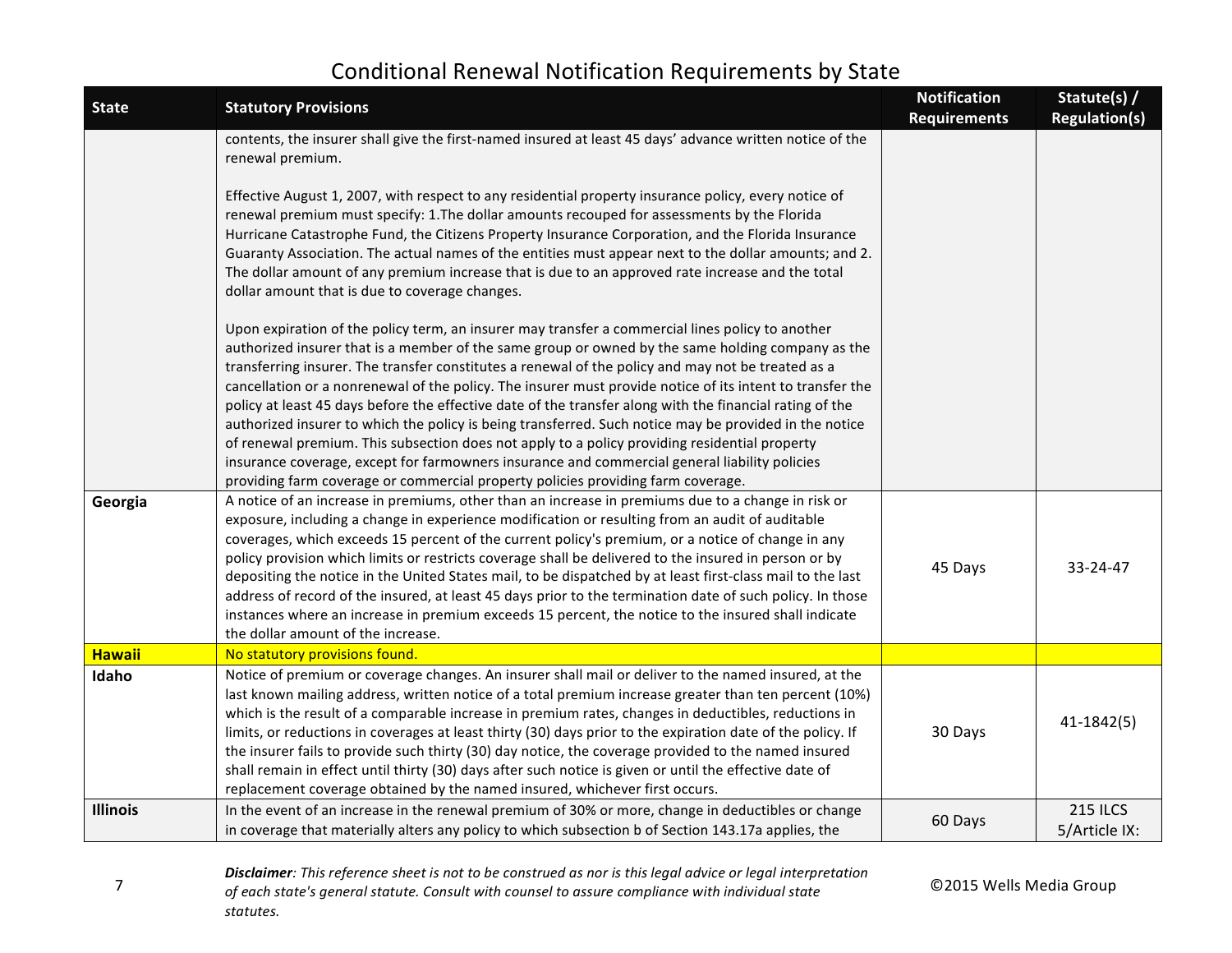| <b>State</b>  | <b>Statutory Provisions</b>                                                                                                                                                                                                                                                                                                                                                                                                                                                                                                                                                                                                                                                                                                                                                                                                                                                                                                                                                                                                                                                                                                                                                              | <b>Notification</b><br><b>Requirements</b>                    | Statute(s) /<br><b>Regulation(s)</b>                                 |
|---------------|------------------------------------------------------------------------------------------------------------------------------------------------------------------------------------------------------------------------------------------------------------------------------------------------------------------------------------------------------------------------------------------------------------------------------------------------------------------------------------------------------------------------------------------------------------------------------------------------------------------------------------------------------------------------------------------------------------------------------------------------------------------------------------------------------------------------------------------------------------------------------------------------------------------------------------------------------------------------------------------------------------------------------------------------------------------------------------------------------------------------------------------------------------------------------------------|---------------------------------------------------------------|----------------------------------------------------------------------|
|               | company shall adhere to the provisions set forth in subsection b of Section 143.17a. A company<br>making an assignment or transfer of a policy among or between insurers within an insurance holding<br>company system or insurers under common management or control, or as a result of a merger,<br>acquisition, or restructuring of an insurance company, shall have delivered to the named insured<br>notice of such assignment or transfer at least 60 days prior to the renewal date. An exact and<br>unaltered copy of the notice shall also be sent to the insured's producer, if known, and agent of<br>record. The assignment or transfer of a policy or policies of insurance among or between insurers shall<br>not occur without the producer or agent of record, or both, having a signed agency contract with the<br>entity to which the policy or policies are to be assigned or transferred.                                                                                                                                                                                                                                                                            |                                                               | 143.11b                                                              |
| Indiana       | (p) If coverage under a commercial property or commercial casualty insurance policy is changed, upon<br>renewal of the policy, the insurer shall provide to the policyholder and insurance producer through<br>which the policyholder obtains the coverage a written notice that the policy has been changed.                                                                                                                                                                                                                                                                                                                                                                                                                                                                                                                                                                                                                                                                                                                                                                                                                                                                            | 30 Days (not clear<br>- this appears<br>correct.              | $27 - 1 - 22 - 4(p)$                                                 |
| lowa          | A Material changes in commercial lines policies or contracts - notice required.<br>If an insurer has an increase in the premium rates of twenty-five percent or more, an increase in<br>1.<br>the deductible of twenty-five percent or more, or a material reduction in the limits or coverage of<br>the policy or contract, the insurer shall notify the named insured by a letter of explanation of the<br>changes by mail at least forty-five days prior to the expiration date of the policy or contract.<br>However, a premium charge that is assessed after the beginning date of the policy or contract<br>period for which the premium is due shall not be deemed a premium increase for the purposes of<br>this section.<br>If the insurer fails to meet the notice requirements of this section, the named insured has the<br>2.<br>option of continuing the policy or contract for the remainder of the notice period plus an<br>additional thirty days at the premium rate of the existing policy or contract. A post office<br>department certificate of mailing to the named insured at the address shown in the policy or<br>contract is proof of receipt of the mailing. | 45 Days                                                       | 515:128A                                                             |
| <b>Kansas</b> | Within the limitation specified in K.S.A. 2009 Supp. 40-970, and amendments thereto, no rate increase<br>may be implemented with regard to an individual existing policy, unless such increase is applied at the<br>time of a renewal or conditional renewal of an existing policy and the insurer mails or delivers to the<br>named insured, at the address shown in the policy, a written notice that clearly and conspicuously<br>discloses its intention to change the rate, at least 30 days in advance of the end of the insured's policy<br>period. A notice of renewal or conditional renewal that clearly and conspicuously discloses the<br>renewal premium applicable to the policy shall be deemed to comply with this section.                                                                                                                                                                                                                                                                                                                                                                                                                                              | 30 Days                                                       | 40-973                                                               |
| Kentucky      | 304.14-240 Renewal of policy.<br>Any insurance policy terminating by its terms at a specified expiration date and not otherwise<br>renewable, may be renewed or extended at the option of the insurer, upon a currently authorized<br>policy form and at the premium rate then required therefor, for a specific additional period or periods<br>by a certificate or by indorsement of the policy, and without requiring the issuance of a new policy. By                                                                                                                                                                                                                                                                                                                                                                                                                                                                                                                                                                                                                                                                                                                                | 30 days<br>Premium Increase<br>$>25\%$ :<br>75 Days (Does not | 304.14-240<br>304.20-035<br>304.20-040(8)<br>(Auto)<br>304.20-320(4) |

8 **8** Consultation and the consult with counsel to assure compliance with individual state **COLOGROUP** of each state's general statute. Consult with counsel to assure compliance with individual state **COLOGROUP Disclaimer**: This reference sheet is not to be construed as nor is this legal advice or legal interpretation *statutes.*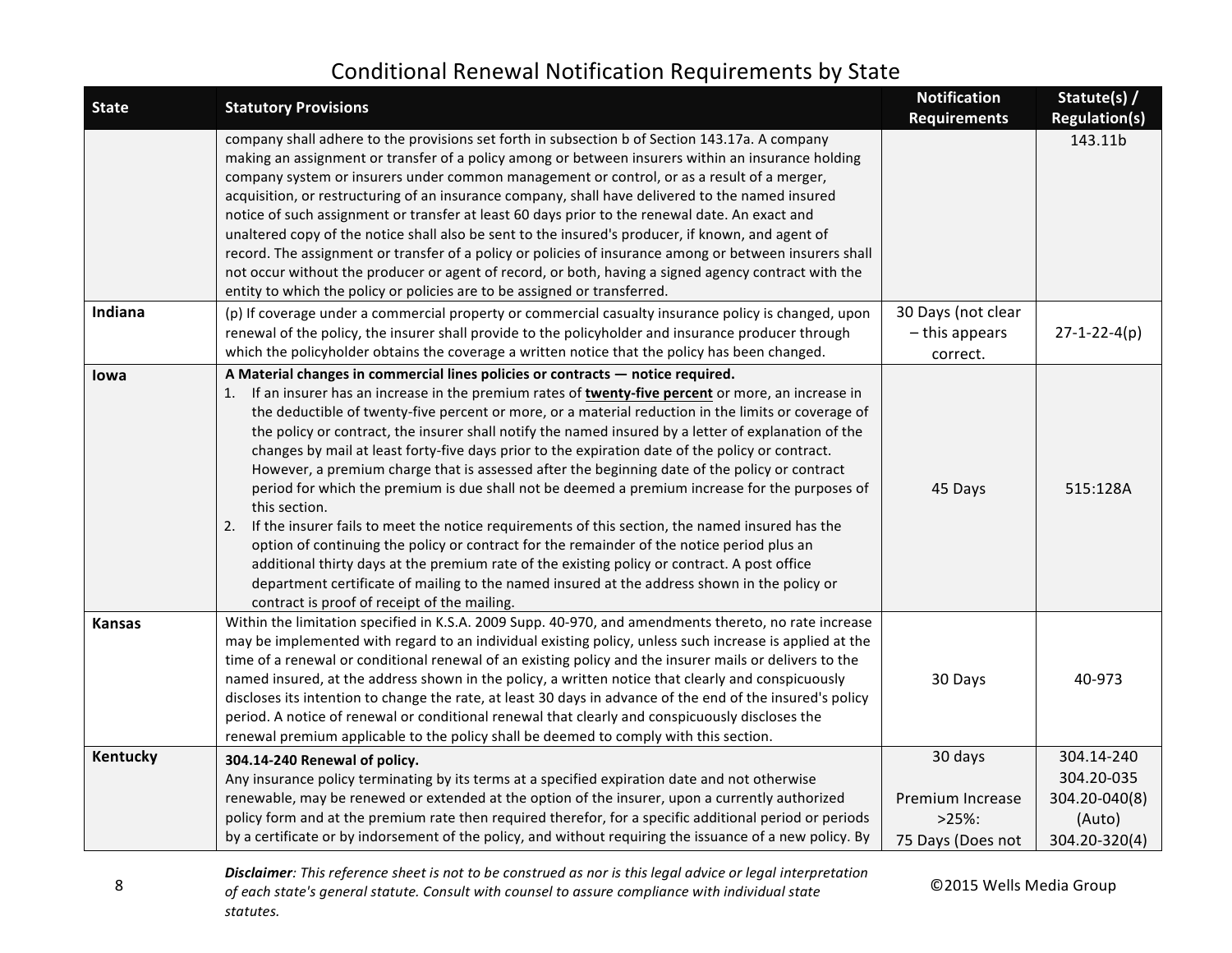| <b>State</b> | <b>Statutory Provisions</b>                                                                                                                                                                                                                                                                                                                                                                                                                                                                                                                                                                                                                                                                                                                                                                                                                                                                                                                                                                                                                                                                                                                                                                                                                                                                                                                                                                                                                                                                                                                                                                                                                                                                                                                                                                                                                                                                                                                                                                                                                                                                                                                                                                                                                                                                                                                                                                                                                                                                                                                                                                                                                                                                                                                                                                                                                                                                                              | <b>Notification</b><br><b>Requirements</b>              | Statute(s) /<br><b>Regulation(s)</b> |
|--------------|--------------------------------------------------------------------------------------------------------------------------------------------------------------------------------------------------------------------------------------------------------------------------------------------------------------------------------------------------------------------------------------------------------------------------------------------------------------------------------------------------------------------------------------------------------------------------------------------------------------------------------------------------------------------------------------------------------------------------------------------------------------------------------------------------------------------------------------------------------------------------------------------------------------------------------------------------------------------------------------------------------------------------------------------------------------------------------------------------------------------------------------------------------------------------------------------------------------------------------------------------------------------------------------------------------------------------------------------------------------------------------------------------------------------------------------------------------------------------------------------------------------------------------------------------------------------------------------------------------------------------------------------------------------------------------------------------------------------------------------------------------------------------------------------------------------------------------------------------------------------------------------------------------------------------------------------------------------------------------------------------------------------------------------------------------------------------------------------------------------------------------------------------------------------------------------------------------------------------------------------------------------------------------------------------------------------------------------------------------------------------------------------------------------------------------------------------------------------------------------------------------------------------------------------------------------------------------------------------------------------------------------------------------------------------------------------------------------------------------------------------------------------------------------------------------------------------------------------------------------------------------------------------------------------------|---------------------------------------------------------|--------------------------------------|
|              | agreement between the insurer and insured, the policy may be delivered electronically.<br>304.20-035 Notice of renewal premiums of property or casualty policy.<br>At least thirty (30) days, seven (7) days in the case of a policy with a policy period of thirty (30) days or<br>less, before the end of the policy period of a property or casualty insurance policy, the insurer shall<br>mail or deliver to the named insured, at the last known address of the named insured, notice of the<br>renewal premium or a bill for the renewal premium and the insurer shall mail or deliver to its agent, if<br>any, a notice of the amount and due date of the renewal premium. In order to comply with this<br>requirement, the insurer may extend the period of coverage of the current policy at the expiring<br>premium.<br>304.20-040 Cancellation, nonrenewal, or termination of automobile insurance - Definitions - Scope<br>--Penalties.<br>(8) If the insurer has manifested its willingness to renew by mailing or delivering a renewal notice, bill,<br>certificate, or policy to the first-named insured at his or her last known address at least thirty (30)<br>days before the end of the current policy period with the amount of the renewal premium charge and<br>its due date clearly set forth therein, then the policy shall expire and terminate without further notice<br>to the insured on the due date, unless the renewal premium is received by the insurer or its<br>authorized agent on or before that date. When any policy terminates pursuant to this subsection<br>because the renewal premium was not received on or before the due date, the insurer shall, within<br>fifteen (15) days, deliver or mail to the first-named insured at his or her last known address a notice<br>that the policy was not renewed and the date on which the coverage under it ceased to exist.<br>304.20-320 Declinations -- Cancellations -- Nonrenewals -- Terminations -- Notice of premium<br>required.<br>(4) No insurer shall increase the premium for a property or casualty insurance policy subject to KRS<br>304.20-300 to 304.20-350 more than twenty-five percent (25%) of the premium for the preceding<br>policy term for like coverage and like risks unless at least seventy-five (75) days before the end of the<br>policy period as described in KRS 304.20-310(1), the insurer shall mail or deliver to the named insured,<br>at the last known address of the named insured, a notice for the renewal premium amount and the<br>insurer shall mail or deliver to its agent, if any, a duplicate notice of the premium amount. In order to<br>comply with this requirement, the insurer may extend the period of coverage of the current policy at<br>the expiring premium.<br>An insurer shall mail or deliver to the named insured at the mailing address shown on the policy | apply to Auto or<br><b>Residual Market</b><br>policies) |                                      |
| Louisiana    | written notice of any rate increase, change in deductible, or reduction in limits or coverage at least<br>thirty days prior to the expiration date of the policy. If the insurer fails to provide such thirty-day<br>notice, the coverage provided to the named insured at the expiring policy's rate, terms, and<br>conditions shall remain in effect until notice is given or until the effective date of replacement                                                                                                                                                                                                                                                                                                                                                                                                                                                                                                                                                                                                                                                                                                                                                                                                                                                                                                                                                                                                                                                                                                                                                                                                                                                                                                                                                                                                                                                                                                                                                                                                                                                                                                                                                                                                                                                                                                                                                                                                                                                                                                                                                                                                                                                                                                                                                                                                                                                                                                  | 30 Days                                                 | RS 22:1267<br>E.(1)                  |
|              | Disclaimer: This reference sheet is not to be construed as nor is this legal advice or legal interpretation                                                                                                                                                                                                                                                                                                                                                                                                                                                                                                                                                                                                                                                                                                                                                                                                                                                                                                                                                                                                                                                                                                                                                                                                                                                                                                                                                                                                                                                                                                                                                                                                                                                                                                                                                                                                                                                                                                                                                                                                                                                                                                                                                                                                                                                                                                                                                                                                                                                                                                                                                                                                                                                                                                                                                                                                              |                                                         |                                      |

9 *of each state's general statute. Consult with counsel to assure compliance with individual state* **6 <b>C2015** Wells Media Group *statutes.*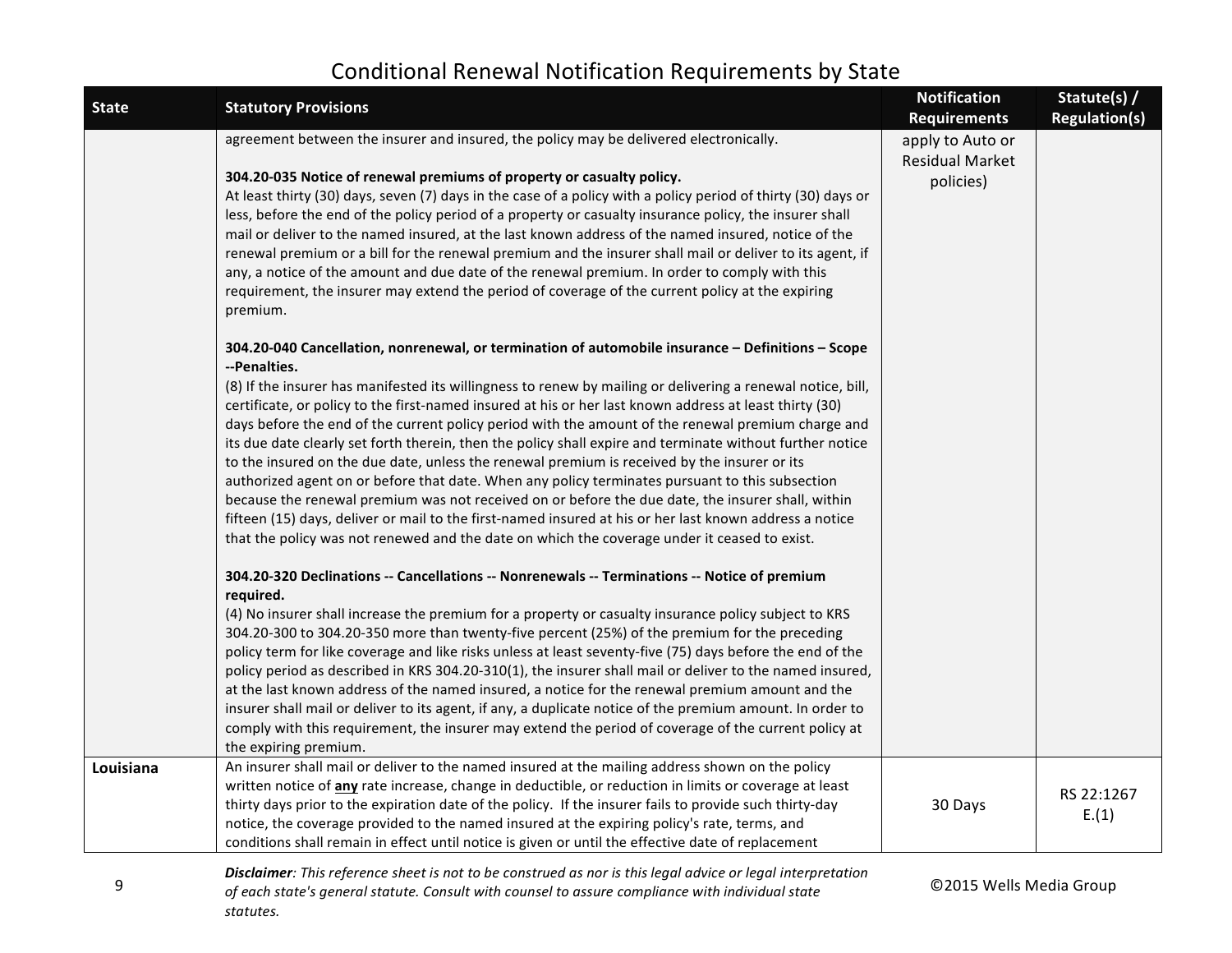| <b>State</b>    | <b>Statutory Provisions</b>                                                                                                                                                                                                                                                                                                                                                                                                                                                                                                                                                                                                                                                                                                                                                                                                                                                                                                                                                                                                                                                                                                                                                                                                                                                                                                                                                                                                                                                                                                                                                                                                                                                                                                                                                                                                                                                                                                                                                                                                                                                                                                                                                                                                                                                                                                                                                                                              | <b>Notification</b><br><b>Requirements</b> | Statute(s) /<br><b>Regulation(s)</b> |
|-----------------|--------------------------------------------------------------------------------------------------------------------------------------------------------------------------------------------------------------------------------------------------------------------------------------------------------------------------------------------------------------------------------------------------------------------------------------------------------------------------------------------------------------------------------------------------------------------------------------------------------------------------------------------------------------------------------------------------------------------------------------------------------------------------------------------------------------------------------------------------------------------------------------------------------------------------------------------------------------------------------------------------------------------------------------------------------------------------------------------------------------------------------------------------------------------------------------------------------------------------------------------------------------------------------------------------------------------------------------------------------------------------------------------------------------------------------------------------------------------------------------------------------------------------------------------------------------------------------------------------------------------------------------------------------------------------------------------------------------------------------------------------------------------------------------------------------------------------------------------------------------------------------------------------------------------------------------------------------------------------------------------------------------------------------------------------------------------------------------------------------------------------------------------------------------------------------------------------------------------------------------------------------------------------------------------------------------------------------------------------------------------------------------------------------------------------|--------------------------------------------|--------------------------------------|
|                 | coverage obtained by the named insured, whichever first occurs. For the purposes of this Subsection,<br>notice is considered given thirty days following date of mailing or delivery of the notice. If the insured<br>elects not to renew, any earned premium for the period of extension of the terminated policy shall be<br>calculated pro rata at the lower of the current or previous year's rate. If the insured accepts the<br>renewal, the premium increase, if any, and other changes shall be effective the day following the prior<br>policy's expiration or anniversary date.                                                                                                                                                                                                                                                                                                                                                                                                                                                                                                                                                                                                                                                                                                                                                                                                                                                                                                                                                                                                                                                                                                                                                                                                                                                                                                                                                                                                                                                                                                                                                                                                                                                                                                                                                                                                                                |                                            |                                      |
| <b>Maine</b>    | §2908. Cancellation and nonrenewal<br>4. If an insurer offers or purports to renew a contract, but on less favorable terms to the insured or<br>at higher rates or a higher rating plan, the new terms or rates and rating plan may take effect on<br>the renewal date, if the insurer has provided the insured 30 days notice. If the insurer has not so<br>notified the contract holder, the contract holder may elect to cancel the renewal policy within the<br>30-day period after receipt of the notice or delivery. Earned premium for the period of coverage<br>for such time as the renewal contract may have been in force, shall be calculated pro rata at the<br>lower of the current or previous year's rate. If the insured accepts the renewal, the premium<br>increase, if any, and other changes shall be effective immediately following the prior policy's<br>expiration or anniversary date. This section does not apply if the change is a rate, form or plan<br>filed with the superintendent and applicable to the entire class of business to which the policy<br>belongs or to a premium increase based on the altered nature or extent of the risk insured<br>against.<br>§3007. Cancellation and nonrenewal<br>4. If an insurer offers or purports to renew a contract, but on less favorable terms to the insured or<br>at higher rates, and a higher rating plan, the new terms or rates and rating plan may take effect<br>on the renewal date if the insurer has provided the insured notice as required by this section. If<br>the insurer has not so notified the contract holder, the contract holder may elect to cancel the<br>renewal policy within the 30-day period after receipt of the notice or delivery. Earned premium<br>for the period of coverage for such time as the renewal contract may have been in force shall be<br>calculated pro rata at the lower of the current or previous year's rate. If the insured accepts the<br>renewal, the premium increase, if any, and other changes shall be effective immediately following<br>the prior policy's expiration or anniversary date. This section does not apply if the change is a rate,<br>form or plan filed with the superintendent and applicable to the entire class of business to which<br>the policy belongs or to a premium increase based on the altered nature or extent of the risk<br>insured against. | 30 Days                                    | 24A-2908<br>24A-3007                 |
| <b>Maryland</b> | 27-607<br>At least 45 days prior to the renewal date of a policy subject to this section, the insurer shall send a<br>notice to the named insured and the insurance producer, if any, by first class mail stating both the<br>amount of the renewal policy premium and the amount of the expiring policy premium. (This section<br>applies only to policies of personal insurance and insurance issued under the Maryland Property                                                                                                                                                                                                                                                                                                                                                                                                                                                                                                                                                                                                                                                                                                                                                                                                                                                                                                                                                                                                                                                                                                                                                                                                                                                                                                                                                                                                                                                                                                                                                                                                                                                                                                                                                                                                                                                                                                                                                                                       | 45 Days                                    | 27-607<br>27-608                     |
| 10              | Disclaimer: This reference sheet is not to be construed as nor is this legal advice or legal interpretation<br>of each state's general statute. Consult with counsel to assure compliance with individual state                                                                                                                                                                                                                                                                                                                                                                                                                                                                                                                                                                                                                                                                                                                                                                                                                                                                                                                                                                                                                                                                                                                                                                                                                                                                                                                                                                                                                                                                                                                                                                                                                                                                                                                                                                                                                                                                                                                                                                                                                                                                                                                                                                                                          | ©2015 Wells Media Group                    |                                      |

*statutes.*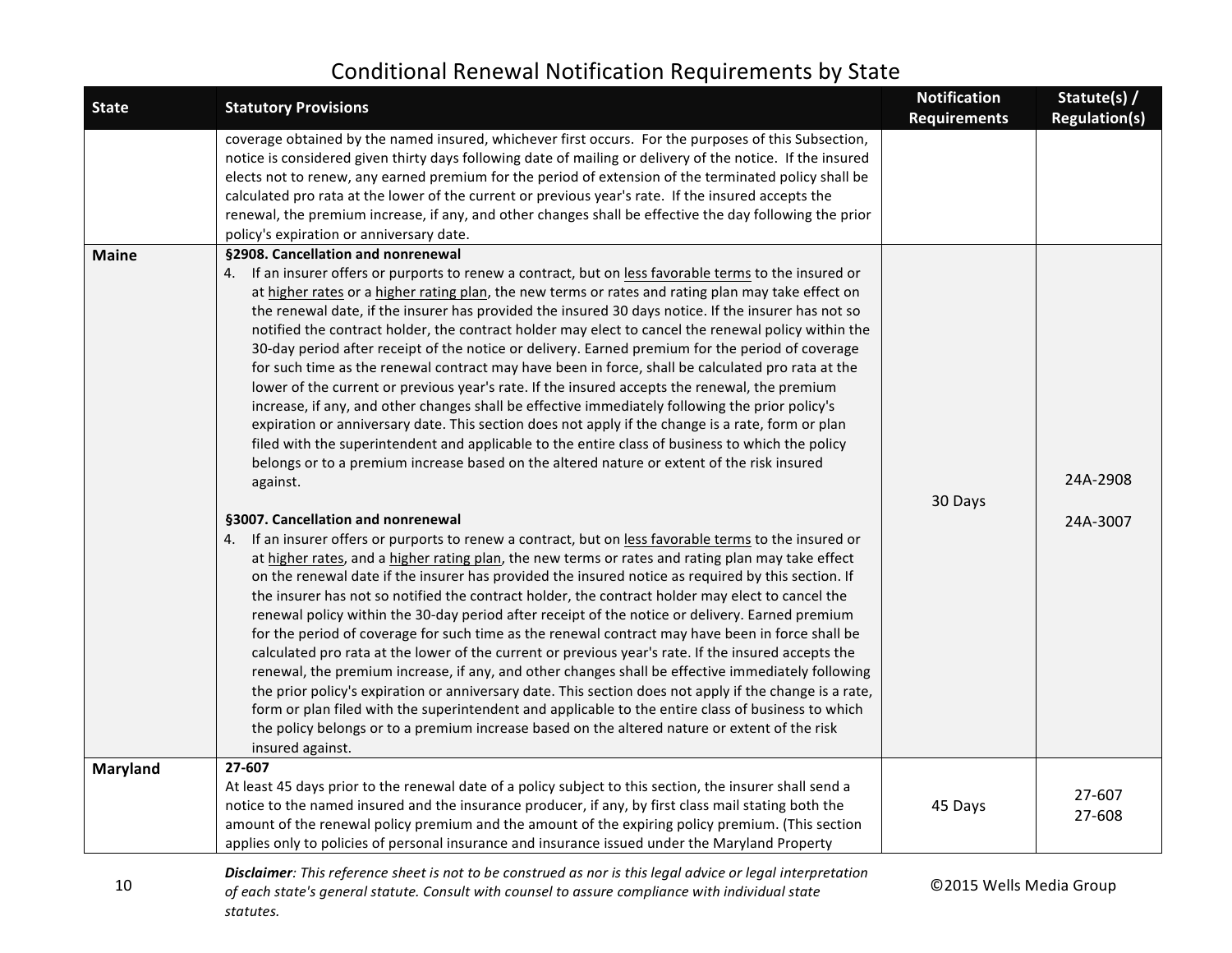| <b>State</b> | <b>Statutory Provisions</b>                                                                                                                     | <b>Notification</b><br><b>Requirements</b> | Statute(s) /<br><b>Regulation(s)</b> |
|--------------|-------------------------------------------------------------------------------------------------------------------------------------------------|--------------------------------------------|--------------------------------------|
|              | Insurance Availability Act).                                                                                                                    |                                            |                                      |
|              | 27-608                                                                                                                                          |                                            |                                      |
|              | (b) Unless an insurer has given notice of its intention not to renew a policy subject to this section, if                                       |                                            |                                      |
|              | the insurer seeks to increase the renewal policy premium, the insurer shall send a notice to the                                                |                                            |                                      |
|              | named insured and insurance producer, if any, not less than 45 days prior to the renewal date of                                                |                                            |                                      |
|              | the policy.                                                                                                                                     |                                            |                                      |
|              | (c) Subject to subsection (d) of this section, a notice under this section shall include:                                                       |                                            |                                      |
|              | (1) both the expiring policy premium and the renewal policy premium; and                                                                        |                                            |                                      |
|              | (2) the telephone number for the insurer or insurance producer, if any, together with a statement                                               |                                            |                                      |
|              | that the insured may call to request additional information about the premium increase.                                                         |                                            |                                      |
|              | (d) (1) If an insurer seeks to increase the renewal policy premium and the insurer's rating                                                     |                                            |                                      |
|              | methodology requires the insured to provide information to calculate the renewal policy                                                         |                                            |                                      |
|              | premium, an insurer shall provide a reasonable estimate of the renewal policy premium if:                                                       |                                            |                                      |
|              | (i) the insurer has requested the required information from the insured; and                                                                    |                                            |                                      |
|              | (ii) the insurer has not received the requested information.                                                                                    |                                            |                                      |
|              | (2) A reasonable estimate under this subsection shall be based upon the information available to<br>the insurer at the time the notice is sent. |                                            |                                      |
|              | (e) The requirements of this section do not apply to the extent that the premium increase results                                               |                                            |                                      |
|              | from:                                                                                                                                           |                                            |                                      |
|              | (1) an increase in the units of exposure;                                                                                                       |                                            |                                      |
|              | (2) the application of an experience rating plan;                                                                                               |                                            |                                      |
|              | (3) the application of a retrospective rating plan;                                                                                             |                                            |                                      |
|              | (4) a change made by the insured that increases the insurer's exposure; or                                                                      |                                            |                                      |
|              | (5) an audit of the insured.                                                                                                                    |                                            |                                      |
|              | (f) A notice required by this section shall be sent by first-class mail and may be sent together with the                                       |                                            |                                      |
|              | renewal policy.                                                                                                                                 |                                            |                                      |
|              | (g) An insurer shall be considered to have met the notice requirement of this section if, not less than                                         |                                            |                                      |
|              | 45 days before the effective date of the renewal policy, the insurer has sent:                                                                  |                                            |                                      |
|              | (1) (i) to the named insured, a renewal policy that includes the renewal policy premium; and                                                    |                                            |                                      |
|              | (ii) to the independent insurance producer, if any:                                                                                             |                                            |                                      |
|              | 1. a copy of the renewal policy that includes the renewal policy premium through postal                                                         |                                            |                                      |
|              | or electronic mail; or                                                                                                                          |                                            |                                      |
|              | 2. at the same time as the insurer sends the renewal policy to the insured, a notice of the                                                     |                                            |                                      |
|              | availability of the renewal policy through the insurer's online electronic system;                                                              |                                            |                                      |
|              | (2) to the named insured and insurance producer, if any, a written notice of renewal or                                                         |                                            |                                      |
|              | continuation of coverage that includes the renewal or continuation premium; or                                                                  |                                            |                                      |
|              | (3) to the named insured and insurance producer, if any, a renewal offer that includes a                                                        |                                            |                                      |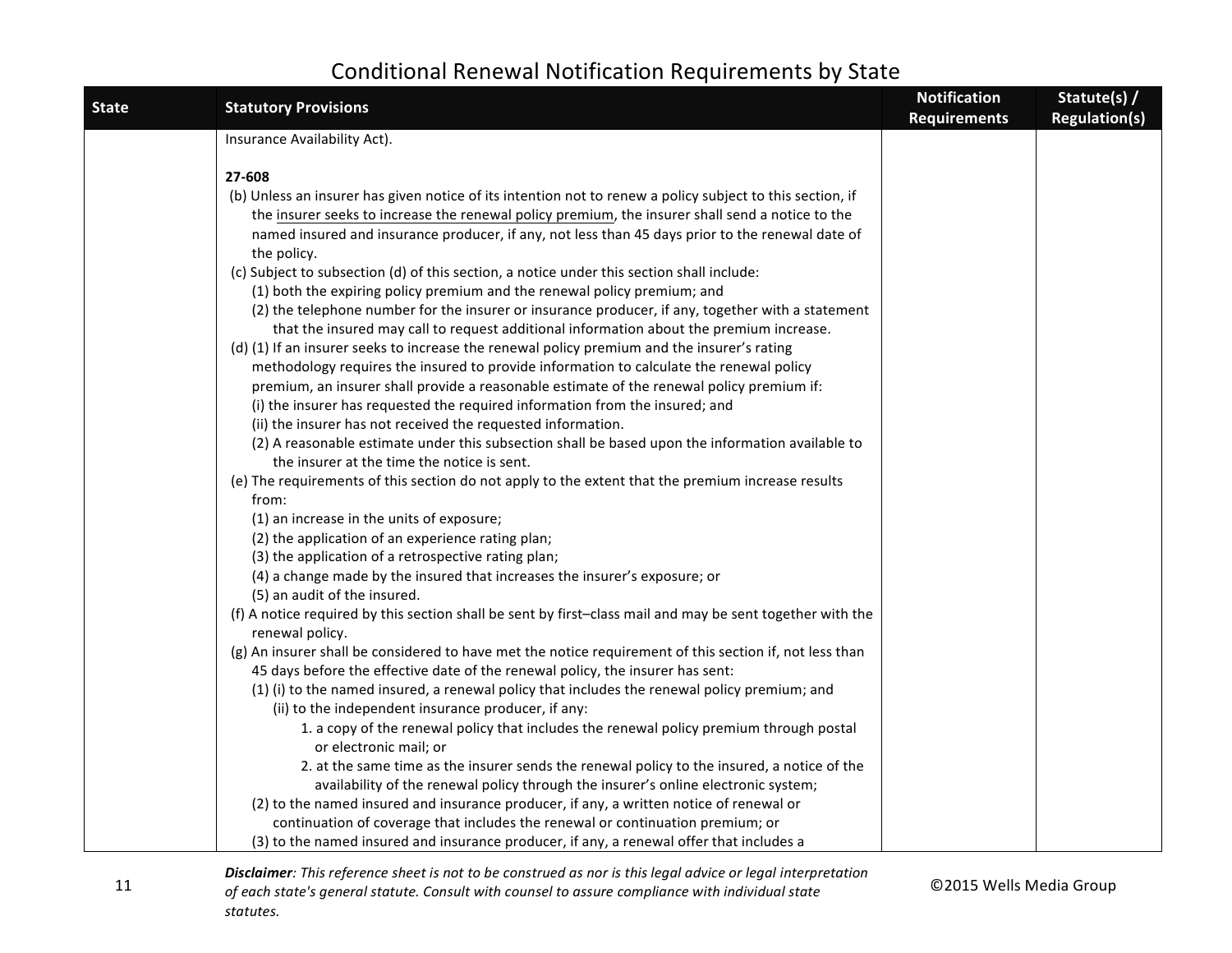| <b>State</b>         | <b>Statutory Provisions</b>                                                                                                                                                                                                                                                                                                                                                                                                                                                                                                                                                                                                                                                                                                                                                                                                                                                                                                                                                                                                                                                                                                                                                                                                                                                                                                                                                                                                                                                                                                                                                                                                                                                                                                                  | <b>Notification</b><br><b>Requirements</b> | Statute(s) /<br><b>Regulation(s)</b> |
|----------------------|----------------------------------------------------------------------------------------------------------------------------------------------------------------------------------------------------------------------------------------------------------------------------------------------------------------------------------------------------------------------------------------------------------------------------------------------------------------------------------------------------------------------------------------------------------------------------------------------------------------------------------------------------------------------------------------------------------------------------------------------------------------------------------------------------------------------------------------------------------------------------------------------------------------------------------------------------------------------------------------------------------------------------------------------------------------------------------------------------------------------------------------------------------------------------------------------------------------------------------------------------------------------------------------------------------------------------------------------------------------------------------------------------------------------------------------------------------------------------------------------------------------------------------------------------------------------------------------------------------------------------------------------------------------------------------------------------------------------------------------------|--------------------------------------------|--------------------------------------|
|                      | reasonable estimate of the renewal policy premium.                                                                                                                                                                                                                                                                                                                                                                                                                                                                                                                                                                                                                                                                                                                                                                                                                                                                                                                                                                                                                                                                                                                                                                                                                                                                                                                                                                                                                                                                                                                                                                                                                                                                                           |                                            |                                      |
| <b>Massachusetts</b> | No statutory provisions found.                                                                                                                                                                                                                                                                                                                                                                                                                                                                                                                                                                                                                                                                                                                                                                                                                                                                                                                                                                                                                                                                                                                                                                                                                                                                                                                                                                                                                                                                                                                                                                                                                                                                                                               |                                            |                                      |
| <b>Michigan</b>      | No statutory provisions found.                                                                                                                                                                                                                                                                                                                                                                                                                                                                                                                                                                                                                                                                                                                                                                                                                                                                                                                                                                                                                                                                                                                                                                                                                                                                                                                                                                                                                                                                                                                                                                                                                                                                                                               |                                            |                                      |
| Minnesota            | 60A.351 RENEWAL OF INSURANCE POLICY WITH ALTERED RATES.<br>If an insurance company licensed to do business in this state offers or purports to offer to renew any<br>commercial liability and/or property insurance policy at less favorable terms as to the dollar amount<br>of coverage or deductibles, higher rates, and/or higher rating plan, the new terms, the new rates<br>and/or rating plan may take effect on the renewal date of the policy if the insurer has sent to the<br>policyholder notice of the new terms, new rates and/or rating plan at least 30 days prior to the<br>expiration date. If the insurer has not so notified the policyholder, the policyholder may elect to<br>cancel the renewal policy within the 60-day period after receipt of the notice. Earned premium for the<br>period of coverage, if any, shall be calculated pro rata upon the prior rate. This section does not apply<br>to ocean marine insurance, accident and health insurance, reinsurance, and coverage under the<br>federal Terrorism Risk Insurance Act.<br>This section does not apply if the change relates to guide "a" rates or excess rates also known as<br>"consent to rates" or if there has been any change in the risk insured.<br>65A.29 Subd. 7. Renewal; notice requirement.<br>No insurer shallreduce limits of coverage, or eliminate any coverage in a homeowner's insurance<br>policy unless it mails or delivers to the insured, at the address shown in the policy, at least 60 days'<br>advance notice of its intention. The notice must contain the specific underwriting or other reason or<br>reasons for the indicated action and must state the name of the insurer and the date the notice is<br>issued. | 30 Days<br>Homeowners:<br>60 Days          | 60A-351<br>65A.29<br>(Homeowners)    |
| Mississippi          | (1) A cancellation, reduction in coverage or nonrenewal of liability insurance coverage, fire insurance<br>coverage or single premium multiperil insurance coverage is not effective as to any coverage issued<br>or renewed after June 30, 1989, unless notice is mailed or delivered to the insured and to any<br>named creditor loss payee by the insurer not less than thirty (30) days prior to the effective date of<br>such cancellation, reduction or nonrenewal. This section shall not apply to nonpayment of<br>premium unless there is a named creditor loss payee, in which case at least ten (10) days' notice is<br>required.<br>(2) The provisions of subsection (1) shall be incorporated into each liability, fire and multiperil policy<br>issued or renewed after June 30, 1989; and if such provisions are not expressly stated in the policy,<br>such provisions shall be deemed to be incorporated in the policy.                                                                                                                                                                                                                                                                                                                                                                                                                                                                                                                                                                                                                                                                                                                                                                                                     | 30 days                                    | $83 - 5 - 28$                        |
| <b>Missouri</b>      | An insurer shall send an insured written notice of an automobile policy renewal at least fifteen days<br>prior to the effective date of the new policy.                                                                                                                                                                                                                                                                                                                                                                                                                                                                                                                                                                                                                                                                                                                                                                                                                                                                                                                                                                                                                                                                                                                                                                                                                                                                                                                                                                                                                                                                                                                                                                                      | Auto:<br>15 Days                           | 379.118 (Auto<br>Policy)             |
| Montana              | 33-15-1106. Renewal with altered terms.                                                                                                                                                                                                                                                                                                                                                                                                                                                                                                                                                                                                                                                                                                                                                                                                                                                                                                                                                                                                                                                                                                                                                                                                                                                                                                                                                                                                                                                                                                                                                                                                                                                                                                      | 45 Days                                    | 33-15-1106                           |
|                      |                                                                                                                                                                                                                                                                                                                                                                                                                                                                                                                                                                                                                                                                                                                                                                                                                                                                                                                                                                                                                                                                                                                                                                                                                                                                                                                                                                                                                                                                                                                                                                                                                                                                                                                                              |                                            |                                      |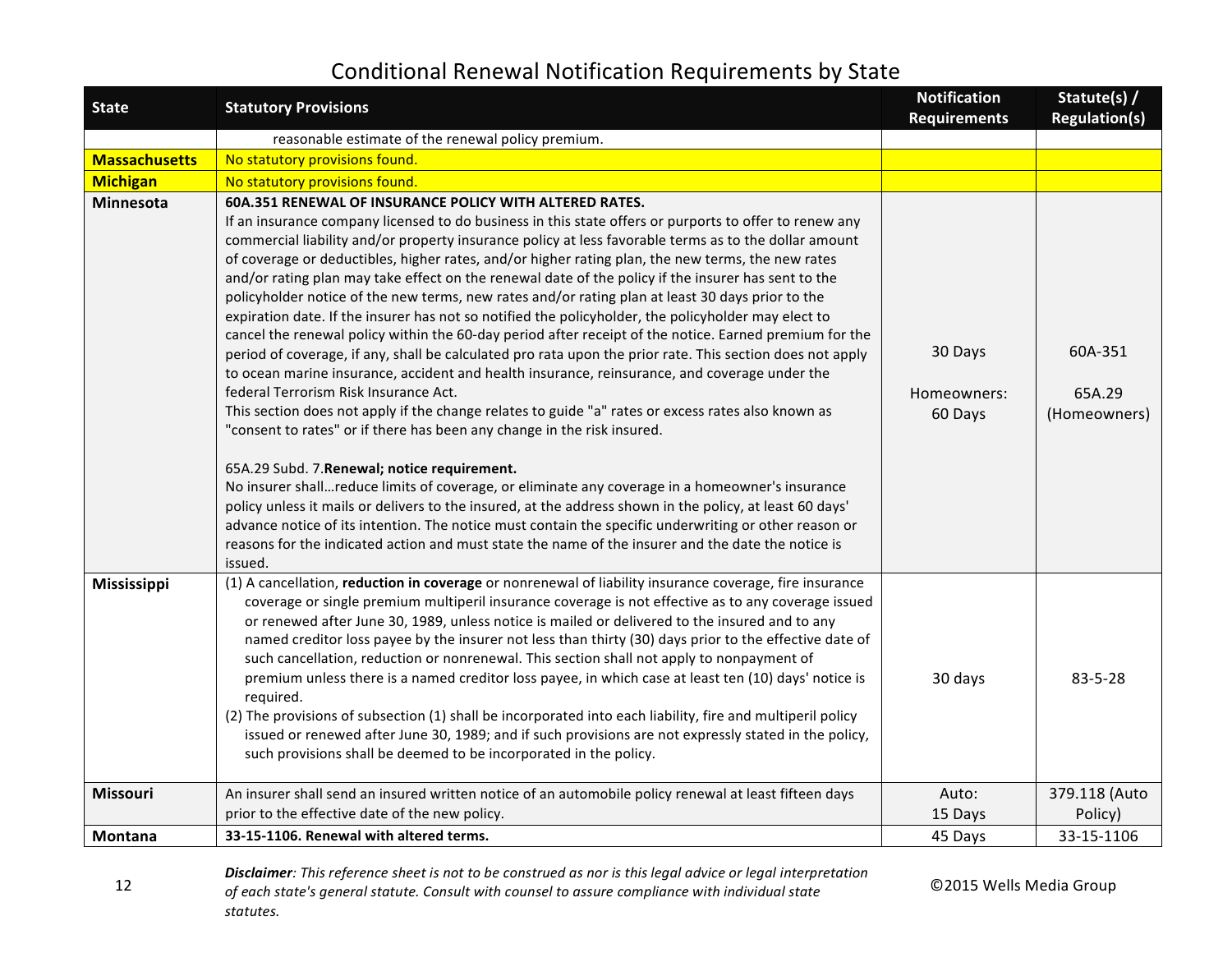| <b>State</b>    | <b>Statutory Provisions</b>                                                                                                                                                                                                                                                                                                                                                                                                                                                                                                                                                                                                                                                                                                                                                                                                                                                                                                                                                                                                                                                                                                                                                                                                                                                                                                                                                                                                                                                                                                                                                                                                                                                                                                                                                                                                                                                                                                                                                                                                                                                                                 | <b>Notification</b><br><b>Requirements</b>                           | Statute(s) /<br><b>Regulation(s)</b> |
|-----------------|-------------------------------------------------------------------------------------------------------------------------------------------------------------------------------------------------------------------------------------------------------------------------------------------------------------------------------------------------------------------------------------------------------------------------------------------------------------------------------------------------------------------------------------------------------------------------------------------------------------------------------------------------------------------------------------------------------------------------------------------------------------------------------------------------------------------------------------------------------------------------------------------------------------------------------------------------------------------------------------------------------------------------------------------------------------------------------------------------------------------------------------------------------------------------------------------------------------------------------------------------------------------------------------------------------------------------------------------------------------------------------------------------------------------------------------------------------------------------------------------------------------------------------------------------------------------------------------------------------------------------------------------------------------------------------------------------------------------------------------------------------------------------------------------------------------------------------------------------------------------------------------------------------------------------------------------------------------------------------------------------------------------------------------------------------------------------------------------------------------|----------------------------------------------------------------------|--------------------------------------|
|                 | (1) If an insurer offers or purports to renew a policy but on less favorable terms, at a higher rate, or at<br>a higher rating plan, the new terms, rate, or rating plan take effect on the policy renewal date<br>only if the insurer has mailed or delivered notice of the new terms, rate, or rating plan to the<br>insured at least 45 days before the expiration date.<br>(2) This section does not apply if the increase in the rate or the rating plan, or both, results from a<br>classification change based on the altered nature or extent of the risk insured against.<br>33-15-1105:                                                                                                                                                                                                                                                                                                                                                                                                                                                                                                                                                                                                                                                                                                                                                                                                                                                                                                                                                                                                                                                                                                                                                                                                                                                                                                                                                                                                                                                                                                           | Premium Due<br>(without other<br>changes): Between<br>30 and 60 Days | 33-15-1105(2)                        |
|                 | (2) An insurer shall give notice of premium due not more than 60 days or less than 30 days before the<br>due date of a renewal premium. The notice must clearly state the effect of nonpayment of the<br>premium on or before the due date.                                                                                                                                                                                                                                                                                                                                                                                                                                                                                                                                                                                                                                                                                                                                                                                                                                                                                                                                                                                                                                                                                                                                                                                                                                                                                                                                                                                                                                                                                                                                                                                                                                                                                                                                                                                                                                                                 |                                                                      |                                      |
| <b>Nebraska</b> | 44-531:<br>(1) If an insurer reduces or eliminates any coverage in or introduces a more restrictive condition as<br>part of a policy in force delivered or issued for delivery in this state and subject to sections 44-514<br>to 44-521 or section 44-522 or 44-523 prior to renewal of the policy and other than at the request<br>of the named insured or as required by law, the insurer shall send to the named insured a notice<br>explaining clearly what coverage has been reduced or eliminated or what condition has been<br>restricted. The notice may be in a printed or electronic form if the named insured requested the<br>electronic form and there was an agreement to that effect with the insurer prior to such request.<br>If the named insured does not receive the notice, the reduction or elimination of coverage or<br>restrictive condition shall not become part of the policy. It shall be a rebuttable presumption that<br>all insureds received the notice if it was sent by email or first-class mail to the named insured's<br>last-known email address or mailing address contained in the policy.<br>(2) Notice of any reduction or elimination of coverage or restrictive condition as part of a policy in<br>force delivered or issued for delivery in this state and subject to sections 44-514 to 44-521 or<br>section 44-522 or 44-523 and other than at the request of the named insured or as required by<br>law shall be sent to each agency that holds an agency contract with the insurer prior to the<br>introduction into the marketplace of a policy containing the reduction or elimination of coverage<br>or restrictive condition.<br>(3) Nothing in this section shall restrict the right of the parties to an insurance contract to amend the<br>contract, during the policy term but not during the renewal process, pursuant to an endorsement<br>attached to the policy if requested by a named insured under the policy. An endorsement<br>attached to a policy pursuant to this subsection requires no further notice beyond such<br>endorsement. | No guidance<br>provided                                              | 44-531                               |
| Nevada          | <b>Renewal with altered terms.</b><br>Except as otherwise provided in subsection 2, an insurer shall not renew a policy on different<br>terms, including different rates, unless the insurer notifies the insured in writing of the different<br>terms or rates at least 30 days before the expiration of the policy. If the insurer fails to provide                                                                                                                                                                                                                                                                                                                                                                                                                                                                                                                                                                                                                                                                                                                                                                                                                                                                                                                                                                                                                                                                                                                                                                                                                                                                                                                                                                                                                                                                                                                                                                                                                                                                                                                                                       | 30 Days                                                              | 57.687B.350                          |
|                 | <b>Disclaimer</b> : This reference sheet is not to be construed as nor is this legal advice or legal interpretation                                                                                                                                                                                                                                                                                                                                                                                                                                                                                                                                                                                                                                                                                                                                                                                                                                                                                                                                                                                                                                                                                                                                                                                                                                                                                                                                                                                                                                                                                                                                                                                                                                                                                                                                                                                                                                                                                                                                                                                         |                                                                      |                                      |

**Disclaimer**: This reference sheet is not to be construed as nor is this legal advice or legal interpretation<br>13 of each state's general statute, Consult with counsel to assure compliance with individual state **O2015** Well of each state's general statute. Consult with counsel to assure compliance with individual state *statutes.*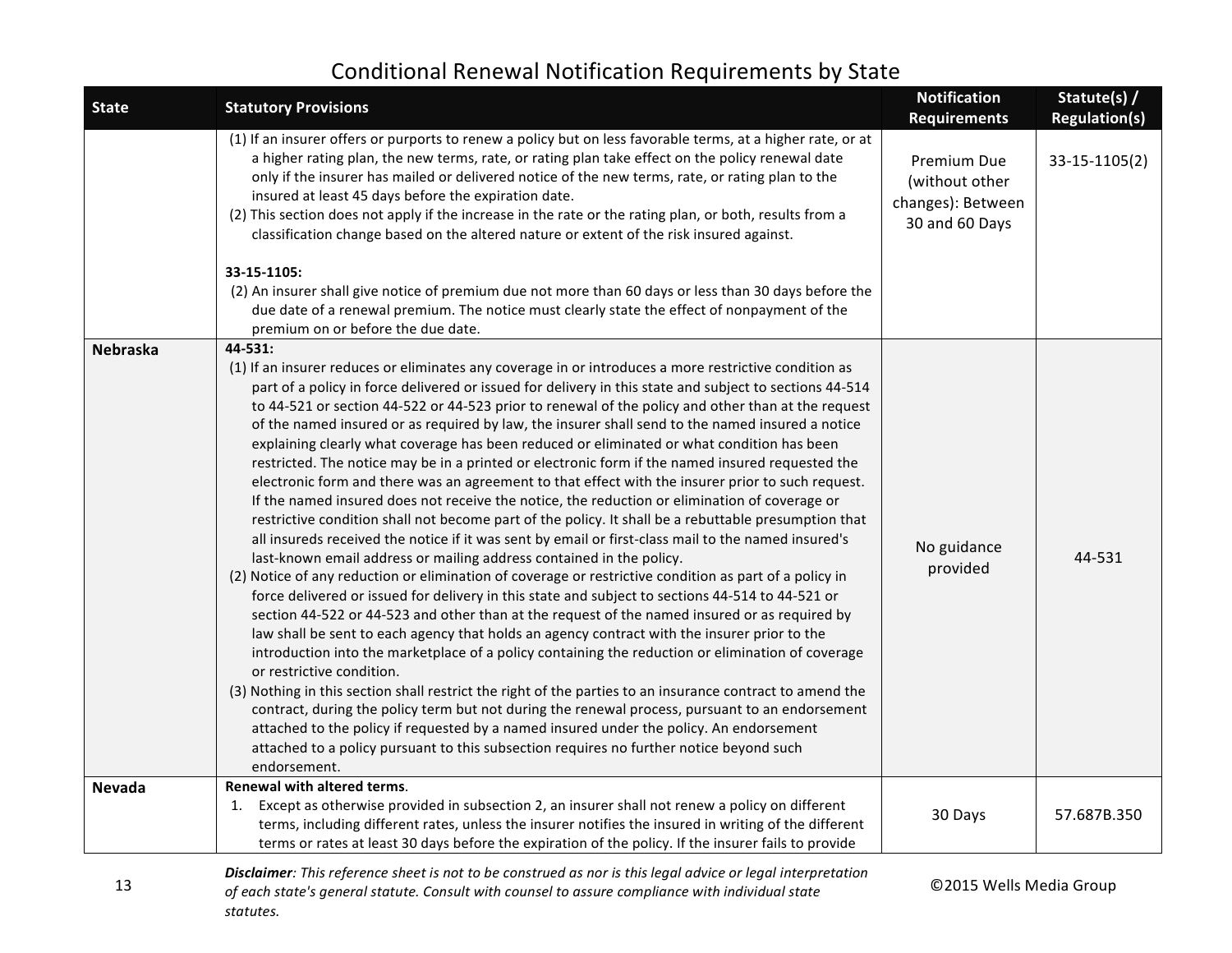| <b>State</b>         | <b>Statutory Provisions</b>                                                                                                                                                                                                                                                                                                                                                                                                                                                                                                                                                                                                                                                                                                                                                                                                                                                                                                                                                                                                                                                                                                                                                                                                                                                                                                                                                                                                                                                                                                                                                                                                                                                                                                                                                                                                                                                                                                                                                                                                                                                                                                                                                                                                                                           | <b>Notification</b><br><b>Requirements</b>                                                                                                                            | Statute(s) /<br><b>Regulation(s)</b> |
|----------------------|-----------------------------------------------------------------------------------------------------------------------------------------------------------------------------------------------------------------------------------------------------------------------------------------------------------------------------------------------------------------------------------------------------------------------------------------------------------------------------------------------------------------------------------------------------------------------------------------------------------------------------------------------------------------------------------------------------------------------------------------------------------------------------------------------------------------------------------------------------------------------------------------------------------------------------------------------------------------------------------------------------------------------------------------------------------------------------------------------------------------------------------------------------------------------------------------------------------------------------------------------------------------------------------------------------------------------------------------------------------------------------------------------------------------------------------------------------------------------------------------------------------------------------------------------------------------------------------------------------------------------------------------------------------------------------------------------------------------------------------------------------------------------------------------------------------------------------------------------------------------------------------------------------------------------------------------------------------------------------------------------------------------------------------------------------------------------------------------------------------------------------------------------------------------------------------------------------------------------------------------------------------------------|-----------------------------------------------------------------------------------------------------------------------------------------------------------------------|--------------------------------------|
|                      | adequate and timely notice, the insurer shall renew the policy at the expiring terms and rates:<br>(a) For a period that is equal to the expiring term if the agreed term is 1 year or less; or<br>(b) For 1 year if the agreed term is more than 1 year.<br>2. The provisions of this section do not apply to a change in the rate for a policy of industrial<br>insurance which is based on:<br>(a) A change to a prospective loss cost filed by the Advisory Organization pursuant to NRS<br>686B.177 that is applicable to the risk; or<br>(b) A correction based on the experience that is applicable to the risk in accordance with the<br>Uniform Plan for Rating Experience filed with the Commissioner pursuant to NRS 686B.177.<br>RSA 417-C:4                                                                                                                                                                                                                                                                                                                                                                                                                                                                                                                                                                                                                                                                                                                                                                                                                                                                                                                                                                                                                                                                                                                                                                                                                                                                                                                                                                                                                                                                                                              |                                                                                                                                                                       |                                      |
| <b>New Hampshire</b> | Any renewal premium increase in excess of 25 percent is considered a nonrenewal and controlled<br>$\mathbf{L}$<br>by the provisions of RSA 417-C:3.<br>II. Any renewal premium increase of 25 percent or less shall not be implemented until the insured<br>has had a minimum of 30 days' notice of the renewal premium. If all or any part of the 30 day<br>notice is not in advance of the expiration or anniversary date, renewal coverage shall be provided,<br>on a pro rata basis, at the rates or premiums in effect under the expiring policy until the 30 days'<br>notice requirement has been fulfilled. This paragraph shall not apply if the insured accepts the<br>renewal policy.<br>III. Development of renewal premium for the purpose of determining the percentage of change from<br>expiring premium shall be based on the same coverages, conditions, and ratable exposures as<br>those contained in the expiring policy.<br><b>RSA 417-C:3</b><br>No insurer shall increase renewal premiums more than 25 percent for a 12-month renewal term or<br>refuse to renew a policy at its expiration or anniversary if written for a term of more than one year<br>unless such insurer or its agent shall mail or physically (not electronically) deliver to the named<br>insureds at the address shown in the policy, advance notice of the proposed renewal premium or its<br>intention not to renew. The notice shall be at least 60 days in advance of the policy's scheduled<br>expiration or anniversary date. This section shall not apply if the insurer has manifested its willingness<br>to renew with a premium increase of no more than 25 percent, or in case of nonpayment of premium,<br>or if the insured fails to pay any advance premium required by the insurer for renewal. However,<br>notwithstanding the failure of an insurer to comply with this section, any coverage shall terminate on<br>the effective date of any other coverage acquired by the insured to the extent the acquired coverage<br>substantially duplicates coverages of the renewal. Renewal of a policy shall not constitute a waiver or<br>estoppel with respect to grounds for cancellation which existed before the effective date of such<br>renewal. | 30 Days<br>Or<br>60 Days: If<br>premium increase<br>>25%, or a<br>decrease in<br>breadth of<br>coverage, or a<br>decrease in limits,<br>or a change in<br>deductibles | RSA 417-C:4;<br>RSA 417-C:3          |
| <b>New Jersey</b>    | 11:1-20.2 Renewal, nonrenewal and cancellation notice requirements<br>(b) Except as provided in N.J.A.C. 11:1-20.2(m) with respect to medical malpractice liability insurance                                                                                                                                                                                                                                                                                                                                                                                                                                                                                                                                                                                                                                                                                                                                                                                                                                                                                                                                                                                                                                                                                                                                                                                                                                                                                                                                                                                                                                                                                                                                                                                                                                                                                                                                                                                                                                                                                                                                                                                                                                                                                         | No less than 30                                                                                                                                                       | NJAC 11:1-20.2                       |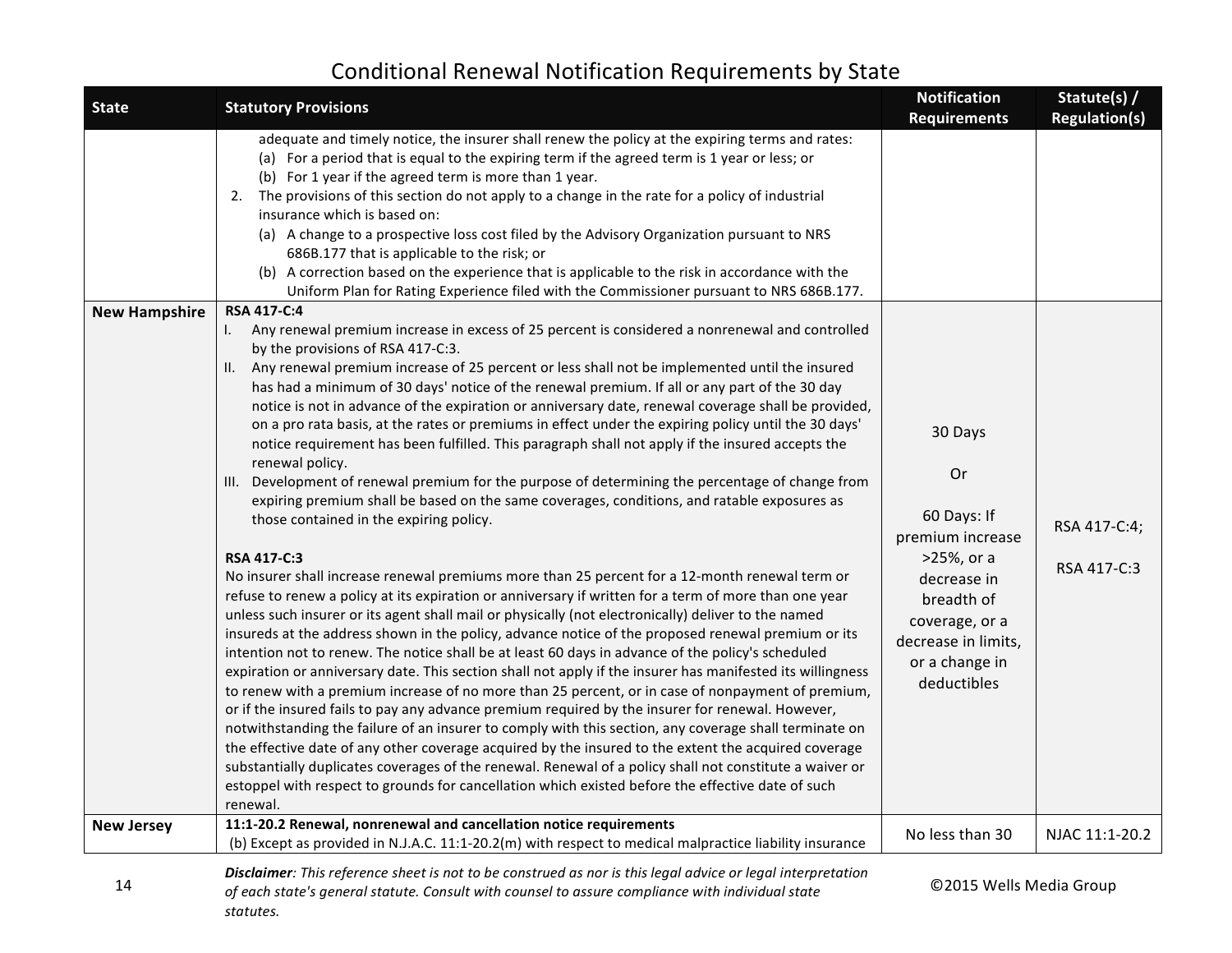| <b>State</b>      | <b>Statutory Provisions</b>                                                                                                                                                                                                                                                                                                                                                                                                                                                                                                                                                                                                                                                                                                                                                                                                                                                                                                                                                                                                                                                                                                                                                                                                                                                                                                                                                                                                                                                                                                                                                                                                                                                                                                                                                             | <b>Notification</b><br><b>Requirements</b>                               | Statute(s) /<br><b>Regulation(s)</b> |
|-------------------|-----------------------------------------------------------------------------------------------------------------------------------------------------------------------------------------------------------------------------------------------------------------------------------------------------------------------------------------------------------------------------------------------------------------------------------------------------------------------------------------------------------------------------------------------------------------------------------------------------------------------------------------------------------------------------------------------------------------------------------------------------------------------------------------------------------------------------------------------------------------------------------------------------------------------------------------------------------------------------------------------------------------------------------------------------------------------------------------------------------------------------------------------------------------------------------------------------------------------------------------------------------------------------------------------------------------------------------------------------------------------------------------------------------------------------------------------------------------------------------------------------------------------------------------------------------------------------------------------------------------------------------------------------------------------------------------------------------------------------------------------------------------------------------------|--------------------------------------------------------------------------|--------------------------------------|
|                   | policies, no notice of nonrenewal shall be valid unless it is mailed or delivered by the insurer to<br>the insured not more than 120 days nor less than 30 days prior to the expiration of the policy.<br>(c) Except as provided in N.J.A.C. 11:1-20.2(m) with respect to medical malpractice liability insurance<br>policies, with respect to payment of the renewal premium, notice of the amount of the renewal<br>premium and any change in contract terms shall be given to the insured in writing not more than<br>120 days nor less than 30 days prior to the due date of the premium and shall clearly state the<br>effect of nonpayment of the premium by the due date.                                                                                                                                                                                                                                                                                                                                                                                                                                                                                                                                                                                                                                                                                                                                                                                                                                                                                                                                                                                                                                                                                                        | Days and no more<br>than 120 days.<br>Medical<br>Malpractice:<br>60 Days | 17:30D-24                            |
|                   | 17:30D-24<br>Notwithstanding the provisions of section 1 of P.L.1968, c.131 (C.17:29C-1) to the contrary, each<br>notice of renewal or nonrenewal by an insurer authorized to transact medical malpractice liability<br>insurance in this State shall be mailed or delivered by the insurer to the insured not less than 60 days<br>prior to the expiration of the policy and, in the case of a nonrenewal, shall contain the reason for the<br>nonrenewal.                                                                                                                                                                                                                                                                                                                                                                                                                                                                                                                                                                                                                                                                                                                                                                                                                                                                                                                                                                                                                                                                                                                                                                                                                                                                                                                             |                                                                          |                                      |
| <b>New Mexico</b> | 13.8.4.10 NOTICE OF CHANGE IN LIMITS: Written notice of any change in the required limits of<br>underlying coverage for an "umbrella" or "excess liability" policy shall be mailed or delivered to the<br>insured not less than thirty (30) days prior to the expiration date of the affected policy.<br>13.8.4.11 CHANGE IN POLICY FORM: An insurer shall provide written notice to its agents or its<br>insureds of any change in policy form not less than thirty (30) days prior to the effective date of the<br>change. Change in policy form means any change of limitation, restriction in coverage, or change in<br>deductible.<br>13.8.4.12 NOTICE OF CHANGE IN INSURER: If an insurer, upon expiration of a policy of insurance,<br>transfers the policy to an affiliated insurer, the following notification requirements shall apply.<br>A. For personal insurance policies, the transferring insurer shall send the insured a written notice of<br>change of insurer. Such notice shall be mailed to the insured not less than thirty (30) days prior<br>to the expiration date of the policy and shall include the name and contact information of the<br>insurer accepting the transferred policy, the reason for the transfer, the dollar amount of any<br>increase or decrease in premium resulting from the transfer and any restrictions or changes in<br>coverage terms or provisions resulting from the transfer.<br>B. For other than personal insurance policies, the transferring insurer shall provide written notice of<br>change of insurer to the agent or the insured prior to the expiration date of the policy and shall<br>include the name and contact information of the insurer accepting the transferred policy and the<br>reason for the transfer. | 30 Days                                                                  | 13.8.4.10<br>13.8.4.11<br>13.8.4.12  |
| <b>New York</b>   | 3426(e)<br>(e) (1) A covered policy shall remain in full force and effect pursuant to the same terms,<br>conditions and rates unless written notice is mailed or delivered by the insurer to the first-named                                                                                                                                                                                                                                                                                                                                                                                                                                                                                                                                                                                                                                                                                                                                                                                                                                                                                                                                                                                                                                                                                                                                                                                                                                                                                                                                                                                                                                                                                                                                                                            | Commercial:<br>Min. 60 days max                                          | N.Y. ISC. LAW §<br>3426(e)           |
|                   | Disclaimer: This reference sheet is not to be construed as nor is this legal advice or legal interpretation                                                                                                                                                                                                                                                                                                                                                                                                                                                                                                                                                                                                                                                                                                                                                                                                                                                                                                                                                                                                                                                                                                                                                                                                                                                                                                                                                                                                                                                                                                                                                                                                                                                                             |                                                                          |                                      |

15 *of each state's general statute. Consult with counsel to assure compliance with individual state* **6 <b>C2015** Wells Media Group *statutes.*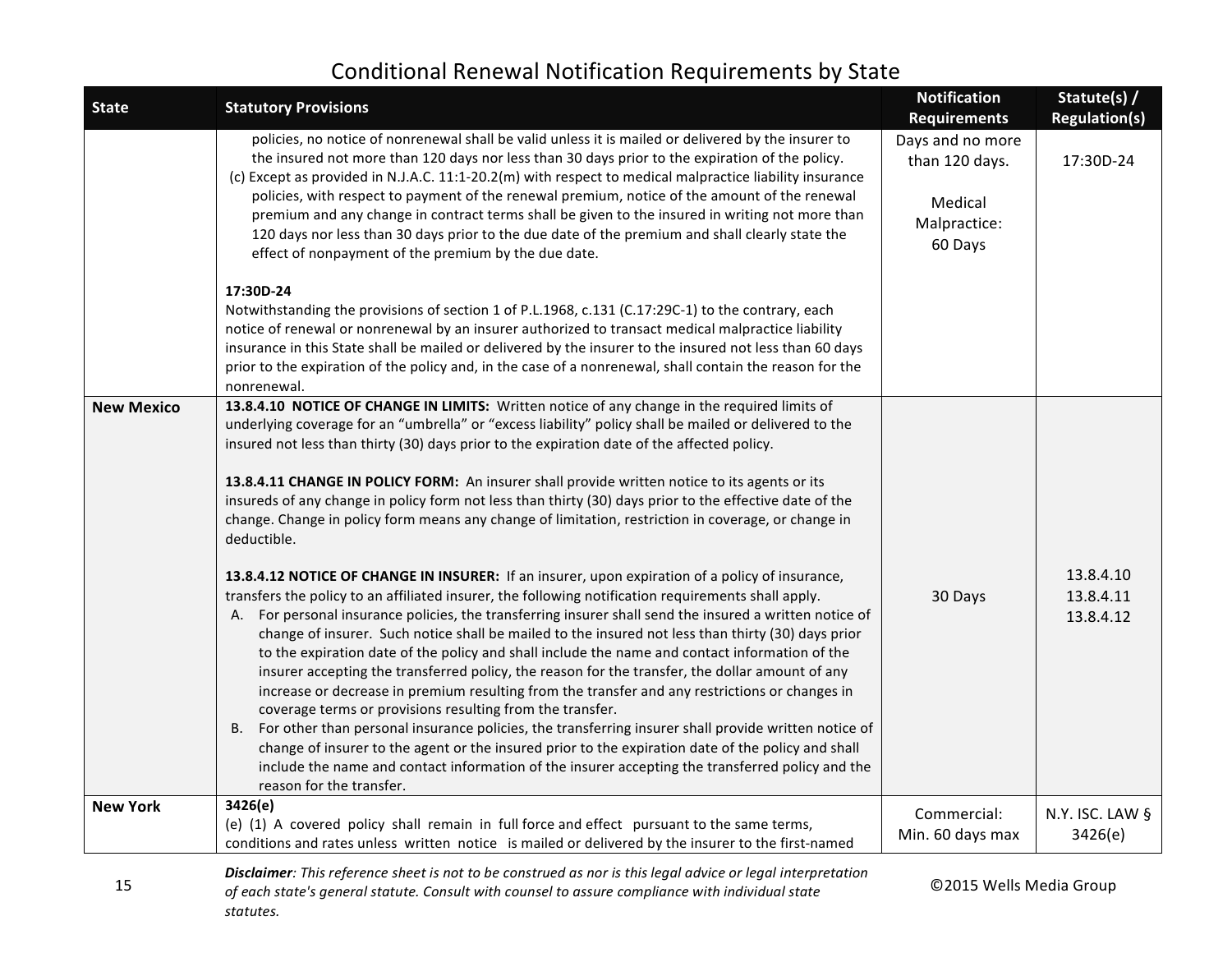| <b>State</b> | <b>Statutory Provisions</b>                                                                                                                                                                                                                                                                                                                                                                                                                                                                                                                                                                                                                                                                                                                                                                                                                                                                                                                                                                                                                                                                                                                                                                                                                                                                                                                                                                                                                                                                                                                                                                                                                                                                                                                                                                                                                                                                                                                                                                                 | <b>Notification</b><br><b>Requirements</b>                         | Statute(s) /<br><b>Regulation(s)</b>     |
|--------------|-------------------------------------------------------------------------------------------------------------------------------------------------------------------------------------------------------------------------------------------------------------------------------------------------------------------------------------------------------------------------------------------------------------------------------------------------------------------------------------------------------------------------------------------------------------------------------------------------------------------------------------------------------------------------------------------------------------------------------------------------------------------------------------------------------------------------------------------------------------------------------------------------------------------------------------------------------------------------------------------------------------------------------------------------------------------------------------------------------------------------------------------------------------------------------------------------------------------------------------------------------------------------------------------------------------------------------------------------------------------------------------------------------------------------------------------------------------------------------------------------------------------------------------------------------------------------------------------------------------------------------------------------------------------------------------------------------------------------------------------------------------------------------------------------------------------------------------------------------------------------------------------------------------------------------------------------------------------------------------------------------------|--------------------------------------------------------------------|------------------------------------------|
|              | insured, at the address shown on the policy, and to such insured's authorized agent or broker,<br>indicating the insurer's intention:<br>(B) to condition its renewal upon change of limits, change in type of coverage, reduction of<br>coverage, increased deductible or addition of exclusion, or upon increased premiums<br>in excess of ten percent (exclusive of any premium increase generated as a result of<br>increased exposure units, pursuant to subsection (d) of this section, or as a result of<br>experience rating, loss rating, retrospective rating or audit), except that with respect<br>to an excess liability policy, the insurer may also, consistent with regulations<br>promulgated by the superintendent, condition its renewal upon requirements relating to<br>the underlying coverage, in which event the conditional renewal notice shall be treated as<br>an effective notice of nonrenewal if such requirements are not satisfied as of the later of<br>the expiration date of the policy or sixty days after mailing or delivery of such notice; or<br>(C) that the policy will not be renewed or will not be renewed upon the same terms,<br>conditions or rates; such alternative renewal notice must be mailed or delivered on a<br>timely basis and advise the insured that a second notice shall be mailed or delivered at<br>a later date indicating the insurer's intention as specified in subparagraph (A) or (B) of<br>this paragraph and that coverage shall continue on the same terms, conditions and<br>rates as the expiring policy, until the later of the expiration date or sixty days after the<br>second notice is mailed or delivered; such alternative renewal notice also shall advise the<br>insured of the availability of loss information pursuant to subsection $(g)$ of this section<br>and, upon written request, the insurer shall furnish such loss information within twenty<br>days consistent with the provisions of such subsection. | 120 days<br>Personal<br>Lines/Auto:<br>Min. 45 days max<br>60 days | &<br>3425(d)<br>(Personal<br>Lines/Auto) |
|              | 3425(d)<br>(c) (1) Unless the insurer, at least forty-five but not more than sixty days in advance of the end of<br>the policy period, mails or delivers to the named insured, at the address shown in the policy, a<br>written notice of its intention not to renew a covered policy, or to condition its renewal upon<br>change of limits or elimination of any coverages, the named insured shall be entitled to renew<br>the policy upon timely payment of the premium billed to the insured for the renewal. The<br>specific reason or reasons for nonrenewal or conditioned renewal shall be stated in or shall<br>accompany the notice. This paragraph shall not apply when the named insured, an agent or<br>broker authorized by the named insured, or an insurer of the named insured, has mailed or<br>delivered written notice to the insurer that the policy has been replaced or is no longer desired.<br>(3) At its discretion, the insurer may, in lieu of renewing the policy in the form as last issued,<br>substitute at the annual renewal date another approved policy form which contains at least<br>substantially equivalent value in the aggregate of benefits, as determined by the<br>superintendent. Notice of intention to substitute a different policy form on a renewal shall                                                                                                                                                                                                                                                                                                                                                                                                                                                                                                                                                                                                                                                                                               |                                                                    |                                          |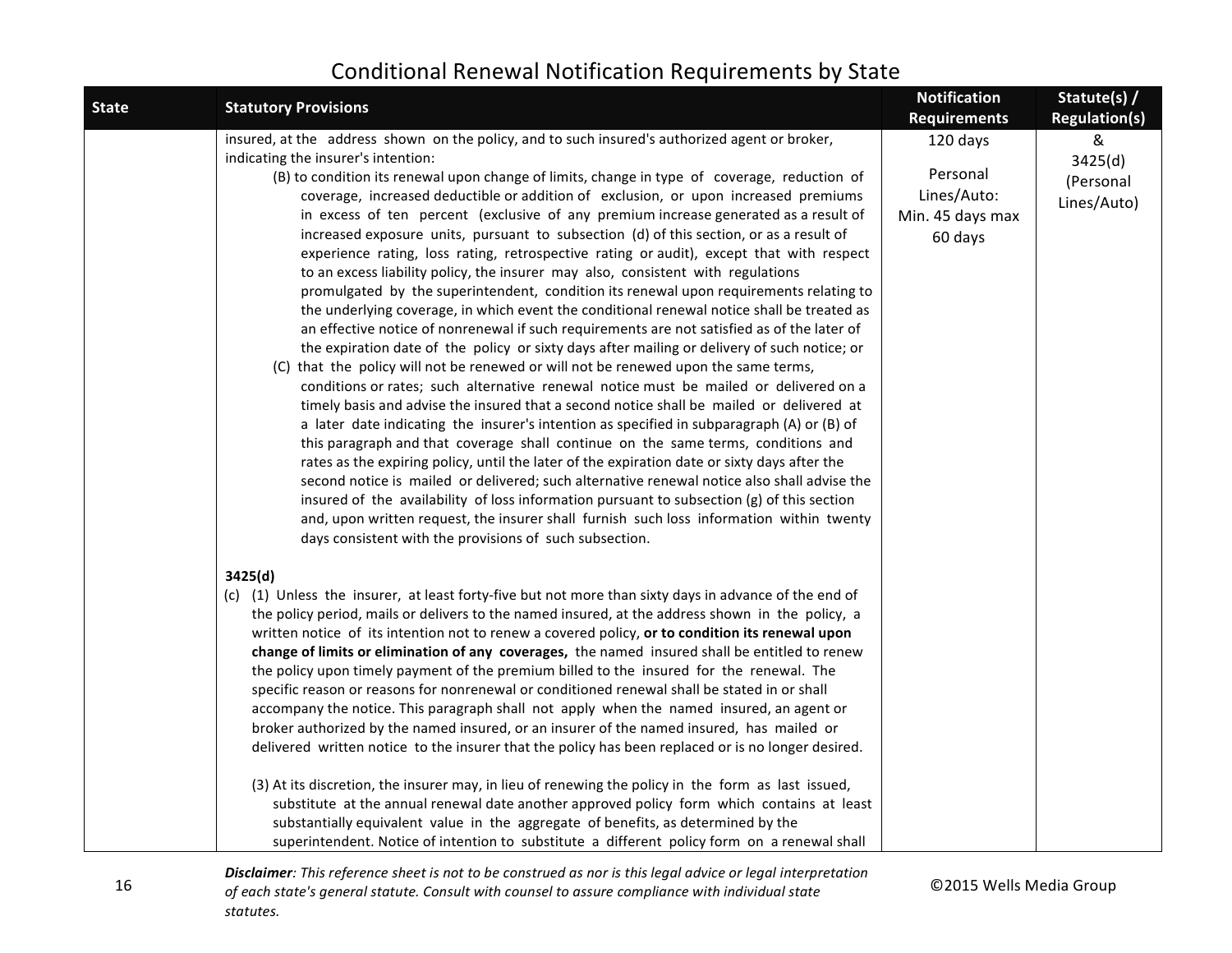| <b>State</b>          | <b>Statutory Provisions</b>                                                                                                                                                                                                                                                                                                                                                                                                                                                                                                                                                                                                                                                                                                                                                                                                                                                                                                                                                                                                                                                                                                                                                                                                                                                                                                                                                                                                                                                                                                                                                                                                                                                                                                                                                                                                                                                                                                                                                                                                                                                                                                                                                                                                                                                                                                                                                                                                                                 | <b>Notification</b><br><b>Requirements</b> | Statute(s) /<br><b>Regulation(s)</b> |
|-----------------------|-------------------------------------------------------------------------------------------------------------------------------------------------------------------------------------------------------------------------------------------------------------------------------------------------------------------------------------------------------------------------------------------------------------------------------------------------------------------------------------------------------------------------------------------------------------------------------------------------------------------------------------------------------------------------------------------------------------------------------------------------------------------------------------------------------------------------------------------------------------------------------------------------------------------------------------------------------------------------------------------------------------------------------------------------------------------------------------------------------------------------------------------------------------------------------------------------------------------------------------------------------------------------------------------------------------------------------------------------------------------------------------------------------------------------------------------------------------------------------------------------------------------------------------------------------------------------------------------------------------------------------------------------------------------------------------------------------------------------------------------------------------------------------------------------------------------------------------------------------------------------------------------------------------------------------------------------------------------------------------------------------------------------------------------------------------------------------------------------------------------------------------------------------------------------------------------------------------------------------------------------------------------------------------------------------------------------------------------------------------------------------------------------------------------------------------------------------------|--------------------------------------------|--------------------------------------|
|                       | be made in the same manner as is prescribed in paragraph one of this subsection for a<br>conditioned renewal but with respect to automobile insurance policies shall not be<br>subject to the percentage limitations contained in subsection (f) of this section applicable<br>to a conditioned renewal. Notice of intention to substitute a different policy form shall be<br>accompanied by a full and clear comparison of the differences between the policy form as<br>last issued and the substitute policy form.<br>(e) With respect to personal lines insurance policies, no notice of nonrenewal or conditional renewal<br>of a covered policy shall be issued to become effective during the required policy period unless<br>it is based upon a ground for which the policy could have been cancelled.                                                                                                                                                                                                                                                                                                                                                                                                                                                                                                                                                                                                                                                                                                                                                                                                                                                                                                                                                                                                                                                                                                                                                                                                                                                                                                                                                                                                                                                                                                                                                                                                                                            |                                            |                                      |
| <b>North Carolina</b> | (a) If an insurer intends to renew a policy, the insurer must furnish to the insured the renewal terms<br>and a statement of the amount of premium due for the renewal policy period. This section<br>applies only if the insurer intends to decrease coverage, increase deductibles, impose any kind of<br>surcharge, or increase the premium rate in the renewal policy.<br>(b) If the policy being renewed was written for a term of one year or less, the renewal terms and<br>statement of premium due must be given or mailed not less than 45 days before the expiration<br>date of that policy. If the policy being renewed was written for a term of more than one year or<br>for an indefinite term, the renewal terms and statement of premium due must be given or<br>mailed not less than 45 days before the anniversary date of that policy. The renewal terms and<br>statement of premium due must be given or mailed to the insured and any designated<br>mortgagee or loss payee at their addresses shown in the policy, or, if not indicated in the policy,<br>at their last known addresses.<br>If the insurer fails to furnish the renewal terms and statement of premium due in the manner<br>(c)<br>required by this section, the insured may cancel the renewal policy within the 30-day period<br>following receipt of the renewal terms and statement of premium due. For refund purposes,<br>earned premium for any period of coverage shall be calculated pro rata upon the premium<br>applicable to the policy being renewed instead of the renewal policy. If an insurer fails to comply<br>with the 45-day notice requirement of this section, the insured is entitled to the option of<br>coverage under the policy being renewed and at the same cost of that policy until 45 days have<br>elapsed after the insurer has provided the insured with the notice.<br>(d) If a policy has been issued for a term longer than one year, and for additional consideration a<br>premium has been guaranteed for the entire term, it is unlawful for the insurer to increase that<br>premium or require policy deductibles or other policy or coverage provisions less favorable to<br>the insured during the term of the policy.<br>(e) Copies of the notice required by this section shall also be given or mailed to any designated<br>mortgagee or loss payee and may also be given or mailed to the agent or broker of record. | 45 Days                                    | 58-41-25                             |
| <b>North Dakota</b>   | 1. Subject to subsection 2, if the insurer offers or purports to renew a policy at less favorable terms as                                                                                                                                                                                                                                                                                                                                                                                                                                                                                                                                                                                                                                                                                                                                                                                                                                                                                                                                                                                                                                                                                                                                                                                                                                                                                                                                                                                                                                                                                                                                                                                                                                                                                                                                                                                                                                                                                                                                                                                                                                                                                                                                                                                                                                                                                                                                                  |                                            |                                      |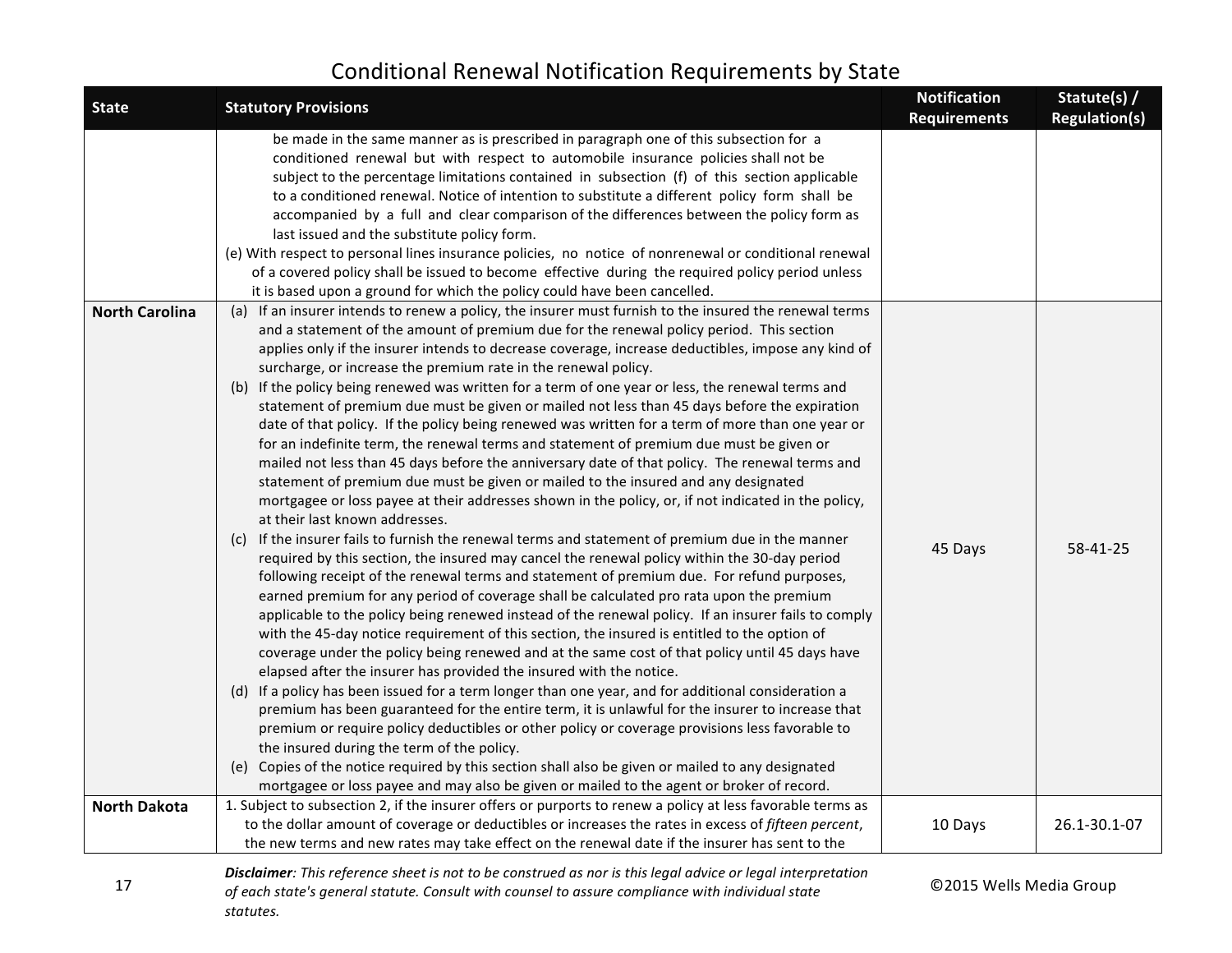| <b>State</b>    | <b>Statutory Provisions</b>                                                                                                                                                                                                                                                                                                                                                                                                                                                                                                                                                                                                                                                                                                                                                                                                                                                                                                                                                                                                                                                                                                                                                                                                                                                                                                                                         | <b>Notification</b><br><b>Requirements</b>           | Statute(s) /<br><b>Regulation(s)</b> |
|-----------------|---------------------------------------------------------------------------------------------------------------------------------------------------------------------------------------------------------------------------------------------------------------------------------------------------------------------------------------------------------------------------------------------------------------------------------------------------------------------------------------------------------------------------------------------------------------------------------------------------------------------------------------------------------------------------------------------------------------------------------------------------------------------------------------------------------------------------------------------------------------------------------------------------------------------------------------------------------------------------------------------------------------------------------------------------------------------------------------------------------------------------------------------------------------------------------------------------------------------------------------------------------------------------------------------------------------------------------------------------------------------|------------------------------------------------------|--------------------------------------|
|                 | policyholder notice of the new terms and rates at least ten days prior to the expiration date. If the<br>insurer has not so notified the policyholder, the policyholder may elect to cancel the renewal policy<br>within the ten-day period after receipt of the notice. Earned premium for the period of coverage, if<br>any, must be calculated on a pro rata basis and the rates must be based on the previous policy<br>term.<br>2. Subsection 1 does not apply if the change relates to guide "A" rates or excess rates also known as<br>"consent to rate".                                                                                                                                                                                                                                                                                                                                                                                                                                                                                                                                                                                                                                                                                                                                                                                                    |                                                      |                                      |
| Ohio            | (A) An insurer who intends to condition renewal of a policy of commercial property insurance,<br>commercial fire insurance, or commercial casualty insurance other than fidelity and surety bonds,<br>medical malpractice insurance, and automobile insurance as defined in section 3937.30 of the<br>Revised Code, upon a substantial increase in premium shall mail a notice of such intention to the<br>agent of record and to the insured, at the insured's last known address, at least thirty days prior<br>to the expiration date of the policy.<br>(B) If the notice is mailed less than thirty days before the expiration date of the policy, the insured's<br>coverage then in effect remains in effect until thirty days after the date of mailing the notice. The<br>insurer shall notify the insured of the amount of the premium for the time after the expiration<br>date that the existing coverage may remain in effect, and the insured shall pay such premium<br>unless the insured notifies the insurer in writing that the insured does not want the coverage then<br>in effect to be extended past the expiration date. The premium must be calculated using the rates<br>originally applicable to the insured's coverage then in effect.<br>If the insured accepts the increased premium, such change is effective immediately following the | 30 Days                                              | 3937.27                              |
|                 | expiration of the insured's coverage then in effect.                                                                                                                                                                                                                                                                                                                                                                                                                                                                                                                                                                                                                                                                                                                                                                                                                                                                                                                                                                                                                                                                                                                                                                                                                                                                                                                |                                                      |                                      |
| <b>Oklahoma</b> | 36-3639. Application of cancellation requirements to certain policies - Definitions - Notice and<br>reasons for cancellation or nonrenewal - Notice of premium increases.                                                                                                                                                                                                                                                                                                                                                                                                                                                                                                                                                                                                                                                                                                                                                                                                                                                                                                                                                                                                                                                                                                                                                                                           |                                                      |                                      |
|                 | E. An insurer shall give to the named insured at the mailing address shown on the policy, written                                                                                                                                                                                                                                                                                                                                                                                                                                                                                                                                                                                                                                                                                                                                                                                                                                                                                                                                                                                                                                                                                                                                                                                                                                                                   |                                                      |                                      |
|                 | notice of premium increase, change in deductible, reduction in limits or coverage at least forty-five<br>(45) days prior to the expiration date of the policy. If the insurer fails to provide such notice, the<br>premium, deductible, limits and coverage provided to the named insured prior to the change shall<br>remain in effect until notice is given or until the effective date of replacement coverage obtained<br>by the named insured, whichever first occurs. If notice is given by mail, said notice shall be<br>deemed to have been given on the day said notice is mailed. If the insured elects not to renew,<br>any earned premium for the period of extension of the terminated policy shall be calculated pro<br>rata at the lower of the current or previous year's rate. If the insured accepts the renewal, the<br>premium increase, if any, and other changes shall be effective the day following the prior policy's                                                                                                                                                                                                                                                                                                                                                                                                                      | Commercial:<br>45 Days<br>Personal Lines:<br>30 Days | 36-1-3639(E)<br>$36 - 1 - 3639.1(B)$ |
|                 | expiration or anniversary date.                                                                                                                                                                                                                                                                                                                                                                                                                                                                                                                                                                                                                                                                                                                                                                                                                                                                                                                                                                                                                                                                                                                                                                                                                                                                                                                                     |                                                      |                                      |
|                 | This subsection shall not apply to:                                                                                                                                                                                                                                                                                                                                                                                                                                                                                                                                                                                                                                                                                                                                                                                                                                                                                                                                                                                                                                                                                                                                                                                                                                                                                                                                 |                                                      |                                      |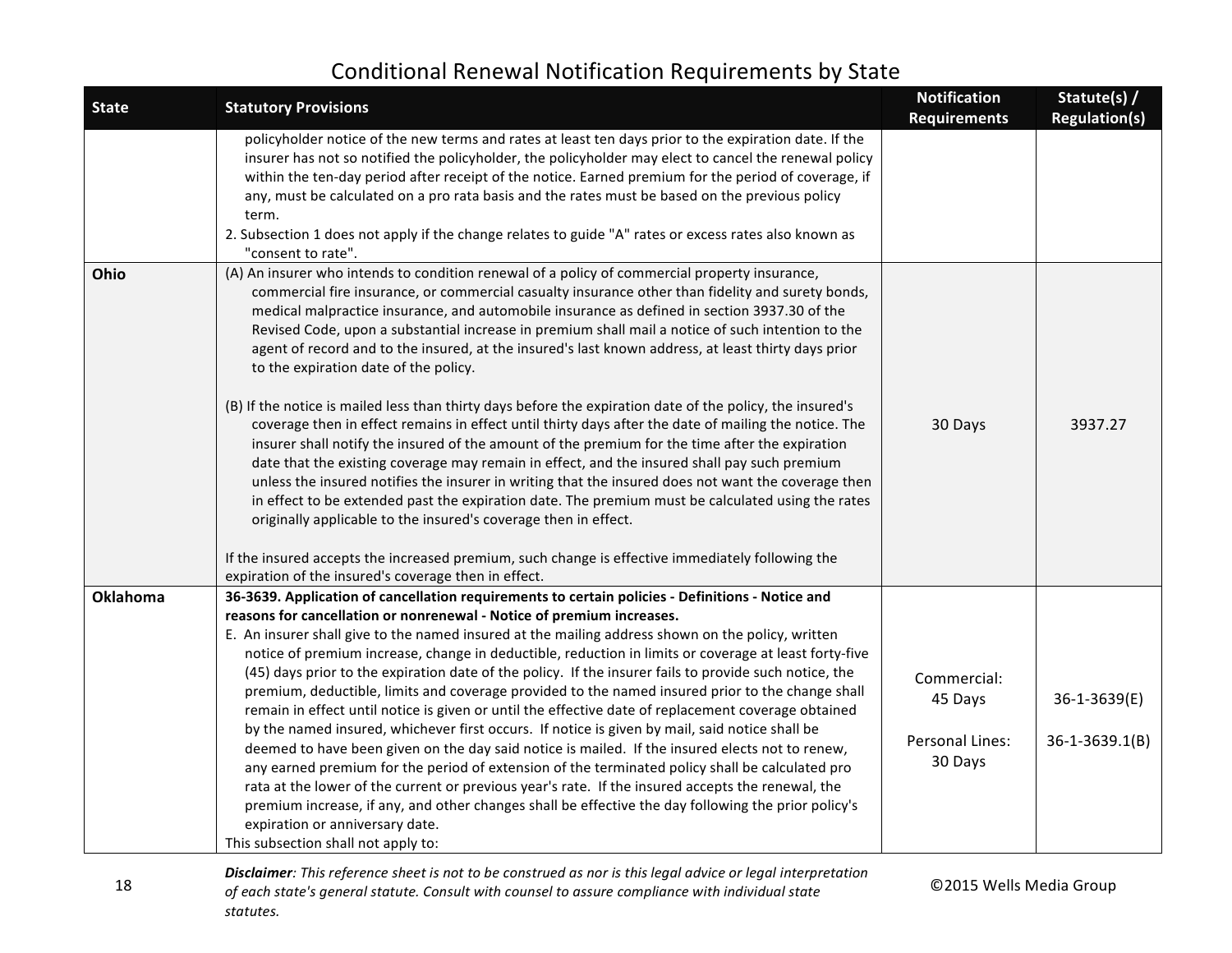| <b>State</b> | <b>Statutory Provisions</b>                                                                                                                                                                                                                                                                                                                                                                                                                                                                                                                                                                                                                                                                                                                                                                                                                                                                                                                                                                                                                                                                                                           | <b>Notification</b><br><b>Requirements</b> | Statute(s) /<br><b>Regulation(s)</b> |
|--------------|---------------------------------------------------------------------------------------------------------------------------------------------------------------------------------------------------------------------------------------------------------------------------------------------------------------------------------------------------------------------------------------------------------------------------------------------------------------------------------------------------------------------------------------------------------------------------------------------------------------------------------------------------------------------------------------------------------------------------------------------------------------------------------------------------------------------------------------------------------------------------------------------------------------------------------------------------------------------------------------------------------------------------------------------------------------------------------------------------------------------------------------|--------------------------------------------|--------------------------------------|
|              | 1. Changes in a rate or plan filed with or approved by the Insurance Commissioner or filed<br>pursuant to the Property and Casualty Competitive Loss Cost Rating Act and applicable to<br>an entire class of business; or<br>2. Changes based upon the altered nature of extent of the risk insured; or<br>3. Changes in policy forms filed with or approved by the Insurance Commissioner and<br>applicable to an entire class of business.                                                                                                                                                                                                                                                                                                                                                                                                                                                                                                                                                                                                                                                                                          |                                            |                                      |
|              | 36-3639.1. Personal residential insurance - Cancellation, nonrenewal or increase in premium for                                                                                                                                                                                                                                                                                                                                                                                                                                                                                                                                                                                                                                                                                                                                                                                                                                                                                                                                                                                                                                       |                                            |                                      |
|              | filing first claim - Notice.<br>B. An insurer shall give to the named insured at the mailing address shown on a homeowner's policy,<br>a written renewal notice that shall include new premium, new deductible, new limits or coverage<br>at least thirty (30) days prior to the expiration date of the policy. If the insurer fails to provide such<br>notice, the premium, deductible, limits and coverage provided to the named insurer prior to the<br>change shall remain in effect until notice is given or until the effective date of replacement<br>coverage obtained by the named insured, whichever occurs first. If notice is given by mail, the<br>notice shall be deemed to have been given on the day the notice is mailed. If the insured elects<br>not to renew, any earned premium for the period of extension of the terminated policy shall be<br>calculated pro rata at the lower of the current or previous year's rate. If the insured accepts the<br>renewal, the premium increase, if any, and other changes shall be effective the day following the<br>prior policy's expiration or anniversary date.      |                                            |                                      |
| Oregon       | Renewal; nonrenewal.<br>(1) If an insurer offers or purports to renew a commercial liability policy, but on terms less favorable to<br>the insured or at higher rates, the new terms or rates may take effect on the renewal date, if the<br>insurer provides the insured, and the insurance producer if any, 45 days' written notice. If the<br>insurer does not provide such notice, the insured may cancel the renewal policy within 45 days<br>after receipt of the notice or delivery of the renewal policy. Earned premium for the period of time<br>the renewal policy was in force shall be calculated pro rata at the lower of the current or previous<br>year's rate. If the insured accepts the renewal, any premium increase or changes in terms shall be<br>effective immediately following the prior policy's expiration date.<br>(3) Subsection (1) of this section does not apply:<br>(a) If the change is a rate, form or plan filed with the Director of the Department of Consumer and<br>Business Services and applicable to the entire line of insurance or class of business to which the<br>policy belongs; or | 45 Days                                    | 742.706                              |
|              | (b) To a premium increase based on the altered nature or extent of the risk insured against.                                                                                                                                                                                                                                                                                                                                                                                                                                                                                                                                                                                                                                                                                                                                                                                                                                                                                                                                                                                                                                          |                                            |                                      |
| Pennsylvania | 113.82. Notice of premium increase.<br>(a) Insurers shall provide the named insured advance notice of any increase in renewal premium at                                                                                                                                                                                                                                                                                                                                                                                                                                                                                                                                                                                                                                                                                                                                                                                                                                                                                                                                                                                              |                                            | Title 31: 113-82                     |
|              | least 30 days before the upcoming policy renewal date.<br>(b) An insurer may authorize its agents to provide the notice of premium increase to the named                                                                                                                                                                                                                                                                                                                                                                                                                                                                                                                                                                                                                                                                                                                                                                                                                                                                                                                                                                              | 30 Days                                    | Title 31: 59-9                       |
|              | <b>Disclaimer</b> : This reference sheet is not to be construed as nor is this leagl advice or leagl interpretation                                                                                                                                                                                                                                                                                                                                                                                                                                                                                                                                                                                                                                                                                                                                                                                                                                                                                                                                                                                                                   |                                            |                                      |

#### **Disclaimer**: This reference sheet is not to be construed as nor is this legal advice or legal interpretation<br>19 of each state's general statute, Consult with counsel to assure compliance with individual state 02015 Wells of each state's general statute. Consult with counsel to assure compliance with individual state *statutes.*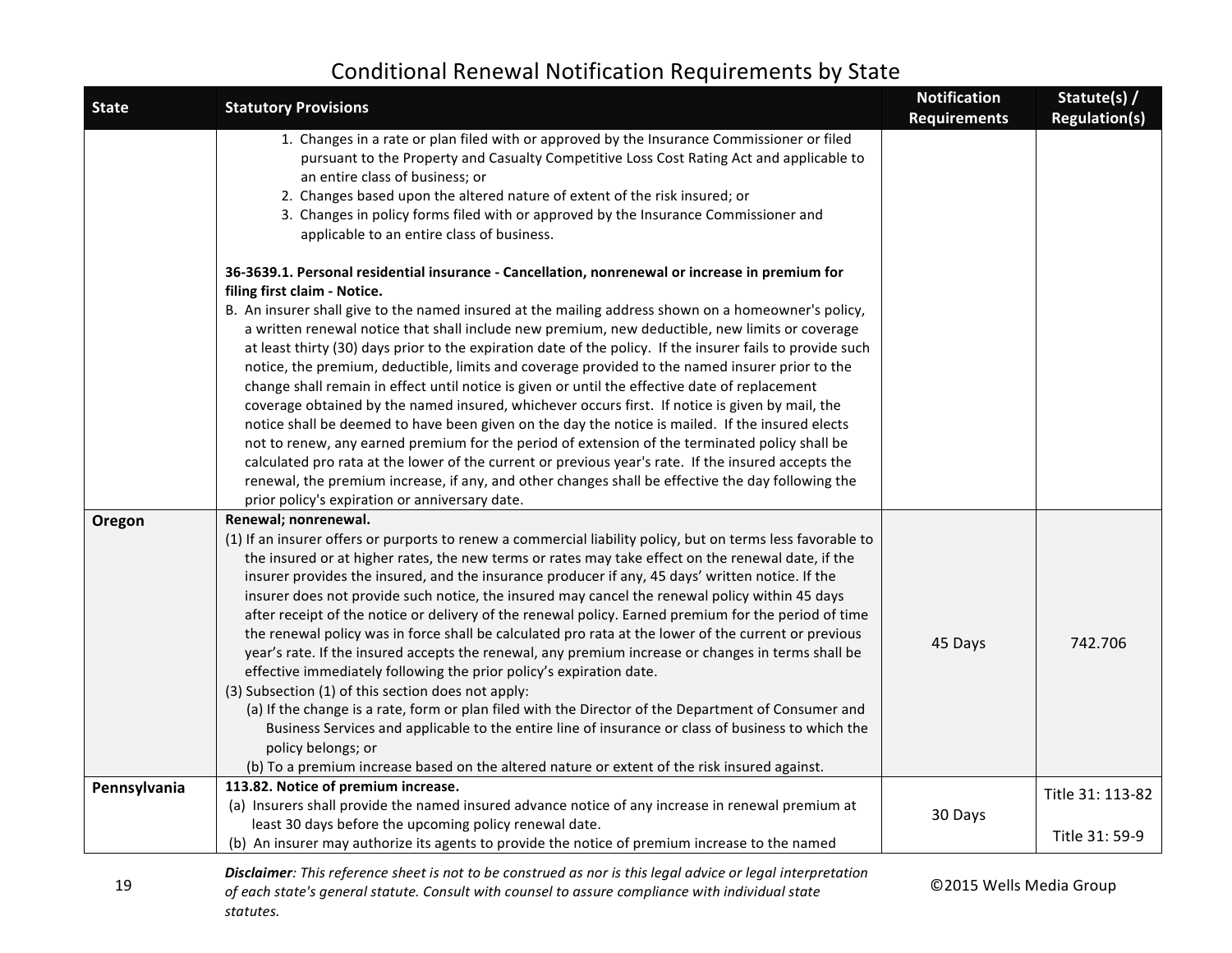| <b>State</b> | <b>Statutory Provisions</b>                                                                                                                                                                                                                                                                                                                                                                                                                                                                                                                                                                                                                                                                                                                                                                                                                                                                                                                                                                                                                                                                                                                                                                                                              | <b>Notification</b><br><b>Requirements</b> | Statute(s) /<br><b>Regulation(s)</b>             |
|--------------|------------------------------------------------------------------------------------------------------------------------------------------------------------------------------------------------------------------------------------------------------------------------------------------------------------------------------------------------------------------------------------------------------------------------------------------------------------------------------------------------------------------------------------------------------------------------------------------------------------------------------------------------------------------------------------------------------------------------------------------------------------------------------------------------------------------------------------------------------------------------------------------------------------------------------------------------------------------------------------------------------------------------------------------------------------------------------------------------------------------------------------------------------------------------------------------------------------------------------------------|--------------------------------------------|--------------------------------------------------|
|              | insured. The insurer is responsible for the agent's failure to provide a notice of premium increase<br>30 days or more in advance of policy renewal.<br>(c) A notice of premium increase shall be provided to the named insured when a policy is issued by<br>an insurer of a group of affiliated insurers that supersedes a policy issued by an insurer from the<br>same group of affiliated insurers, and the premium will increase as a result of the superseding<br>policy.<br>(d) Insurers are responsible for documenting that advance notice was provided to the named<br>insured. Insurers may satisfy this requirement by doing one of the following:<br>(1) Maintaining a copy of the advance written notice provided to the named insured.<br>(2) Documenting its file to reflect the date and time advance notice was provided to the named<br>insured.<br>(3) Providing documentation from its agent reflecting compliance with either paragraph (1) or (2).<br>(4) Providing other documentation such as renewal offers or other methods which are accepted<br>and common within the industry as would reasonably demonstrate compliance. The<br>documentation will be evaluated at the sole discretion of the Department. |                                            | (Personal<br>Lines)<br>Title 31: 61.10<br>(Auto) |
|              | 59.9. Nonapplicability of the Acts.<br>(a) Some insurers affect a renewal of their outstanding policies of insurance merely by sending a<br>renewal premium notice to the insured in advance of the expiration date of his policy. The insured<br>need only make a timely payment of the premium due in order to keep his policy in force. In such<br>a situation the mailing by the insurer of the renewal premium notice does constitute such a<br>manifestation of willingness by the insurer to renew as to come within the purview of section<br>$5(c)(1)$ of The Unfair Insurance Practices Act (40 P. S. § 1171.5(c)(1)) if mailed not less than 30<br>days in advance of the expiration date of the policy. If the insurer has manifested its willingness to<br>renew by mailing a renewal notice or issuing a renewal policy and the insured fails to pay the<br>renewal premium when due, the policy shall terminate in accordance with its terms. No further<br>notice to the insured by the insurer of an intention not to renew for nonpayment of premium<br>shall be necessary.                                                                                                                                            |                                            |                                                  |
|              | 61.10. Nonapplicability of the acts.<br>(a) Some insurers affect a renewal of their outstanding policies of automobile insurance merely by<br>sending a renewal premium notice to the insured a reasonable period of time in advance of the<br>expiration date of his policy. The insured need only make a timely payment of the premium due in<br>order to keep his policy in force. In such a situation the mailing by the insurer of the renewal<br>premium notice does constitute such a manifestation of willingness by the insurer to renew as to<br>come within the purview of section 6(1) of act of June 5, 1968 (P. L. 140, No. 78) (40 P. S.<br>§ 1008.6(1)). If the insured fails to pay the renewal premium when due, the policy shall terminate<br>in accordance with its terms. No further notice to the insured by the insurer of an intention not to                                                                                                                                                                                                                                                                                                                                                                    |                                            |                                                  |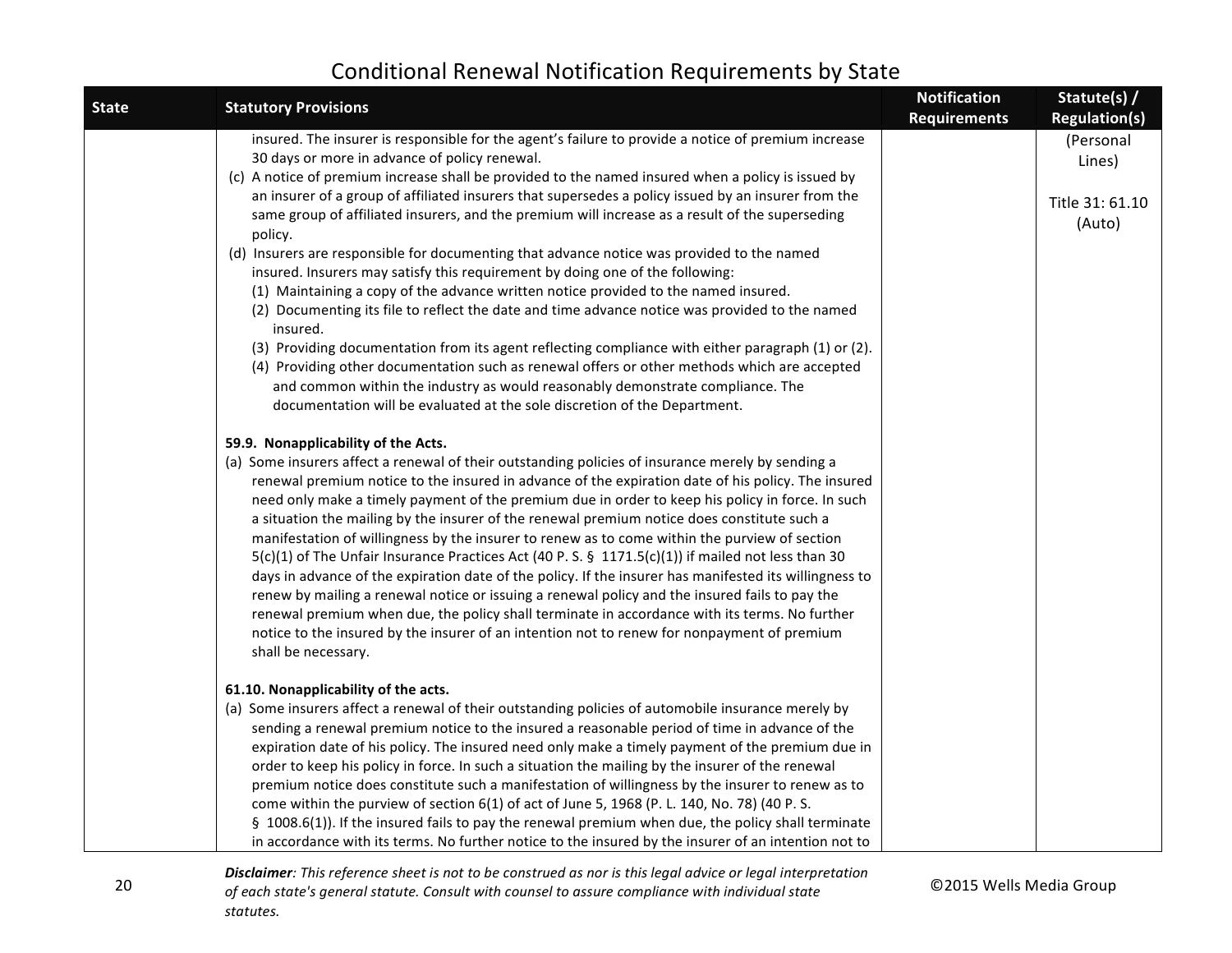| <b>State</b>        | <b>Statutory Provisions</b>                                                                                                                                                                                                                                                                                                                                                                                                                                                                                                                                                                                                                                                                                                                                                                                                                                                                                                                                                                                                                                                                                                                                                                                                                                                                                                                                                                                                                                                                                                                                                                                                                                                                                                                                                                                                                                                                                                                                                                                                                                                                                                                                                                                                                                                                                                                                                                                                                                                                                                                                                                                                                                                                                                                                                                                                                                                                                                                                                                                                                                                                                                                                                                                                                                                                                                                                                                                                                                                          | <b>Notification</b><br><b>Requirements</b> | Statute(s) /<br><b>Regulation(s)</b>               |
|---------------------|--------------------------------------------------------------------------------------------------------------------------------------------------------------------------------------------------------------------------------------------------------------------------------------------------------------------------------------------------------------------------------------------------------------------------------------------------------------------------------------------------------------------------------------------------------------------------------------------------------------------------------------------------------------------------------------------------------------------------------------------------------------------------------------------------------------------------------------------------------------------------------------------------------------------------------------------------------------------------------------------------------------------------------------------------------------------------------------------------------------------------------------------------------------------------------------------------------------------------------------------------------------------------------------------------------------------------------------------------------------------------------------------------------------------------------------------------------------------------------------------------------------------------------------------------------------------------------------------------------------------------------------------------------------------------------------------------------------------------------------------------------------------------------------------------------------------------------------------------------------------------------------------------------------------------------------------------------------------------------------------------------------------------------------------------------------------------------------------------------------------------------------------------------------------------------------------------------------------------------------------------------------------------------------------------------------------------------------------------------------------------------------------------------------------------------------------------------------------------------------------------------------------------------------------------------------------------------------------------------------------------------------------------------------------------------------------------------------------------------------------------------------------------------------------------------------------------------------------------------------------------------------------------------------------------------------------------------------------------------------------------------------------------------------------------------------------------------------------------------------------------------------------------------------------------------------------------------------------------------------------------------------------------------------------------------------------------------------------------------------------------------------------------------------------------------------------------------------------------------------|--------------------------------------------|----------------------------------------------------|
|                     | renew for nonpayment of premium shall be necessary.                                                                                                                                                                                                                                                                                                                                                                                                                                                                                                                                                                                                                                                                                                                                                                                                                                                                                                                                                                                                                                                                                                                                                                                                                                                                                                                                                                                                                                                                                                                                                                                                                                                                                                                                                                                                                                                                                                                                                                                                                                                                                                                                                                                                                                                                                                                                                                                                                                                                                                                                                                                                                                                                                                                                                                                                                                                                                                                                                                                                                                                                                                                                                                                                                                                                                                                                                                                                                                  |                                            |                                                    |
| <b>Rhode Island</b> | 27-29-17.3 Notice of premium or coverage changes. - (a) An insurer shall provide to the first-named<br>insured at the mailing address shown on the policy, and to the insurance producer of record, written<br>notice of any premium increase in excess of ten percent (10%) and shall also provide the exact<br>renewal premium, at least sixty (60) days prior to the expiration date of the policy unless the premium<br>increase is the result of an audit or the increase is the result of an increase in exposure at the request<br>of the insured. Not less than sixty (60) days written notice, as provided herein, shall be required for<br>any coverage elimination, reduction, diminution or increased deductible not at the request of the<br>insured and in this case the notice shall itemize and describe the coverage changes and shall be<br>separate from the renewal policy. If the insurer fails to provide such notice, the coverage provided to<br>the named insured shall remain in effect until notice is provided or until the effective date of<br>replacement coverage obtained by the named insured, whichever occurs first. For the purposes of this<br>section, notice is considered given sixty (60) days following date of giving of the notice. If the named<br>insured elects not to renew, any earned premium for the period of extension of the terminated policy<br>shall be calculated pro-rata at the lower of the current or previous year's rate. If the insured accepts<br>the renewal, the premium increase, if any, and other changes shall be effective the day following the<br>prior policy's expiration or anniversary date.<br>(b) This section shall not apply to changes based upon the altered nature or extent of the risk<br>insured.<br>(c) For the purposes of this section, notice to the insurance producer of record shall not apply to an<br>insurance producer of record who:<br>(1) Is an employee of the insurer; or<br>(2) Is a non-employee exclusive agent of the insurer; provided, however, notice, as required by<br>this section, shall in all applicable cases, be provided to the named insured.<br>27-8-11 Regulations on cancellation and renewal. [Effective July 1, 2015.]. - (a) In addition to, and<br>not in lieu of, any other power the commissioner has to issue rules and regulations, the commissioner<br>of insurance may promulgate, in accordance with the procedure established in chapter 35 of title 42,<br>reasonable rules and regulations concerning cancellation and renewal of liability and property damage<br>insurance for automobiles rated as private passenger automobiles, homeowners insurance, residential<br>fire insurance, or any components thereof. Those regulations may require that the insurer shall<br>furnish to the named insured the reason, or reasons, for cancellation or nonrenewal. Those<br>regulations shall also require that the insurer furnish, at least thirty (30) days prior to renewal, written<br>notice of any coverage reductions, elimination, or increased deductibles not made at the request of<br>the insured. The notice shall itemize and describe the policy coverage reductions, elimination, or<br>increased deductibles and shall be captioned "NOTICE OF REDUCTION IN COVERAGE". The<br>policyholder shall be notified that the policy renewal contains the "NOTICE OF REDUCTION IN<br>COVERAGE" by one of the following manners: | 60 Days<br>Personal Lines:<br>30 Days      | 27-29-17.3<br>$27 - 8 - 11$<br>(Personal<br>Lines) |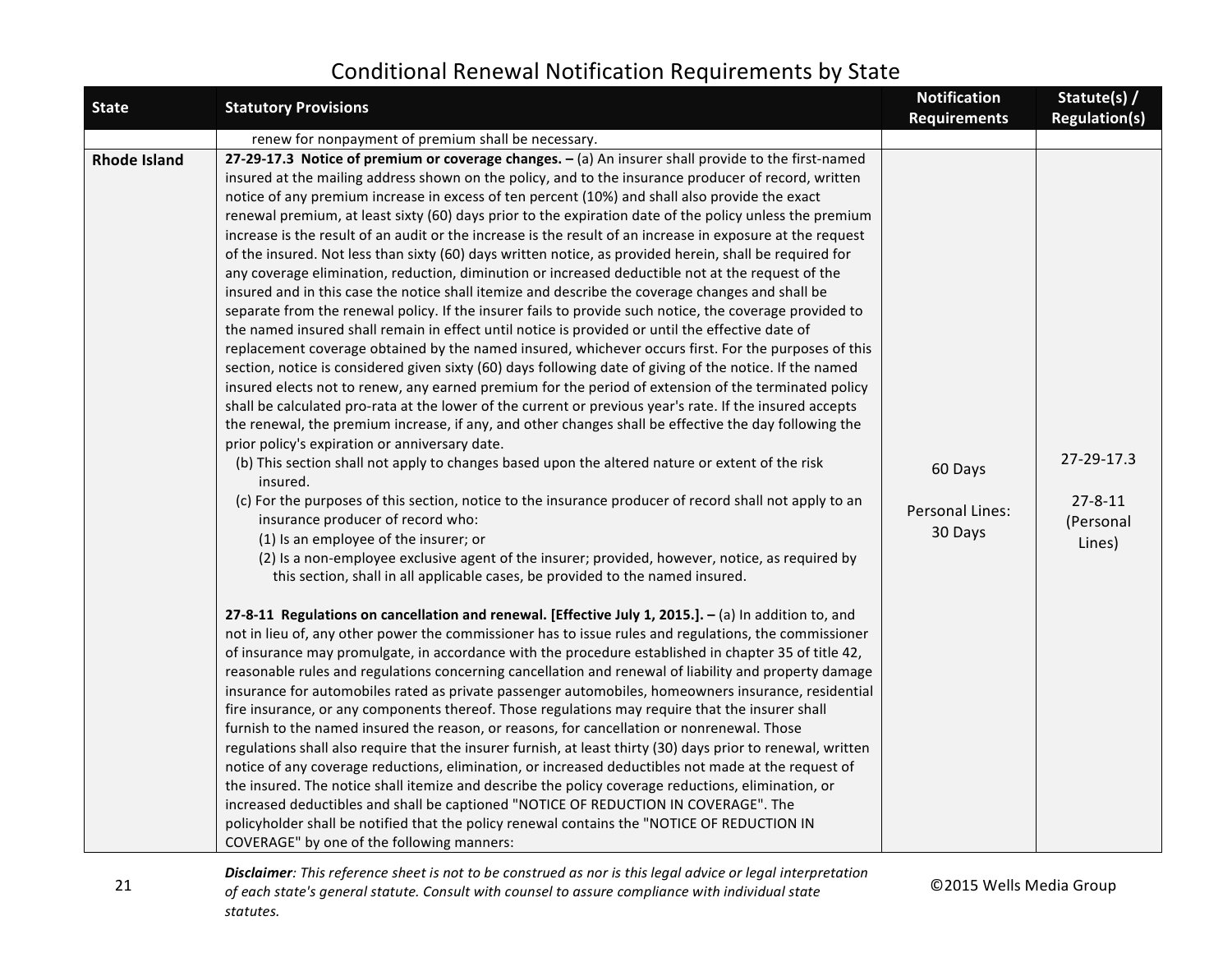| <b>State</b>          | <b>Statutory Provisions</b>                                                                                                                                                                                                                                                                                                                                                                                                                                                                                                                                                                                                                                                                                                                                                                                                                                                                                                                                                                                                                                                                                                                                                                                                                                                                                                                                                                                                                                                                                                                                                                                                                                                                                                                                                                                                                                                                                                                                                                                                                                                                                                                                                                                                                                                                                                                                                                                                                                          | <b>Notification</b><br><b>Requirements</b> | Statute(s) /<br><b>Regulation(s)</b> |
|-----------------------|----------------------------------------------------------------------------------------------------------------------------------------------------------------------------------------------------------------------------------------------------------------------------------------------------------------------------------------------------------------------------------------------------------------------------------------------------------------------------------------------------------------------------------------------------------------------------------------------------------------------------------------------------------------------------------------------------------------------------------------------------------------------------------------------------------------------------------------------------------------------------------------------------------------------------------------------------------------------------------------------------------------------------------------------------------------------------------------------------------------------------------------------------------------------------------------------------------------------------------------------------------------------------------------------------------------------------------------------------------------------------------------------------------------------------------------------------------------------------------------------------------------------------------------------------------------------------------------------------------------------------------------------------------------------------------------------------------------------------------------------------------------------------------------------------------------------------------------------------------------------------------------------------------------------------------------------------------------------------------------------------------------------------------------------------------------------------------------------------------------------------------------------------------------------------------------------------------------------------------------------------------------------------------------------------------------------------------------------------------------------------------------------------------------------------------------------------------------------|--------------------------------------------|--------------------------------------|
|                       | (1) By mailing the "NOTICE OF REDUCTION IN COVERAGE" separate from the renewal policy package<br>mailing; or<br>(2) By printing "NOTICE OF REDUCTION IN COVERAGE ENCLOSED" on the renewal policy package<br>envelope and including said reductions in the first few pages of the renewal policy package; or<br>(3) By printing "NOTICE OF REDUCTION IN COVERAGE ENCLOSED" on the first page of the renewal<br>policy package; or<br>(4) If the renewal policy package is made available by email, the email notifying the policyholder of<br>the renewal shall contain a statement that the policy contains a "NOTICE OF REDUCTION IN<br>COVERAGE" and said reductions shall be in the first few pages of the renewal policy package.                                                                                                                                                                                                                                                                                                                                                                                                                                                                                                                                                                                                                                                                                                                                                                                                                                                                                                                                                                                                                                                                                                                                                                                                                                                                                                                                                                                                                                                                                                                                                                                                                                                                                                                                |                                            |                                      |
| <b>South Carolina</b> | 38-75-750. Requirements for renewal of policies.<br>(a) If an insurer intends to renew a policy, the insurer shall furnish renewal terms and a statement of<br>the amount of premium or estimated premium due for the renewal policy period in the manner<br>required by this section.<br>(b) If the policy being renewed (hereinafter "original policy") is written for a term of one year or<br>less, the renewal terms and statement of premium or estimated premium due must be furnished<br>to the insured not less than thirty days prior to the expiration date of the original policy.<br>(c) If the original policy is written for a term of more than one year or for an indefinite term, the<br>renewal terms and statement of premium or estimated premium due must be furnished to the<br>insured not less than thirty days prior to the anniversary date of the original policy.<br>(d) The insurer may satisfy its obligation to furnish renewal terms and statement of premium or<br>estimated premium due by either of the following methods:<br>(1) mailing or delivering renewal terms and statement to the insured at his address shown in<br>the policy or, if not reflected therein, at his last known address, not less than thirty days<br>prior to expiration or anniversary; or<br>(2) mailing or delivering renewal terms and statement to the agent of record, if any, not less<br>than forty-five days prior to expiration or anniversary, along with instructions that the<br>agent furnish the renewal terms and statement to the insured not less than thirty days<br>prior to expiration or anniversary.<br>(e) If the insurer fails to furnish the renewal terms and statement of premium or estimated premium<br>due in the manner required by this section, the insured may elect to cancel the renewal policy<br>within the thirty-day period following receipt of the renewal terms and statement of premium or<br>estimated premium due. Earned premium for any period of coverage must be calculated pro rata<br>based upon the premium applicable to the original policy and not the premium applicable to the<br>renewal policy.<br>38-75-755. Notification to applicants or renewing policyholders.<br>(A) All insurers, at the issuance of a new policy and at each renewal, clearly shall notify the applicant<br>or policyholder of a personal lines residential property insurance policy of the availability and the | 30 Days (45 Days if<br>mailing to agent)   | 38-75-750<br>38-75-755<br>38-77-123  |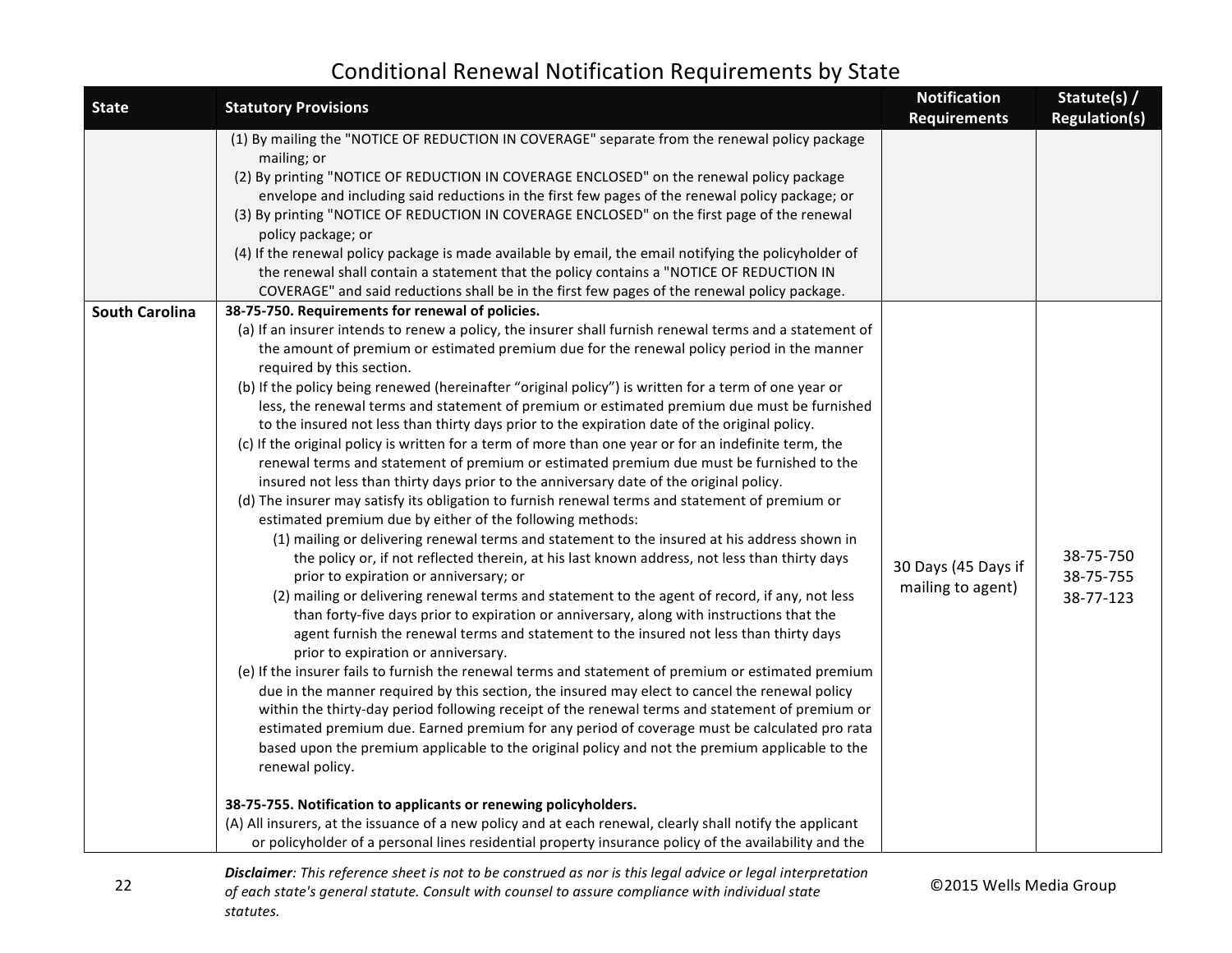| <b>State</b>        | <b>Statutory Provisions</b>                                                                                                                                                                                                                                                                                                                                                                                                                                                                                                                                                                                                                                                                                                                                                                                                                                                                                                                                                                                                                                                                                                                                                                                                                                                                                                                                                                                                                                                                                                                                                                                                                                                                                                                                                                                                                                                                                                                                                                                                                                                                                                                                                                                                                                                                                                                                                                                                                                                                                                                                                                                                                                                                                                                                                                                                                                                                                     | <b>Notification</b><br><b>Requirements</b>           | Statute(s) /<br><b>Regulation(s)</b> |
|---------------------|-----------------------------------------------------------------------------------------------------------------------------------------------------------------------------------------------------------------------------------------------------------------------------------------------------------------------------------------------------------------------------------------------------------------------------------------------------------------------------------------------------------------------------------------------------------------------------------------------------------------------------------------------------------------------------------------------------------------------------------------------------------------------------------------------------------------------------------------------------------------------------------------------------------------------------------------------------------------------------------------------------------------------------------------------------------------------------------------------------------------------------------------------------------------------------------------------------------------------------------------------------------------------------------------------------------------------------------------------------------------------------------------------------------------------------------------------------------------------------------------------------------------------------------------------------------------------------------------------------------------------------------------------------------------------------------------------------------------------------------------------------------------------------------------------------------------------------------------------------------------------------------------------------------------------------------------------------------------------------------------------------------------------------------------------------------------------------------------------------------------------------------------------------------------------------------------------------------------------------------------------------------------------------------------------------------------------------------------------------------------------------------------------------------------------------------------------------------------------------------------------------------------------------------------------------------------------------------------------------------------------------------------------------------------------------------------------------------------------------------------------------------------------------------------------------------------------------------------------------------------------------------------------------------------|------------------------------------------------------|--------------------------------------|
|                     | range of each premium discount, credit, other rate differential, or reduction in deductibles for<br>properties on which fixtures or construction techniques demonstrated to reduce the amount of<br>loss in a windstorm have been installed or implemented, including information related to<br>catastrophe savings accounts. The notice must describe generally what measures the<br>policyholders may take to reduce their windstorm premium.<br>(B)(1) All insurers, at the issuance of a new policy and at each renewal, shall notify the applicant or<br>policyholder of a personal lines residential property insurance policy of the following:<br>(a) whether or not the insured has coverage for flood or mold. The disclosure also shall state<br>that insurance is available through the National Flood Insurance Program and that excess<br>flood insurance may be available through an additional policy;<br>(b) a distinction between replacement cost for losses and actual cash value, the use of<br>depreciation in determining payment for losses, and that the policy may contain time<br>limitations for repairs to be completed in order to receive full replacement cost for the losses;<br>(c) that the policy determines the process for providing the insurer with a notification of a loss<br>and the requirements of Section 38-59-10;<br>(d) that the insured may have the option to increase the deductible and thus lower the potential<br>premium cost paid;<br>(e) whether a separate deductible is required for hurricane, wind, or named storm damage, as<br>opposed to some other type of loss, and if so, include an example which illustrates how the<br>deductible functions for a policy valued at one hundred thousand dollars and this illustration<br>will include a clear explanation of the event which will trigger the deductible to the<br>requirements of South Carolina Code of Regulations 69-56.<br>(2) The director or his designee shall prescribe the form and manner for insurer notices or<br>disclosures issued pursuant to this subsection.<br>(3) Any disclosure provided pursuant to this section shall be for informational purposes only and<br>shall not amend, extend, or alter coverage provided in a policy. Any notice or disclosure<br>provided shall not be admissible in any action brought concerning a policy except for the sole<br>purpose of showing that the notice was or was not provided pursuant to this section.<br>(C) All insurers, at the issuance of a new policy and at each renewal of a commercial property<br>insurance policy, shall include a notice that advises the policyholder that a reduction in premium may<br>be available if the policyholder has taken steps to prevent or reduce damage from windstorm and that<br>the policyholder may contact its agent, broker, or insurer for additional information. |                                                      |                                      |
| <b>South Dakota</b> | No statutory provisions found.                                                                                                                                                                                                                                                                                                                                                                                                                                                                                                                                                                                                                                                                                                                                                                                                                                                                                                                                                                                                                                                                                                                                                                                                                                                                                                                                                                                                                                                                                                                                                                                                                                                                                                                                                                                                                                                                                                                                                                                                                                                                                                                                                                                                                                                                                                                                                                                                                                                                                                                                                                                                                                                                                                                                                                                                                                                                                  |                                                      |                                      |
| <b>Tennessee</b>    | 56-7-118. Notice of premium increase.<br>Any insurance company that increases its premiums shall give thirty (30) days' notice of any increase<br>to a customer who has an account paid by bank draft or pre-authorized check.                                                                                                                                                                                                                                                                                                                                                                                                                                                                                                                                                                                                                                                                                                                                                                                                                                                                                                                                                                                                                                                                                                                                                                                                                                                                                                                                                                                                                                                                                                                                                                                                                                                                                                                                                                                                                                                                                                                                                                                                                                                                                                                                                                                                                                                                                                                                                                                                                                                                                                                                                                                                                                                                                  | 30 Days premium<br>increase if paid by<br>bank draft | 56-7-118<br>56-7-1806                |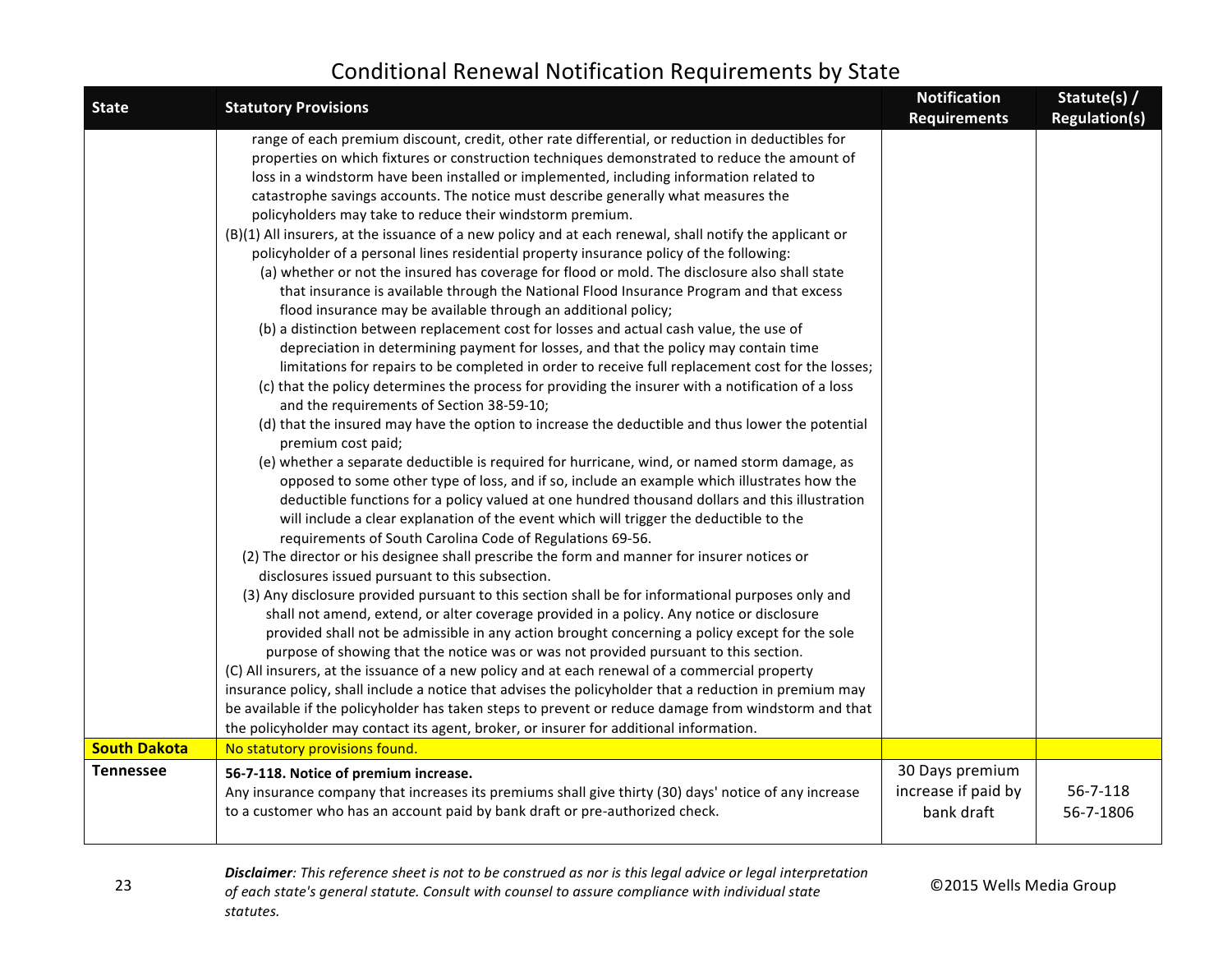| <b>State</b> | <b>Statutory Provisions</b>                                                                                                                                                                                                                                                                                                                                                                                                                                                                                                                                                                                                                                                                                                                                                                                                                                                                                                                                                                                                                                                                                                                                                                                                                                                               | <b>Notification</b><br><b>Requirements</b>        | Statute(s) /<br><b>Regulation(s)</b>                                                               |
|--------------|-------------------------------------------------------------------------------------------------------------------------------------------------------------------------------------------------------------------------------------------------------------------------------------------------------------------------------------------------------------------------------------------------------------------------------------------------------------------------------------------------------------------------------------------------------------------------------------------------------------------------------------------------------------------------------------------------------------------------------------------------------------------------------------------------------------------------------------------------------------------------------------------------------------------------------------------------------------------------------------------------------------------------------------------------------------------------------------------------------------------------------------------------------------------------------------------------------------------------------------------------------------------------------------------|---------------------------------------------------|----------------------------------------------------------------------------------------------------|
|              | 56-7-1806. Revision of rates.<br>(a) In the event an insurance company intends to increase the premiums of a commercial risk policy<br>by an amount that is more than twenty-five percent (25%) and the increase in premium is the<br>result of comparing policies of equivalent exposures, the insurance company shall mail or deliver<br>to the named insured and producer at the address shown on the policy, not less than sixty (60)<br>days prior notice of its intention to increase the premiums, specifying the percentage of the<br>increase.<br>(b) Unless notice is provided as described in subsection (a), the insurer is required to extend the<br>existing policy sixty (60) days from the date the notice is provided.<br>(c) The premium for the policy provided in those circumstances shall be not more than a pro rata<br>basis of the existing policy.                                                                                                                                                                                                                                                                                                                                                                                                              | 60 Days - increase<br>in premium more<br>than 25% |                                                                                                    |
| <b>Texas</b> | Sec. 2002.001. ENDORSEMENTS REDUCING AMOUNT OF COVERAGE.<br>An insurer may not use an endorsement to a policy form to which Article 5.35, Subchapter B, or<br>Subchapter B, Chapter 2301, applies that reduces coverage that would otherwise be provided under<br>the policy unless:<br>(1) the insured requests the endorsement; or<br>(2) the insurer provides the policyholder with a written explanation of the change made by the<br>endorsement not later than the 30th day before the date on which the policy expires.<br>Sec. 2002.102. NOTICE OF RENEWAL.<br>(a) An insurer, including a farm mutual insurance company, county mutual insurance company,<br>Lloyd's plan, or reciprocal or interinsurance exchange, that renews a homeowners insurance<br>policy, fire and residential allied lines insurance policy, farm and ranch owners insurance policy, or<br>farm and ranch insurance policy must provide the policyholder with written notice of any<br>difference between each form of the policy offered to the policyholder on renewal and the form<br>of the policy held immediately before renewal.<br>(b) A notice provided under this section must be written in plain language.<br>(c) The commissioner may adopt rules as necessary to implement this section. | 30 Days (reduction<br>in coverage)                | Title 10;<br>Subtitle D;<br>Section<br>2002.001<br>Title 10;<br>Subtitle D;<br>Section<br>2002.102 |
| Utah         | (6) (a) (i) Subject to Subsection (6)(b), if the insurer offers or purports to renew the policy, but on less<br>favorable terms or at higher rates, the new terms or rates take effect on the renewal date if<br>the insurer delivered or sent by first-class mail to the policyholder notice of the new terms or<br>rates at least 30 days prior to the expiration date of the prior policy.<br>(ii) If the insurer did not give the prior notification described in Subsection $(6)(a)(i)$ to the<br>policyholder, the new terms or rates do not take effect until 30 days after the notice is<br>delivered or sent by first-class mail, in which case the policyholder may elect to cancel the<br>renewal policy at any time during the 30-day period.<br>(iii) Return premiums or additional premium charges shall be calculated proportionately on the<br>basis that the old rates apply.                                                                                                                                                                                                                                                                                                                                                                                            | 30 Days                                           | Title 31A-21-<br>303                                                                               |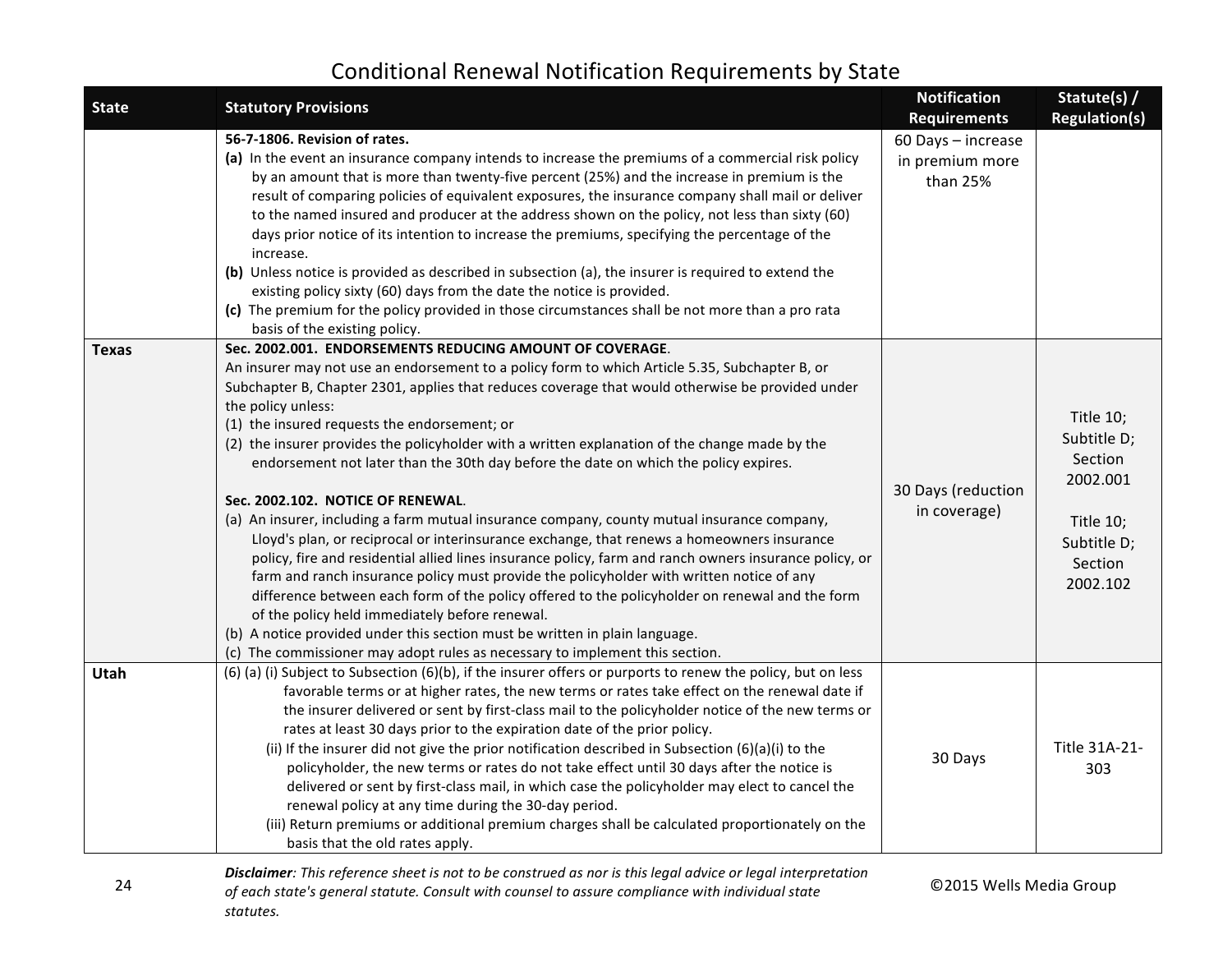| <b>State</b> | <b>Statutory Provisions</b>                                                                                                                                                                                                                                                                                                                                                                                                                                                                                                                                                                                                                                                                                                                                                                                                                                                                                                                                                                                                                                                                                                                                                                                                                                                                                                                                                                                                                                                                                                                                                                                                                                                                                                                                                                                                                                                                                                                                                    | <b>Notification</b><br><b>Requirements</b> | Statute(s) /<br><b>Regulation(s)</b> |
|--------------|--------------------------------------------------------------------------------------------------------------------------------------------------------------------------------------------------------------------------------------------------------------------------------------------------------------------------------------------------------------------------------------------------------------------------------------------------------------------------------------------------------------------------------------------------------------------------------------------------------------------------------------------------------------------------------------------------------------------------------------------------------------------------------------------------------------------------------------------------------------------------------------------------------------------------------------------------------------------------------------------------------------------------------------------------------------------------------------------------------------------------------------------------------------------------------------------------------------------------------------------------------------------------------------------------------------------------------------------------------------------------------------------------------------------------------------------------------------------------------------------------------------------------------------------------------------------------------------------------------------------------------------------------------------------------------------------------------------------------------------------------------------------------------------------------------------------------------------------------------------------------------------------------------------------------------------------------------------------------------|--------------------------------------------|--------------------------------------|
|              | (b) Subsection (6)(a) does not apply if the only change in terms that is adverse to the policyholder<br>is:<br>(i) a rate increase generally applicable to the class of business to which the policy belongs;<br>(ii) a rate increase resulting from a classification change based on the altered nature or extent<br>of the risk insured against; or<br>(iii) a policy form change made to make the form consistent with Utah law.                                                                                                                                                                                                                                                                                                                                                                                                                                                                                                                                                                                                                                                                                                                                                                                                                                                                                                                                                                                                                                                                                                                                                                                                                                                                                                                                                                                                                                                                                                                                            |                                            |                                      |
| Vermont      | (a) If the insurer has the necessary information to issue the renewal policy, the insurer shall confirm<br>in writing at least 45 days prior to expiration its intention to renew the policy and the premium at<br>which the policy is to be renewed. The insured shall have the right to renew the policy at this<br>premium.<br>(b) An insurer not complying with subsection (a) of this section shall grant its insured renewal<br>coverage at the rate or premium in effect under the expiring or expired policy or at rates lawfully<br>in effect on the expiration date, which have been approved by the commissioner. This shall be<br>done on a pro rata basis and shall continue for 45 days after the insurer confirms renewal<br>coverage and premium. This subsection shall not apply if the insured accepts the renewal policy.<br>(c) An insurer may transfer a policy to an affiliate, as defined by subdivision 3681(1) of this title, upon<br>expiration of the policy without providing notice of nonrenewal, provided that:<br>(1) the rating by A. M. Best or a similarly qualified rating service of the affiliate is equal to or<br>better than the transferring insurer;<br>(2) there is no diminution in the terms and conditions of coverage; and<br>(3) notice of the transfer is provided to the insured at least 45 days prior to the transfer by first<br>class mail, and in connection with such notice the insurer:<br>(A) complies with any requirements of federal law relating to notice of adverse credit<br>determination;<br>(B) includes in the notice of transfer a telephone number of the insurer, or the producer, if<br>any, and a toll free telephone number of the insurer in the case of personal lines policies,<br>where the insured can learn additional information concerning the transfer and the reasons<br>for the transfer; and<br>(C) complies with the other provisions of this section relating to renewal policies. | 45 Days                                    | Title 8: Chapter<br>105-3882         |
| Virginia     | C. No reduction in coverage for personal injury or property damage liability initiated by an insurer and<br>no insurer-initiated increase in the premium greater than 25 percent of (i) a policy of insurance<br>defined in § 38.2-117 or 38.2-118 insuring a business entity; (ii) a policy of insurance that includes as a<br>part thereof insurance defined in § 38.2-117 or 38.2-118 insuring a business entity; (iii) a policy of<br>motor vehicle insurance against legal liability of the insured as defined in § 38.2-124 insuring a<br>business entity; or (iv) a policy of miscellaneous casualty insurance as defined in subsection B of §<br>38.2-111 insuring a business entity, and which in the case of a reduction in coverage is subject to §<br>38.2-1912, shall be effective unless the insurer delivers or mails to the first named insured at the<br>address shown on the policy, or delivers electronically to the address provided by the first named                                                                                                                                                                                                                                                                                                                                                                                                                                                                                                                                                                                                                                                                                                                                                                                                                                                                                                                                                                                                   | 45 Days                                    | 38.2-231                             |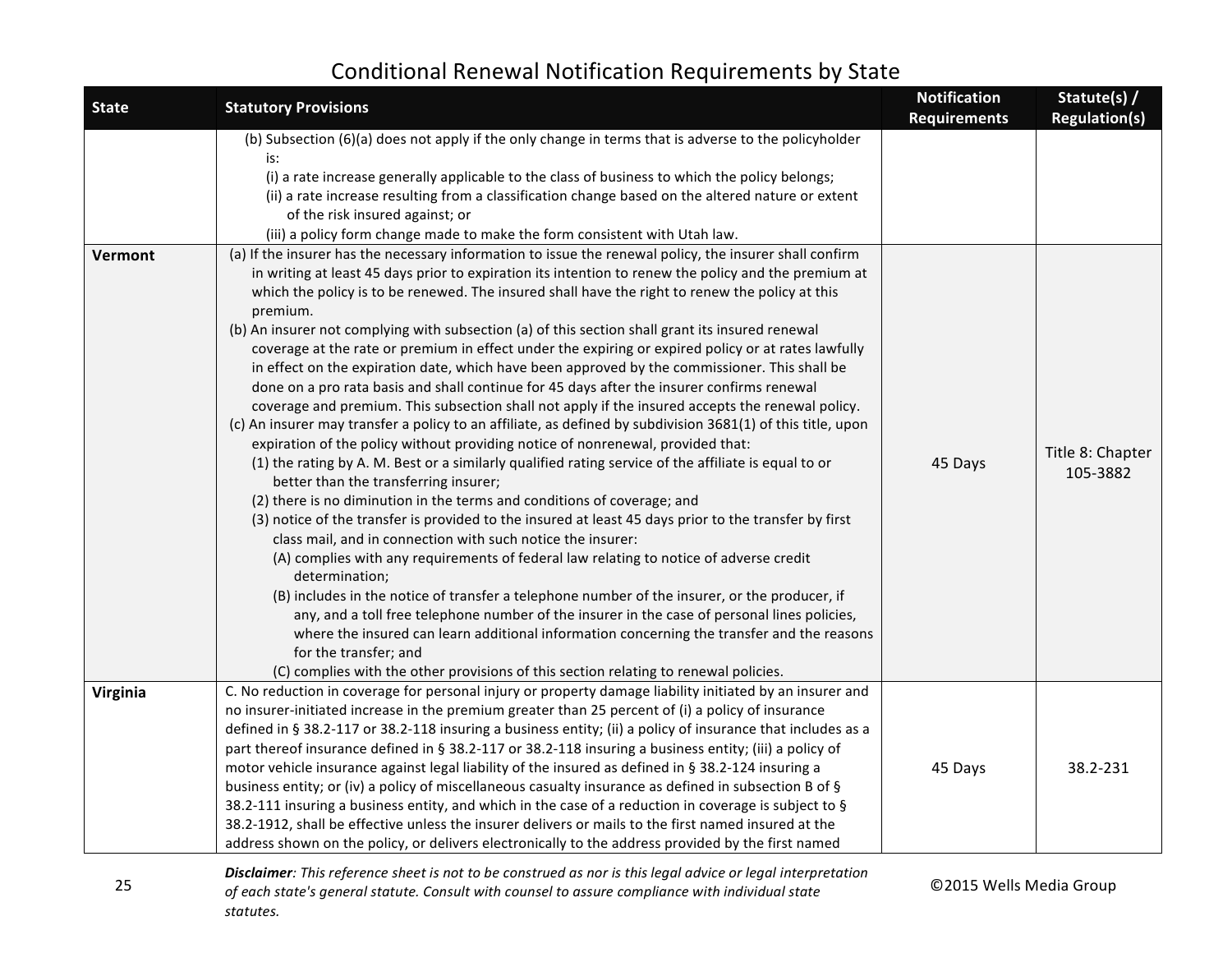| <b>State</b> | <b>Statutory Provisions</b>                                                                                                                                                                           | <b>Notification</b><br><b>Requirements</b> | Statute(s) /<br><b>Regulation(s)</b> |
|--------------|-------------------------------------------------------------------------------------------------------------------------------------------------------------------------------------------------------|--------------------------------------------|--------------------------------------|
|              | insured, a written notice of such reduction in coverage or premium increase not later than 45 days                                                                                                    |                                            |                                      |
|              | prior to the effective date of same. The increase in premium shall be the difference between the                                                                                                      |                                            |                                      |
|              | renewal premium and the premium charged by the insurer at the effective date of the expiring policy.                                                                                                  |                                            |                                      |
|              | Such notice shall:                                                                                                                                                                                    |                                            |                                      |
|              | 1. Be in a type size authorized under § 38.2-311;                                                                                                                                                     |                                            |                                      |
|              | 2. State the date, which shall not be less than 45 days after the delivery or mailing of the notice                                                                                                   |                                            |                                      |
|              | of reduction in coverage or increase in premium, on which such reduction in coverage or                                                                                                               |                                            |                                      |
|              | increase in premium shall become effective;                                                                                                                                                           |                                            |                                      |
|              | 3. Advise the first named insured of the specific reason for the increase and the amount of the<br>increase, or, if in the case of a reduction in coverage, the specific reason for the reduction and |                                            |                                      |
|              | the manner in which coverage will be reduced, or that such information may be obtained from                                                                                                           |                                            |                                      |
|              | the agent or the insurer;                                                                                                                                                                             |                                            |                                      |
|              | 4. Advise the first named insured of its right to request in writing, within 15 days of receipt of the                                                                                                |                                            |                                      |
|              | notice, that the Commissioner of Insurance review the action of the insurer.                                                                                                                          |                                            |                                      |
|              | D. If an insurer does not provide notice in the manner required in subsection C, coverage shall remain                                                                                                |                                            |                                      |
|              | in effect until 45 days after written notice of reduction in coverage or increase in premium is mailed or                                                                                             |                                            |                                      |
|              | delivered to the first named insured at the address shown on the policy, or delivered electronically to                                                                                               |                                            |                                      |
|              | the address provided by the first named insured, unless the named insured obtains replacement                                                                                                         |                                            |                                      |
|              | coverage or elects to cancel sooner in either of which cases coverage under the prior policy shall cease                                                                                              |                                            |                                      |
|              | on the effective date of the replacement coverage or the elected date of cancellation as the case may                                                                                                 |                                            |                                      |
|              | be. If the named insured fails to accept or rejects the changed policy, coverage for any period that                                                                                                  |                                            |                                      |
|              | extends beyond the expiration date will be under the prior policy's rates, terms and conditions as                                                                                                    |                                            |                                      |
|              | applied against the renewal policy's limits, rating exposures, and additional coverages. If the named                                                                                                 |                                            |                                      |
|              | insured accepts the changed policy, the reduction in coverage or increase in premium shall take effect                                                                                                |                                            |                                      |
|              | upon the expiration of the prior policy.                                                                                                                                                              |                                            |                                      |
|              | E. Notice of reduction in coverage or increase in premium shall not be required if:                                                                                                                   |                                            |                                      |
|              | 1. The insurer, after written demand, has not received, within 45 days after such demand has<br>been mailed or delivered to the first named insured at the address shown on the policy, or            |                                            |                                      |
|              | delivered electronically to the address provided by the first named insured, sufficient                                                                                                               |                                            |                                      |
|              | information from the named insured to provide the required notice;                                                                                                                                    |                                            |                                      |
|              | 2. Such notice is waived in writing by the named insured;                                                                                                                                             |                                            |                                      |
|              | 3. The insurer delivers or mails to the first named insured a renewal policy or a renewal offer not                                                                                                   |                                            |                                      |
|              | less than 45 days prior to the effective date of the policy or, in the case of a medical                                                                                                              |                                            |                                      |
|              | malpractice insurance policy, not less than 90 days prior to the effective date of the policy;                                                                                                        |                                            |                                      |
|              | 4. The policy is issued to a large commercial risk as defined in subsection C of § 38.2-1903.1 but                                                                                                    |                                            |                                      |
|              | excluding policies of medical malpractice insurance; or                                                                                                                                               |                                            |                                      |
|              | 5. The policy is retrospectively rated, where the premium is adjusted at the end of the policy                                                                                                        |                                            |                                      |
|              | period to reflect the risk's actual loss experience.                                                                                                                                                  |                                            |                                      |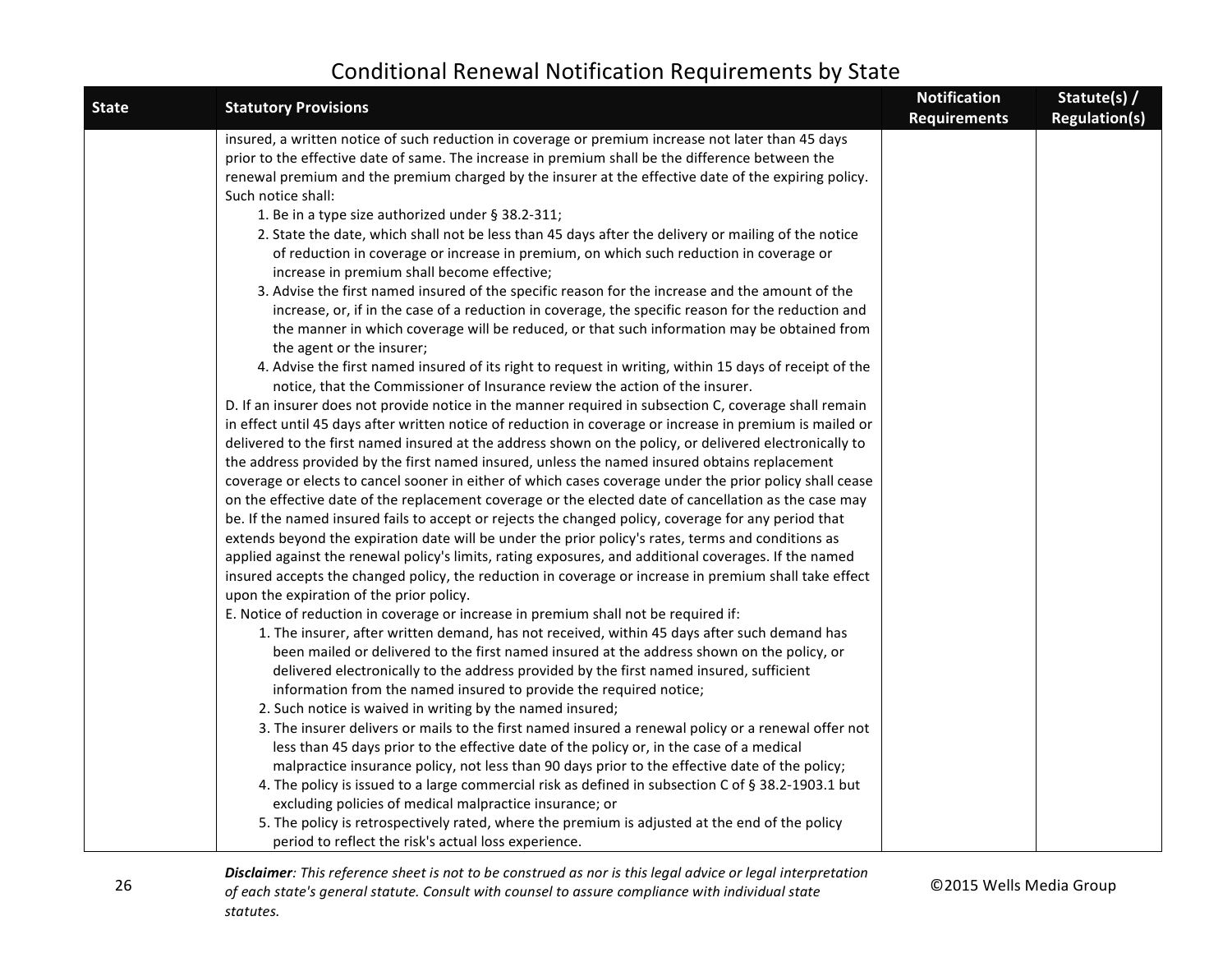| <b>State</b>         | <b>Statutory Provisions</b>                                                                                                                                                                                                                                                                                                                                                                                                                                                                                                                                                                                                                                                                                                                                                                                                                                                                                                                                                                                                                                                                                                                                                                                                                                                                                                                                                                                                                                                                                                                                                                                                                                                                                                                                                                                                                                                                                                                               | <b>Notification</b><br><b>Requirements</b> | Statute(s) /<br><b>Regulation(s)</b> |
|----------------------|-----------------------------------------------------------------------------------------------------------------------------------------------------------------------------------------------------------------------------------------------------------------------------------------------------------------------------------------------------------------------------------------------------------------------------------------------------------------------------------------------------------------------------------------------------------------------------------------------------------------------------------------------------------------------------------------------------------------------------------------------------------------------------------------------------------------------------------------------------------------------------------------------------------------------------------------------------------------------------------------------------------------------------------------------------------------------------------------------------------------------------------------------------------------------------------------------------------------------------------------------------------------------------------------------------------------------------------------------------------------------------------------------------------------------------------------------------------------------------------------------------------------------------------------------------------------------------------------------------------------------------------------------------------------------------------------------------------------------------------------------------------------------------------------------------------------------------------------------------------------------------------------------------------------------------------------------------------|--------------------------------------------|--------------------------------------|
| Washington           | (1)(b) At least twenty days prior to its expiration date, the insurer has communicated, either directly<br>or through its agent, its willingness to renew in writing to the named insured and has included in that<br>writing a statement of the amount of the premium or portion thereof required to be paid by the<br>insured to renew the policy, and the insured fails to discharge when due his or her obligation in<br>connection with the payment of such premium or portion thereof;                                                                                                                                                                                                                                                                                                                                                                                                                                                                                                                                                                                                                                                                                                                                                                                                                                                                                                                                                                                                                                                                                                                                                                                                                                                                                                                                                                                                                                                              |                                            |                                      |
|                      | (2) Any insurer failing to include in the notice required by subsection (1)(b) of this section the amount<br>of any increased premium resulting from a change of rates and an explanation of any change in the<br>contract provisions shall renew the policy if so required by that subsection according to the rates and<br>contract provisions applicable to the expiring policy. However, renewal based on the rates and<br>contract provisions applicable to the expiring policy shall not prevent the insurer from making changes<br>in the rates and/or contract provisions of the policy once during the term of its renewal after at least<br>twenty days' advance notice of such change has been given to the named insured.                                                                                                                                                                                                                                                                                                                                                                                                                                                                                                                                                                                                                                                                                                                                                                                                                                                                                                                                                                                                                                                                                                                                                                                                                     | 20 Days                                    | 48.18.2901                           |
| <b>West Virginia</b> | 33-17A-4. Notification and reasons for a transfer, declination or termination.                                                                                                                                                                                                                                                                                                                                                                                                                                                                                                                                                                                                                                                                                                                                                                                                                                                                                                                                                                                                                                                                                                                                                                                                                                                                                                                                                                                                                                                                                                                                                                                                                                                                                                                                                                                                                                                                            | Residential                                | $33-17A-4(c)$                        |
|                      | (c) At least thirty days before the end of a policy period, as described in subsection (c), section three of<br>this article, an insurer shall deliver or send by first class mail to the named insured at the last known                                                                                                                                                                                                                                                                                                                                                                                                                                                                                                                                                                                                                                                                                                                                                                                                                                                                                                                                                                                                                                                                                                                                                                                                                                                                                                                                                                                                                                                                                                                                                                                                                                                                                                                                 | Property:                                  | (Residential                         |
|                      | address of the named insured, notice of its intention regarding the renewal of the property insurance                                                                                                                                                                                                                                                                                                                                                                                                                                                                                                                                                                                                                                                                                                                                                                                                                                                                                                                                                                                                                                                                                                                                                                                                                                                                                                                                                                                                                                                                                                                                                                                                                                                                                                                                                                                                                                                     | 30 Days                                    | property)                            |
|                      | policy. (Applies to only policies insuring residences.)                                                                                                                                                                                                                                                                                                                                                                                                                                                                                                                                                                                                                                                                                                                                                                                                                                                                                                                                                                                                                                                                                                                                                                                                                                                                                                                                                                                                                                                                                                                                                                                                                                                                                                                                                                                                                                                                                                   |                                            |                                      |
| Wisconsin            | (a) General. Subject to pars. (b) and (d), if the insurer offers or purports to renew the policy but on less<br>favorable terms or at higher premiums, the new terms or premiums take effect on the renewal<br>date if the insurer sent by 1st class mail or delivered to the policyholder notice of the new terms or<br>premiums at least 60 days prior to the renewal date. If the insurer notifies the policyholder within<br>60 days prior to the renewal date, the new terms or premiums do not take effect until 60 days<br>after the notice is mailed or delivered, in which case the policyholder may elect to cancel the<br>renewal policy at any time during the 60-day period. The notice shall include a statement of the<br>policyholder's right to cancel. If the policyholder elects to cancel the renewal policy during the 60-<br>day period, return premiums or additional premium charges shall be calculated proportionately on<br>the basis of the old premiums. If the insurer does not notify the policyholder of the new premiums<br>or terms as required by this subsection prior to the renewal date, the insurer shall continue the<br>policy for an additional period of time equivalent to the expiring term and at the same premiums<br>and terms of the expiring policy, except as permitted under sub. (2) or (3).<br>(b) Exception. Paragraph (a) does not apply if the only change that is adverse to the policyholder is a<br>premium increase and if either of the following applies to the premium increase:<br>1. The premium increase is less than 25% and is generally applicable to the class of business to<br>which the policy belongs.<br>2. The premium increase results from a change based on action by the insured that alters the<br>nature or extent of the risk insured against, including but not limited to a change in the<br>classification or the units of exposure or increased policy coverage. | 60 Days                                    | 631.36(5)                            |